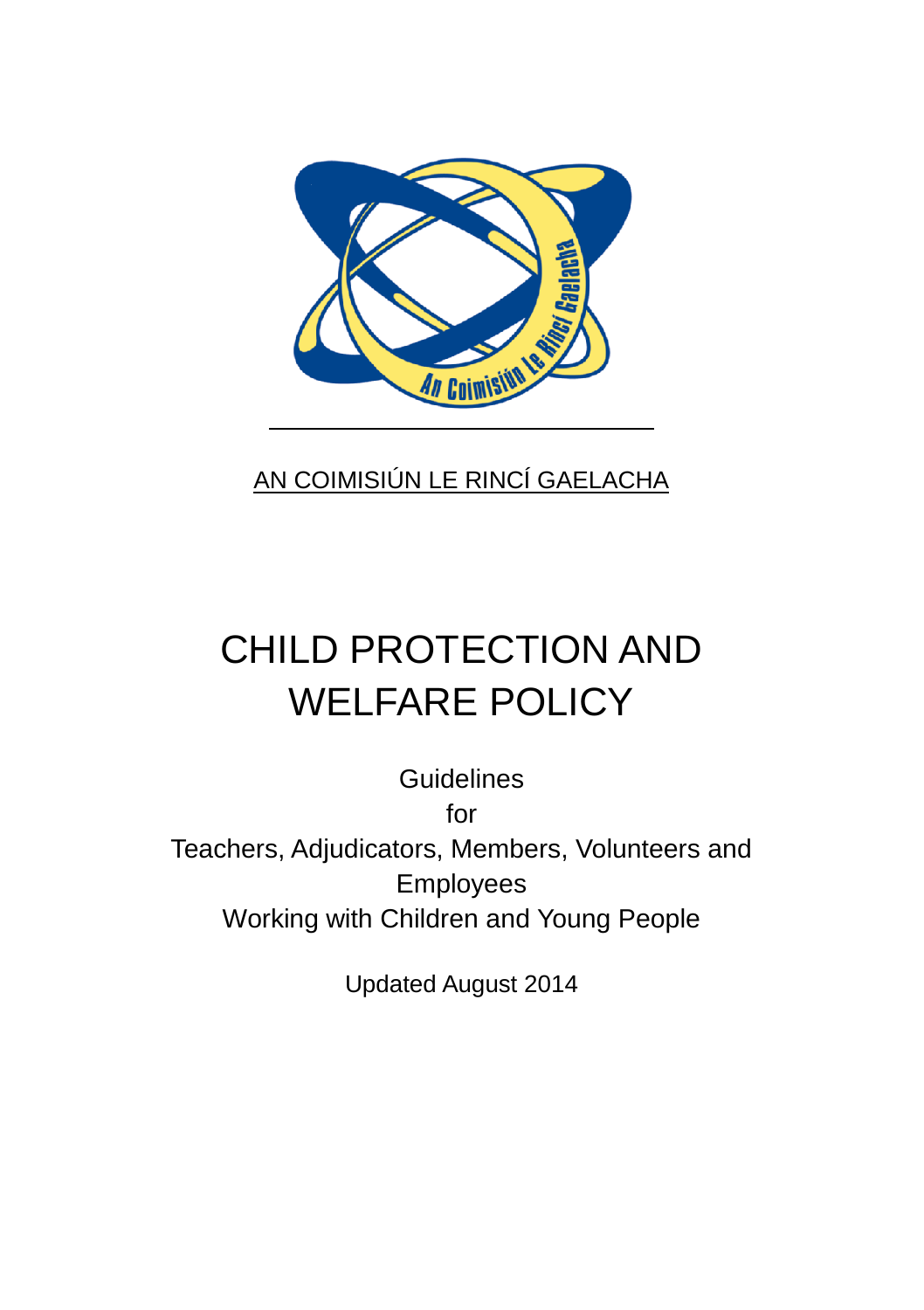**"The objective of An Coimisiún is to preserve and promote Irish dancing including step dancing, céili dancing and other team dancing, and also to promote the use of the Irish language."**

"An Coimisiún wish to acknowledge the assistance of Barnardos in the development of this policy document."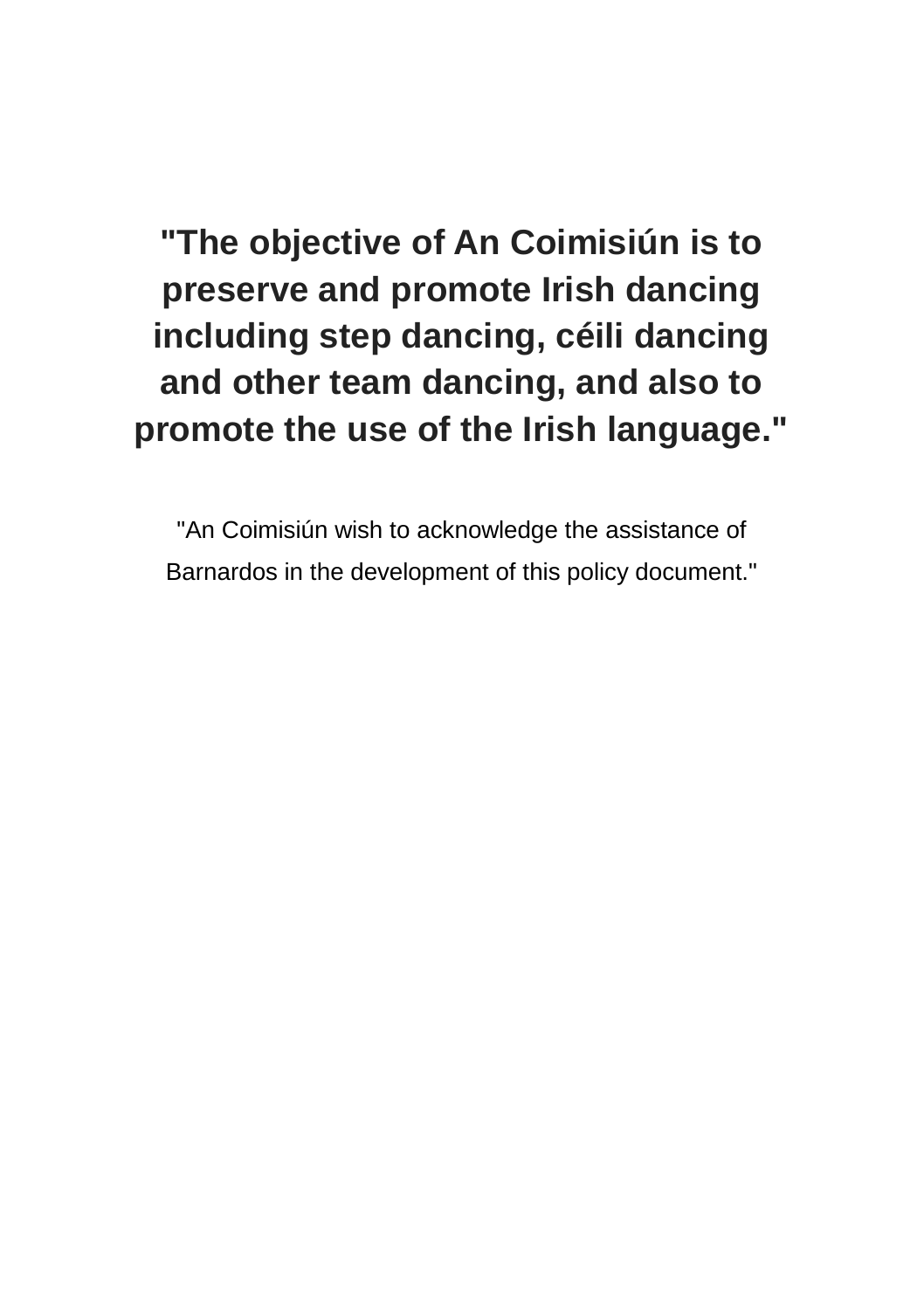### **Contents**

| What to Do if you are Concerned About a Child or Young  |  |
|---------------------------------------------------------|--|
|                                                         |  |
|                                                         |  |
|                                                         |  |
|                                                         |  |
| Recording Child Protection and Welfare Concerns  16     |  |
|                                                         |  |
| Recruitment and Management of Employees, Volunteers     |  |
|                                                         |  |
| Responding to Allegations of Abuse against An Coimisiún |  |
|                                                         |  |
|                                                         |  |
|                                                         |  |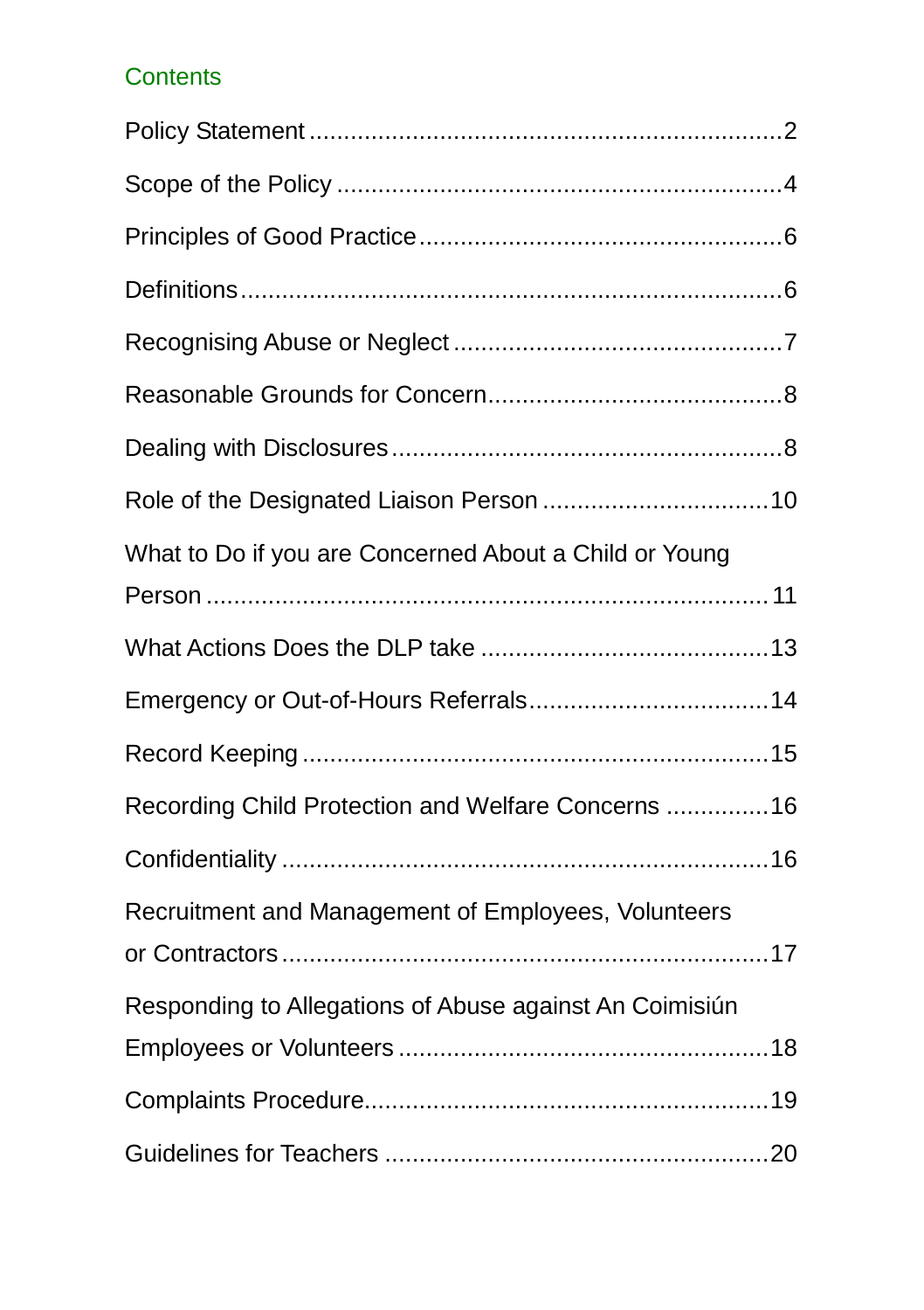| Guidelines and Code of Conduct for Adjudicators 22      |  |
|---------------------------------------------------------|--|
|                                                         |  |
|                                                         |  |
| Appendix A: Indicators of Child Abuse as Defined in     |  |
|                                                         |  |
| Appendix C: Guidelines for Away/ Residential Trips 33   |  |
| Appendix D: Child Protection Statement 34               |  |
| Appendix E: Guidelines for Reporting Accidents 35       |  |
|                                                         |  |
|                                                         |  |
|                                                         |  |
|                                                         |  |
| Appendix J: Accident/Incident Report Form45             |  |
| Appendix K: Quick Reference Sheet for Receiving a Child |  |
| Appendix L: Quick Reference Sheet for DLP Receiving a   |  |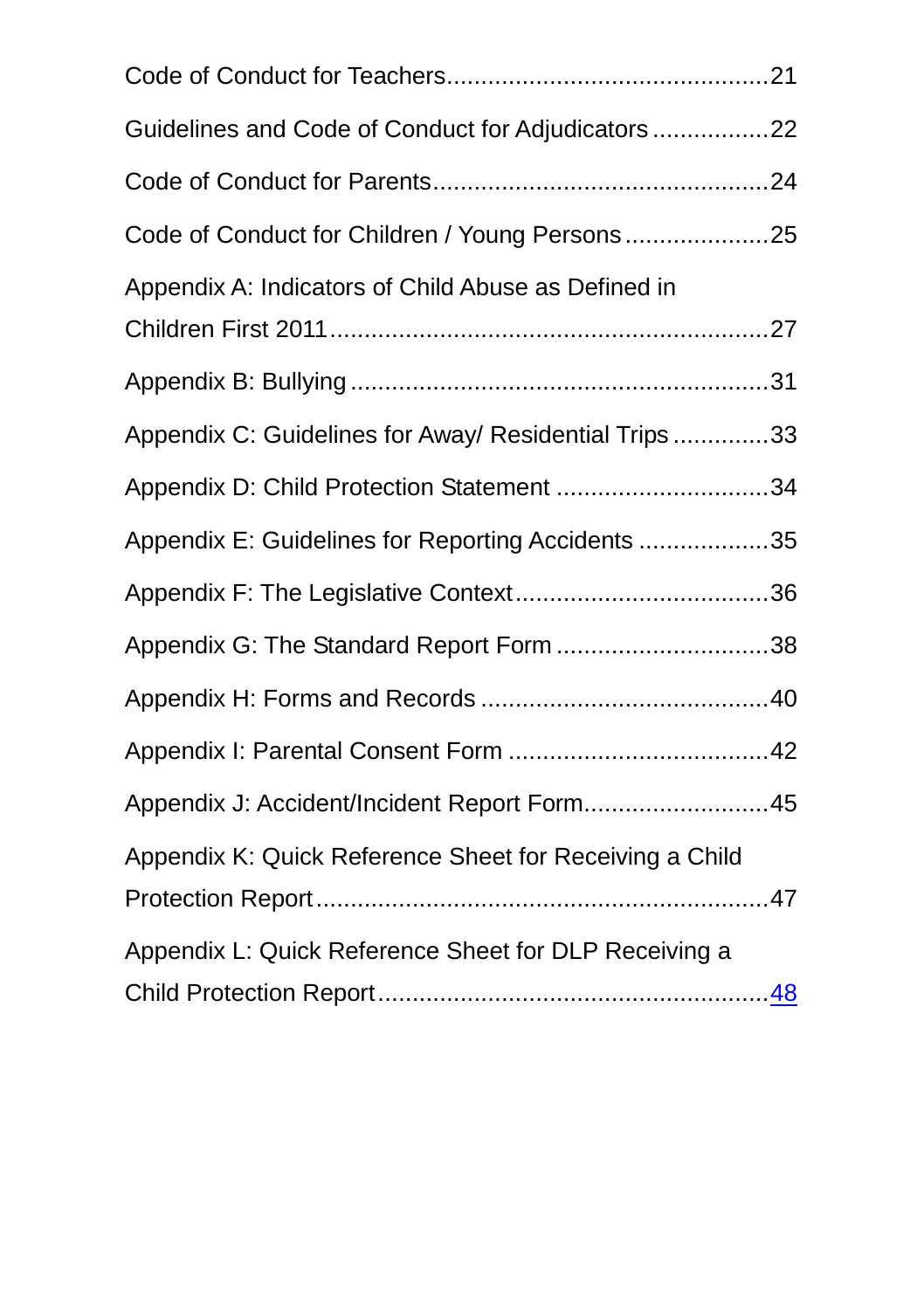This policy has been developed in compliance with Children First: National Guidance for the Protection and Welfare of Children (2011). It sets out the value base, standards and procedures required for Teachers, Adjudicators, Members, Volunteers and Employees to ensure the safety and welfare of children and young people. It should be utilised where circumstances require, for example, weekly classes, events, residential activities and overseas trips organised by Teachers and Adjudicators registered with An Coimisiún le Rincí Gaelacha.

For the purposes of this document:

*"An Coimisiún"* refers to An Coimisiún le Rincí Gaelacha, the body with whom Teachers and Adjudicators are registered and to which this policy belongs.

- *"Teacher"* refers to any Teacher registered with An Coimisiún.
- *"Adjudicator"* refers to any Adjudicator registered with An Coimisiún.
- *"Member"* refers to any person elected to any An Coimisiún Committee or sub-committee including Teachers and Adjudicators.
- *"Employee"* means any person employed by An Coimisiún on a permanent, temporary, contractual or short-term basis.
- *"Volunteer"* refers to any person (18 years or over) who has an involvement in An Coimisiún in any unpaid capacity.
- *"Designated Liaison Person"* refers to the appointed person(s) within each Region and Country who act as the nominated contact/liaison point(s) between An Coimisiún and the relevant official authorities, such as social services, police, etc.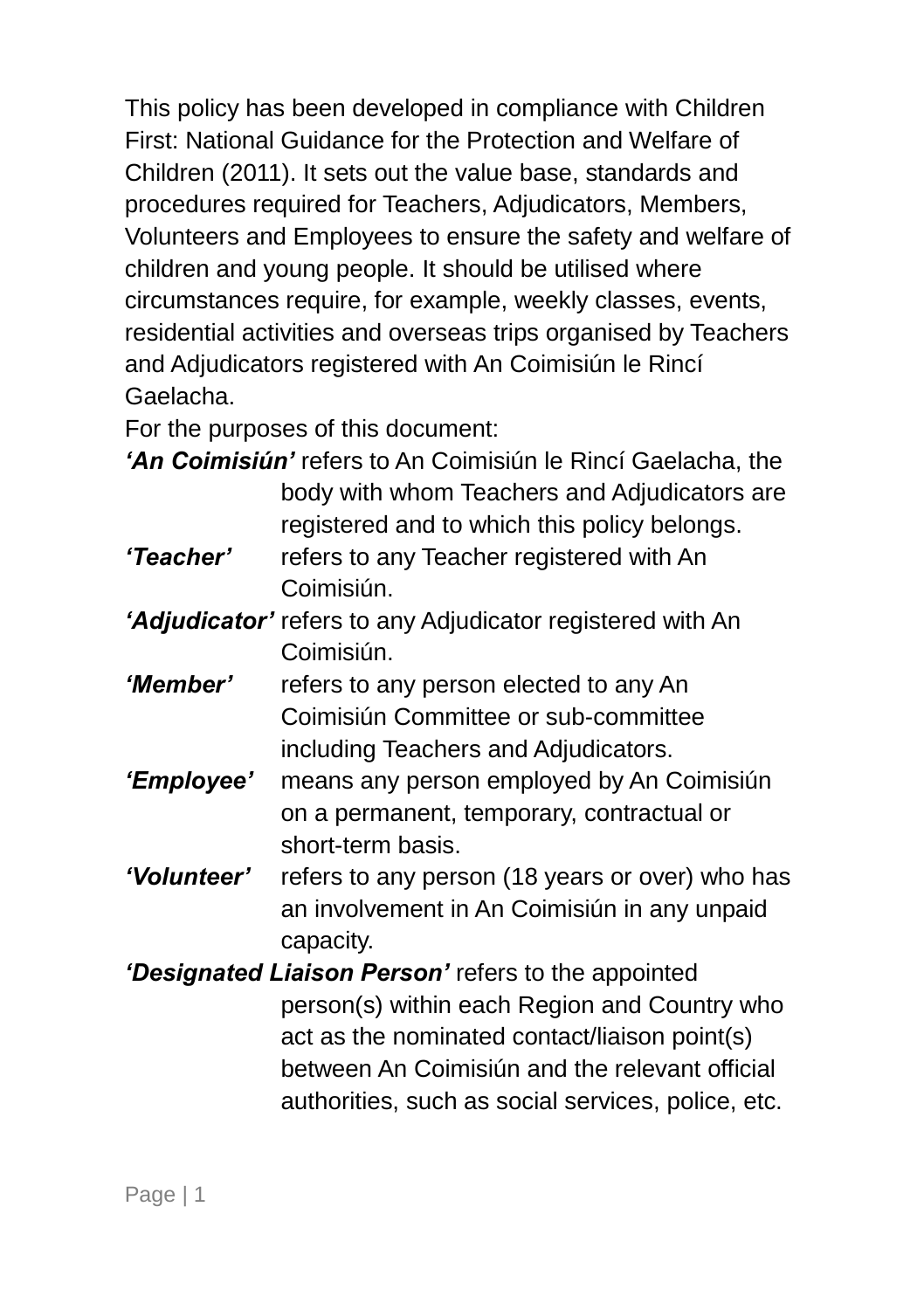### <span id="page-5-0"></span>**Policy Statement**

An Coimisiún recognises that the safety and welfare of children and young people is of paramount importance and is committed to taking every appropriate step to ensure the safety and well-being of the children and young people with whom we engage, regardless of class, gender, race, creed, age or ability. An Coimisiún has a 'zero tolerance' policy with regard to abuse, intimidation, bullying (physical or emotional), racism and sexist behaviour directed towards children and young people. An Coimisiún acknowledges the right of children and young people to be treated with respect at all times, to be listened to and to have their views taken into consideration in matters that affect them.

#### **Teachers, Adjudicators, Members, Volunteers and Employees with An Coimisiún recognise that the welfare of children is paramount and we will endeavour to safeguard children by:**

- Having a reporting procedure to respond to concerns around children's welfare and safety
- Having a confidentiality statement
- Having a code of behaviour for Teachers, Adjudicators, Members, Volunteers and Employees
- Having a safe recruitment procedure
- Having a procedure to respond to accidents
- Having a process to respond to complaints
- Developing a staff allegations procedure
- Developing a disciplinary procedure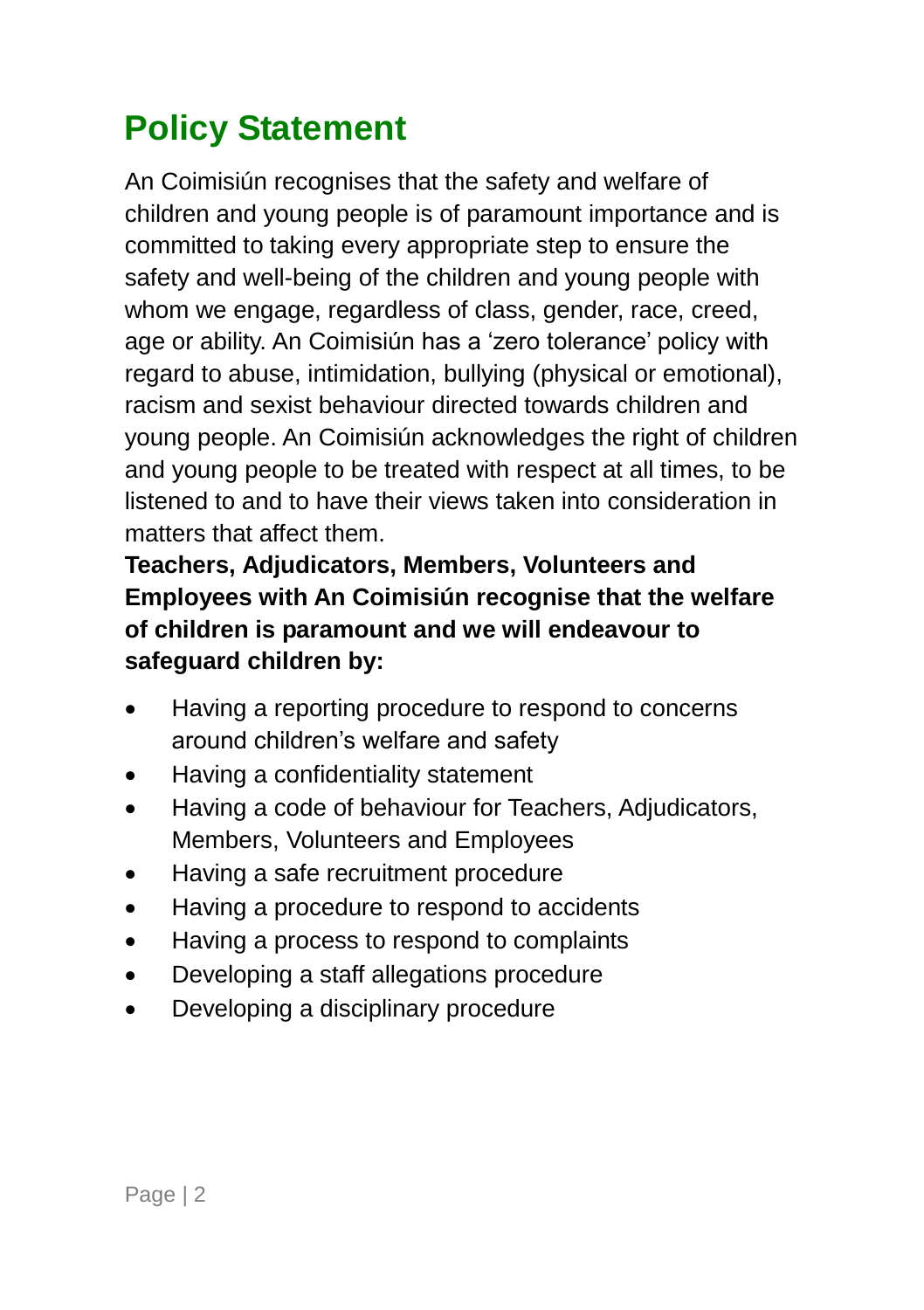### **In order to safeguard children and young people An Coimisiún will:**

- Appoint a National Designated Liaison Person
- Appoint regional Designated Liaison Persons
- Arrange for the provision of training on the child protection policy
- **•** Ensure that Designated Liaison Persons attend appropriate child protection training
- Share information about the child protection policy and good practices with families and children
- Review the group's child protection policy and practices every two years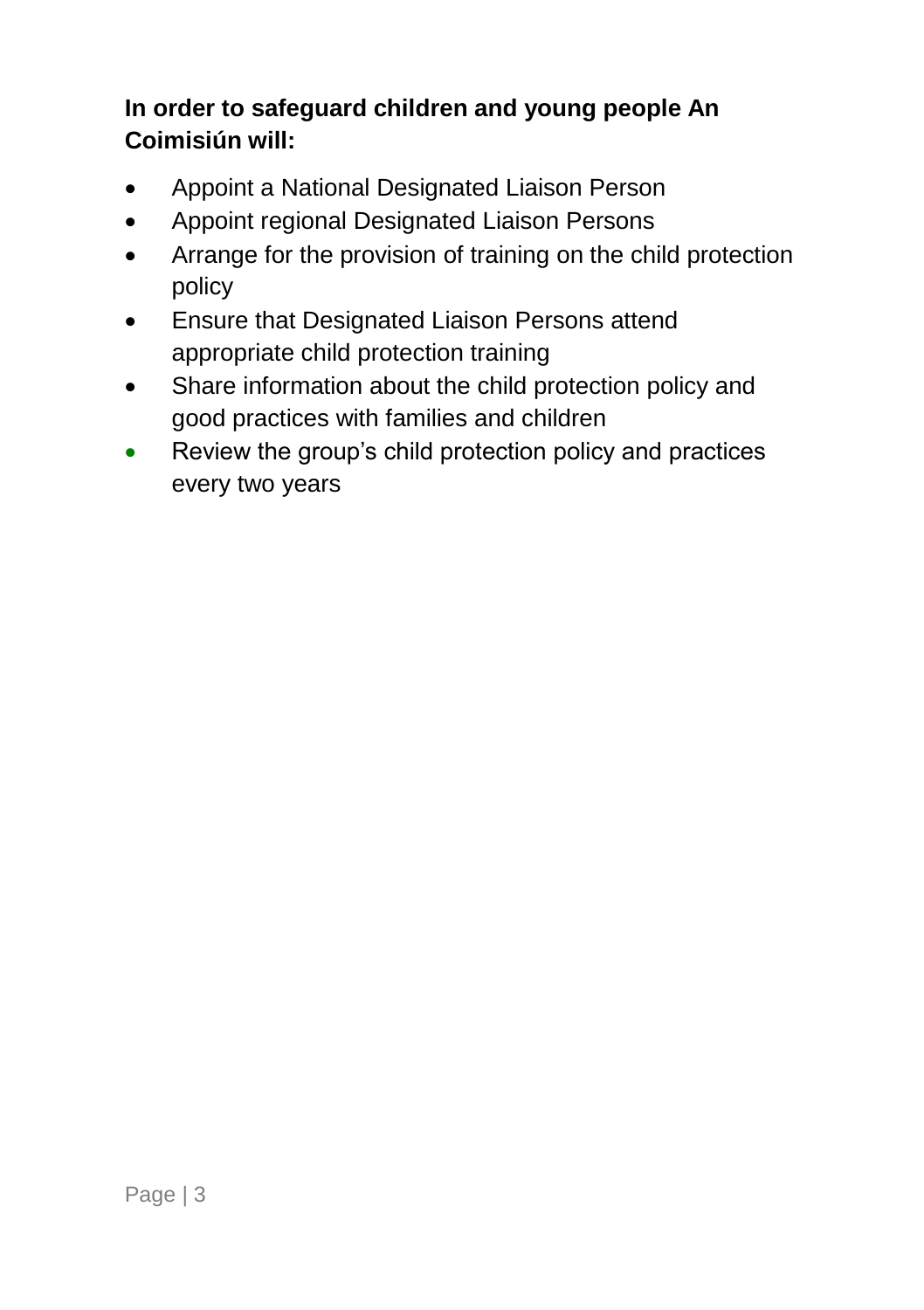### <span id="page-7-0"></span>**Scope of the Policy**

All Teachers, Adjudicators, Members, Employees and Volunteers registered with or employed by An Coimisiún must be aware of this policy and it is their duty to oversee its implementation.

This policy statement should be publicly displayed at all classes and events which are run by Teachers or other persons registered or employed by An Coimisiún.

Classes and other events run by Teachers, Adjudicators and other persons involved with An Coimisiún are the responsibility of those who are organising these events. While this policy and best practice should equally apply to all such events, An Coimisiún can only oversee and manage events which the organisatiion itself organises and runs<sup>1</sup>.

> *"All children and young people should enjoy classes taught by Teachers registered with An Coimisiún and competitions registered with or organised by An Coimisiún and all their relevant facilities and activities in an environment free of physical, sexual, emotional abuse or neglect."*

-

<sup>1</sup> This policy has been developed in compliance with Irish legislation and to reflect Children First: National Guidance for the Protection and Welfare of Children (2011). Where activities or events are undertaken in other jurisdictions, local policies should reflect relevant legislation or guidance.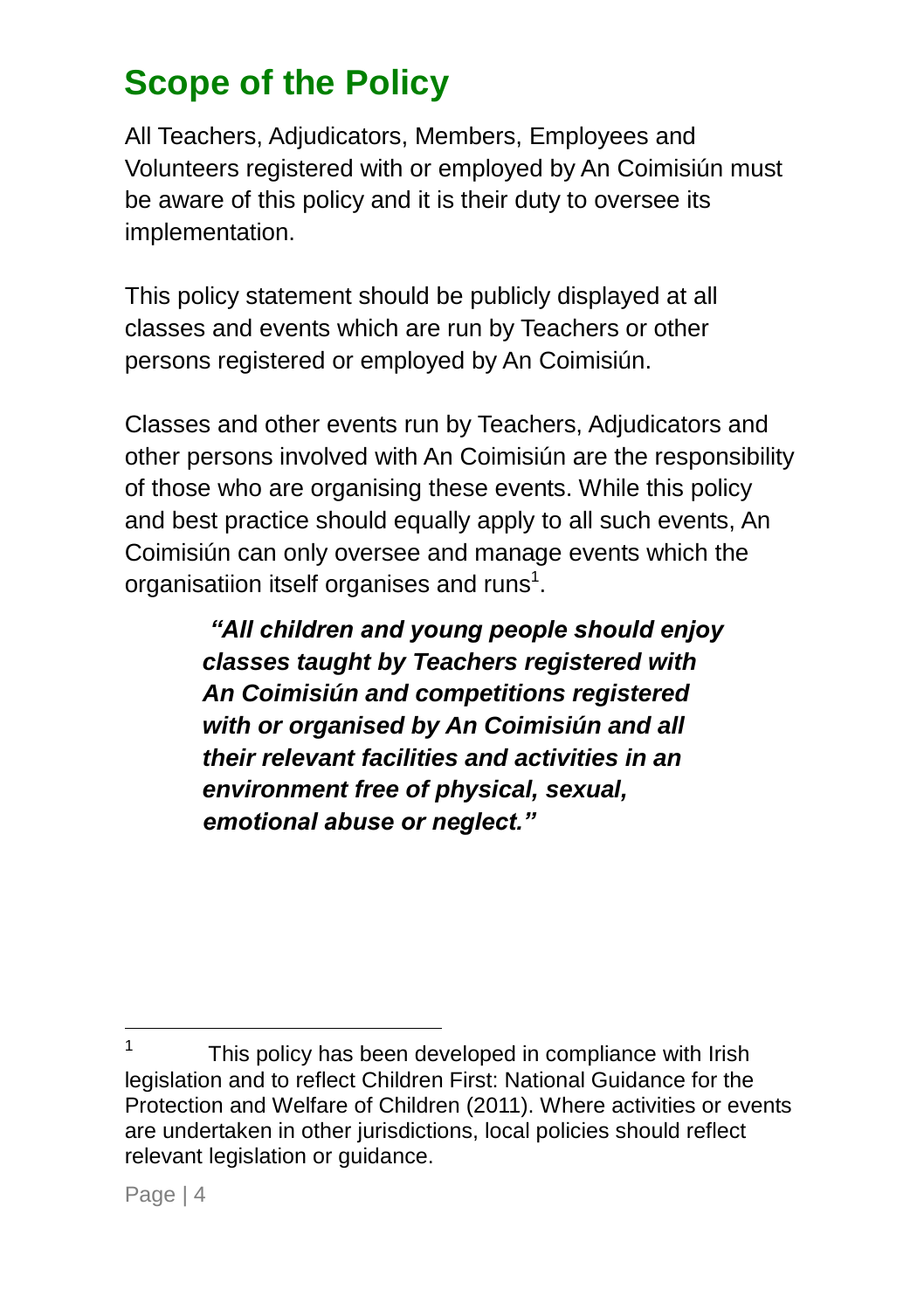This policy has been reviewed and approved by An Coimisiún on: \_\_\_\_\_\_\_\_\_

Cathaoirleach of An Coimisiún:

National Designated Liaison Person:- \_\_\_\_\_\_\_\_\_\_\_\_\_\_\_\_\_\_\_

Chairperson, An Coiste Faire:-This policy will be reviewed at least every two years, and more frequently if required in response to changes in legislation, regulations or other relevant matters. Updates will be provided

to the AGM of An Coimisiún.

The review will be carried out by the National Designated Liaison Person and two people nominated from the main body of An Coimisiún.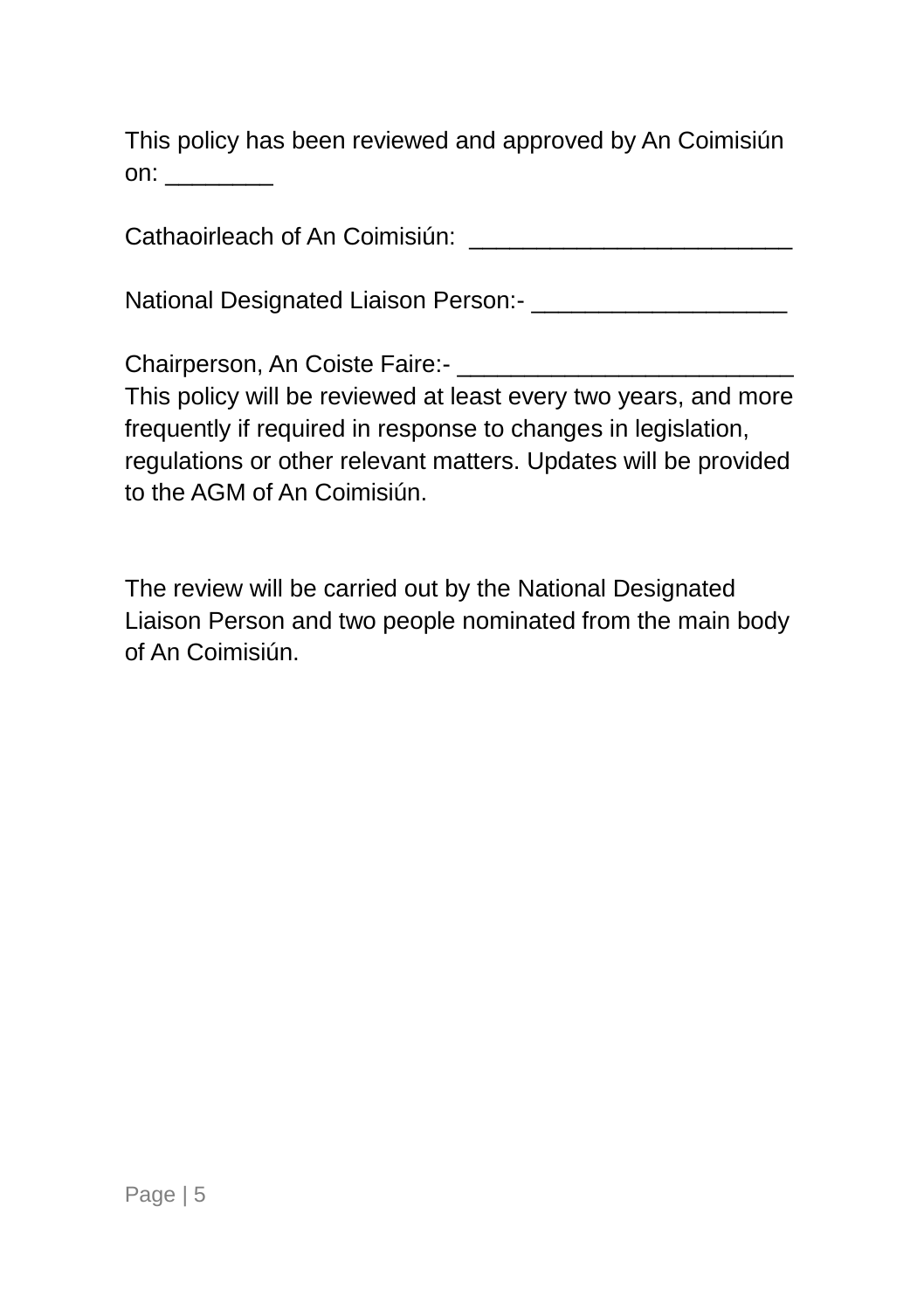### <span id="page-9-0"></span>**Principles of Good Practice**

- 1. An Coimisiún recognise that children and young people have rights as individuals and will treat them with dignity and respect.
- 2. An Coimisiún shall raise awareness about protecting the welfare of children and young people.
- 3. An Coimisiún will adopt and consistently apply a rigorous and clearly defined method of vetting Teachers, Adjudicators, Employees and Volunteers.
- An Coimisiún shall plan an appropriate response procedure in relation to concerns, allegations, incidents and disclosures of alleged or suspected incidents of abuse.
- 5. An Coimisiún shall stay abreast of emerging technologies and web-based programmes to ensure that all dancers, regardless of age or ability, can enjoy all An Coimisiún has to offer in a safe and secure environment.
- An Coimisiún shall ensure best practice with regards to photography and videography.
- Child protection and welfare issues shall be on the agenda of each meeting of An Coimisiún and An Buancoiste.

### <span id="page-9-1"></span>**Definitions**

*"A Child"* means a person under the age of 18 years, excluding a person who is or has been married. Child abuse is categorised under four headings: Neglect, Emotional Abuse, Physical Abuse and Sexual Abuse. *Neglect* can be defined in terms of an omission where the child suffers significant harm or impairment of development by being deprived of food, clothing, warmth, hygiene, intellectual stimulation, supervision and safety, attachment to and affection from adults,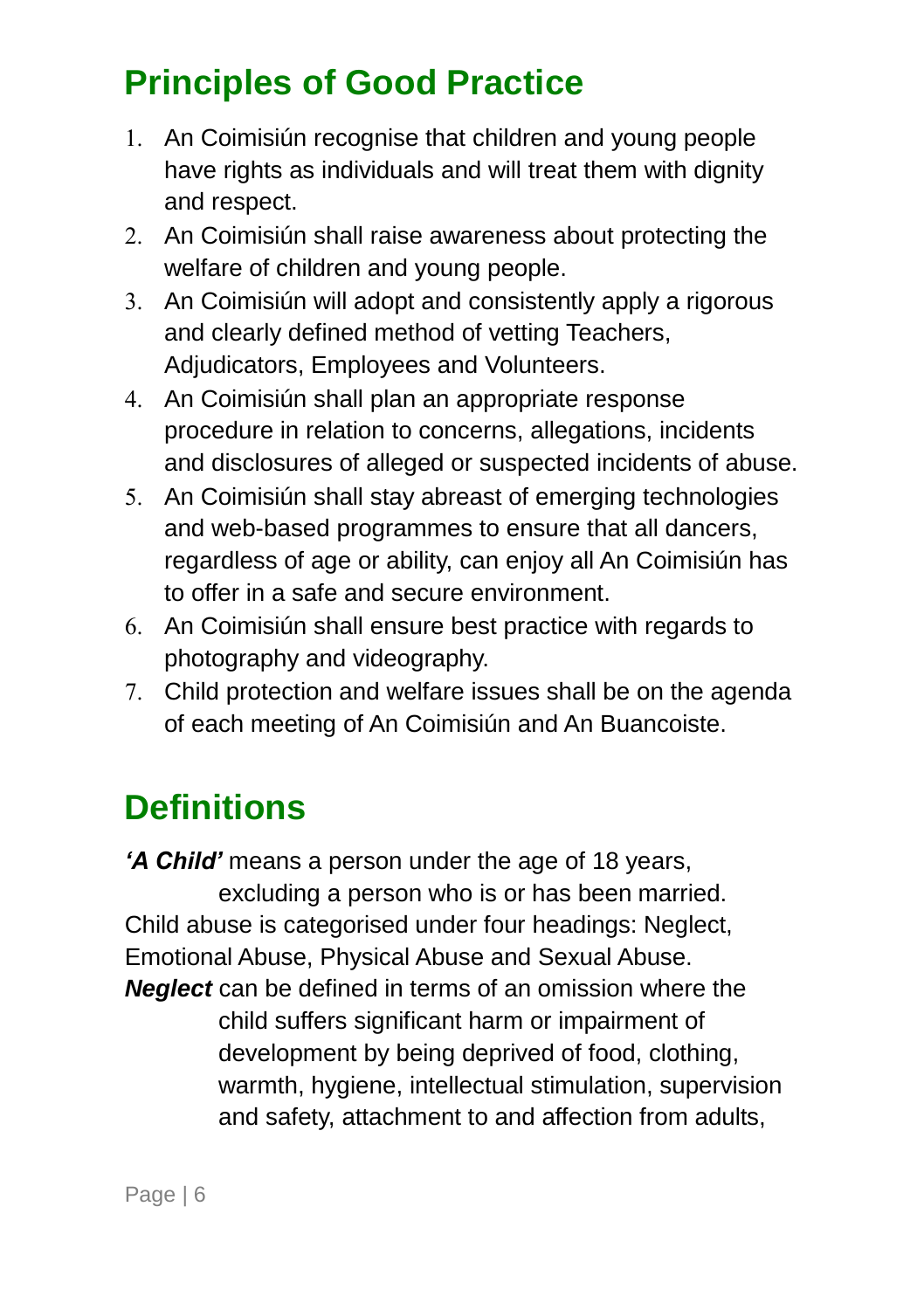and/or medical care. Neglect generally becomes apparent in different ways over a period of time. *(2.2 Children First: National Guidance for the Protection and Welfare of Children)*

- *Emotional Abuse* is normally to be found in the relationship between a parent/carer and a child rather than in a specific event or pattern of events. It occurs when a child's developmental need for affection, approval, consistency and security are not met. *(2.3 Children First: National Guidance for the Protection and Welfare of Children)*
- *Physical Abuse* is that which results in actual or potential physical harm from an interaction, or lack of interaction, which is reasonably within the control of the parent or person in a position of responsibility, power or trust. There may be single or repeated incidents.

*(2.4 Children First: National Guidance for the Protection and Welfare of Children)*

*Sexual Abuse* occurs when a child is used by another person for his or her gratification or sexual arousal or that of others.

*(2.5 Children First: National Guidance for the Protection and Welfare of Children)*

### <span id="page-10-0"></span>**Recognising Abuse or Neglect**

Child abuse or neglect can often be difficult to identify and may present in many different forms. A list of examples and indicators is contained in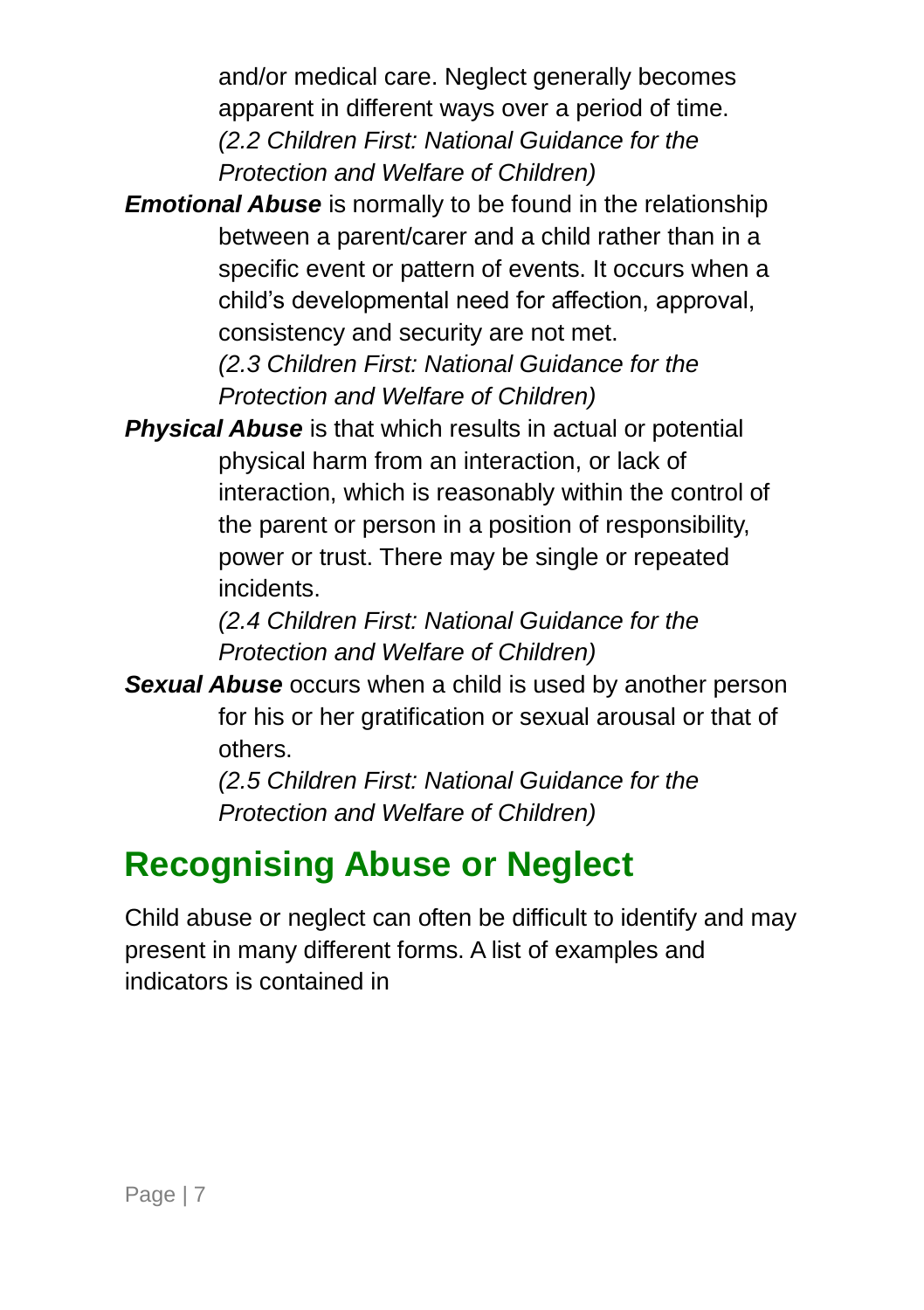[Appendix A: Indicators of Child Abuse as Defined in Children](#page-30-0)  [First 2011](#page-30-0)*.*

#### **Guidelines for recognition**

The ability to recognise abuse can depend as much on a person's willingness to accept the possibility of its existence as it does on their knowledge and information. There are three stages in the identification of abuse:

- Considering the possibility
- Looking out for signs of neglect or abuse (see Appendix A)
- 3. Recording of information

### <span id="page-11-0"></span>**Reasonable Grounds for Concern**

Reasonable grounds for concern might include:

- Physical signs of neglect over a period of time
- An injury for which no reasonable explanation can be offered
- Disclosure of abuse by a child or young person
- Disclosure of abuse by another person
- Age-inappropriate sexual knowledge
- Displaying fearful responses to parents or carers
- A cluster or pattern of signs or injuries

It is important to remember that signs and symptoms can be non-specific and may have a reasonable or alternative explanation; however, if you are concerned, the information should be recorded and reported to your Designated Liaison Person.

### <span id="page-11-1"></span>**Dealing with Disclosures**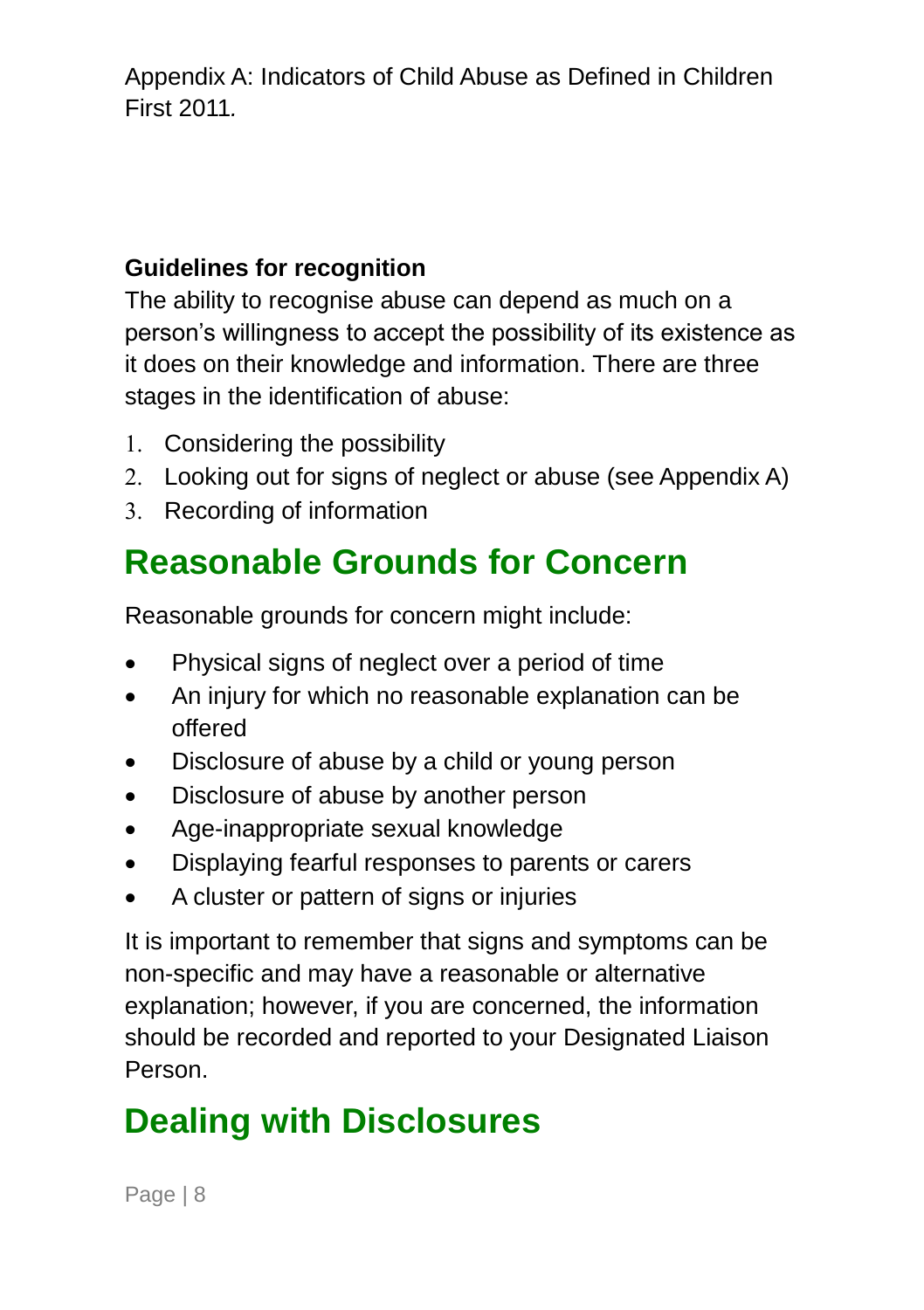If a child or young person gives an indication that he/she may want to tell you about a problem you should:

- Arrange a time and place where you can talk privately as soon as possible, remember to do this within sight of others.
- Stay calm and reassuring.
- Explain that you cannot promise to keep what the child or young person tells you a secret and that you may need to talk to other people to ensure that they are safe and protected.
- Listen to and do not dismiss what the child or young person tells you – explain that, whatever the circumstances, s/he has support available.
- Do not press for details or ask leading questions some cases of abuse need further and possibly extensive investigation. It is better for the child or young person if he/she does not have to repeat the details unnecessarily. Remember it is your responsibility to record and report, not to investigate.
- Do not make promises to the individual the situation may cause you to react emotionally and cause you to make promises that cannot be fulfilled.
- Tell the child or young person that you are pleased that he/she has decided to tell someone, and he/she was absolutely right to tell.
- Let the child or young person know that you believe her/him and understand how difficult it is to talk about such experiences.

A wide range of possible situations can fall into the category of a 'disclosure'. Because it is impossible to know in advance what a child or young person will say, it is advisable to always follow the suggestions given above. Children or young people may tell you about incidents involving bullying or concerns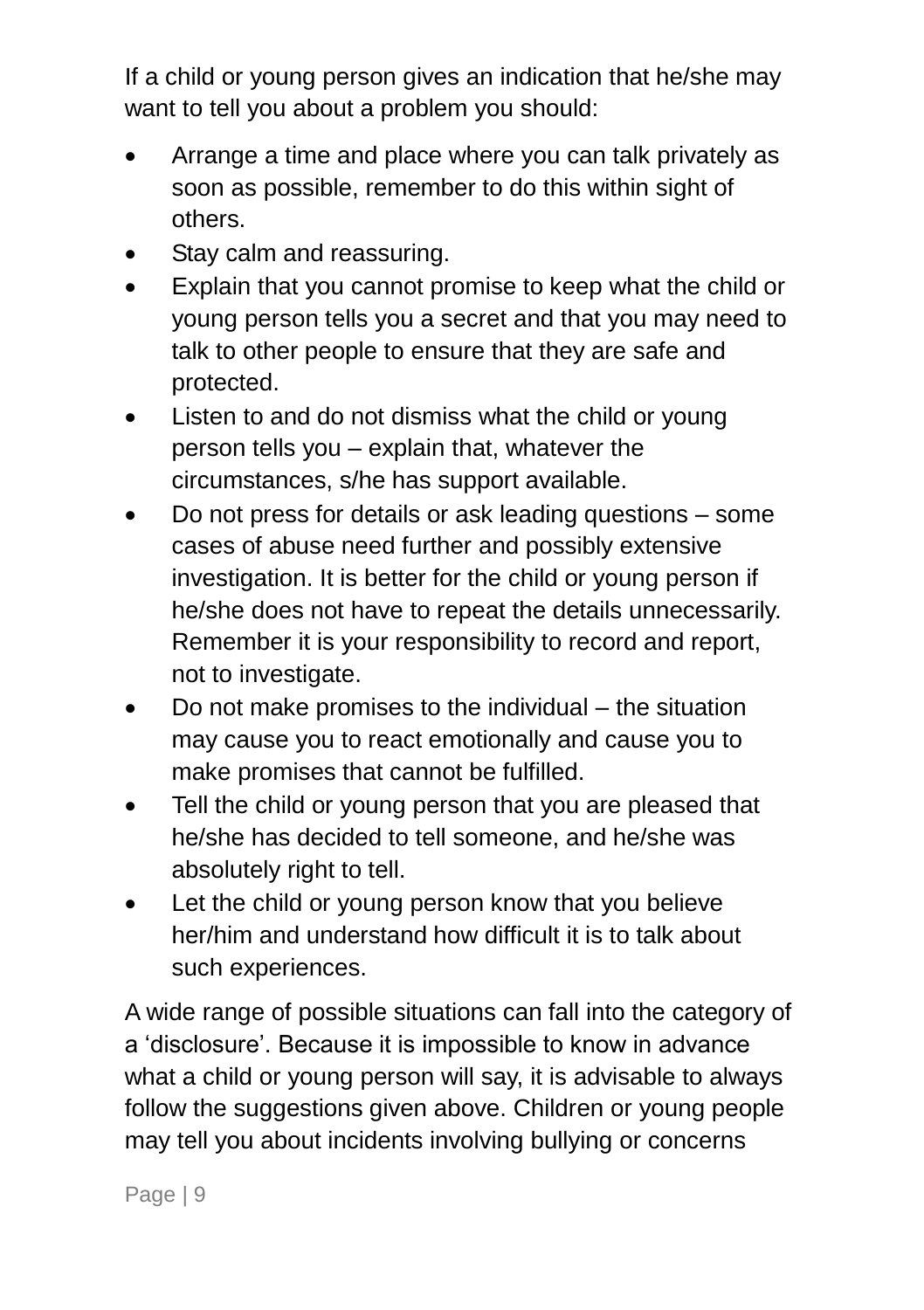about a home situation. Such disclosures may not indicate abuse, but may need to be followed up in relation to the code of conduct, or they may require no further action. All disclosures should be noted using the child or young person's own words, and be dated and signed by you. In cases where the child or young person is at risk or the disclosure is obviously of a serious nature, you will need to follow the procedure as dictated by An Coimisiún. After you have talked with the child or young person, follow the procedure laid down for reporting such incidents to the Designated Liaison Person.

### <span id="page-13-0"></span>**Role of the Designated Liaison Person**

The Designated Liaison Person (DLP) is responsible for dealing with child protection or welfare concerns, ensuring they are reported to the relevant statutory authorities, in compliance with this policy.

The role of DLP is an important one within An Coimisiún. The person appointed should be familiar with the activities of the organisation, have a good knowledge of child safeguarding, be able to deal with complex issues and should undertake specific training in child protection to support them in their role. The DLP receives reports of concerns from Teachers, Adjudicators, Members, Volunteers or Employees and compiles a report for the statutory authorities. S/he ensures the proper reporting procedures are followed, that records are kept in a secure and confidential manner and that Teachers, Adjudicators, Members, Volunteers or Employees are supported in dealing with child protection or welfare concerns. The DLP consults informally with a duty social worker to seek advice in relation to:

- whether a formal report is required
- discussing the concerns with the parents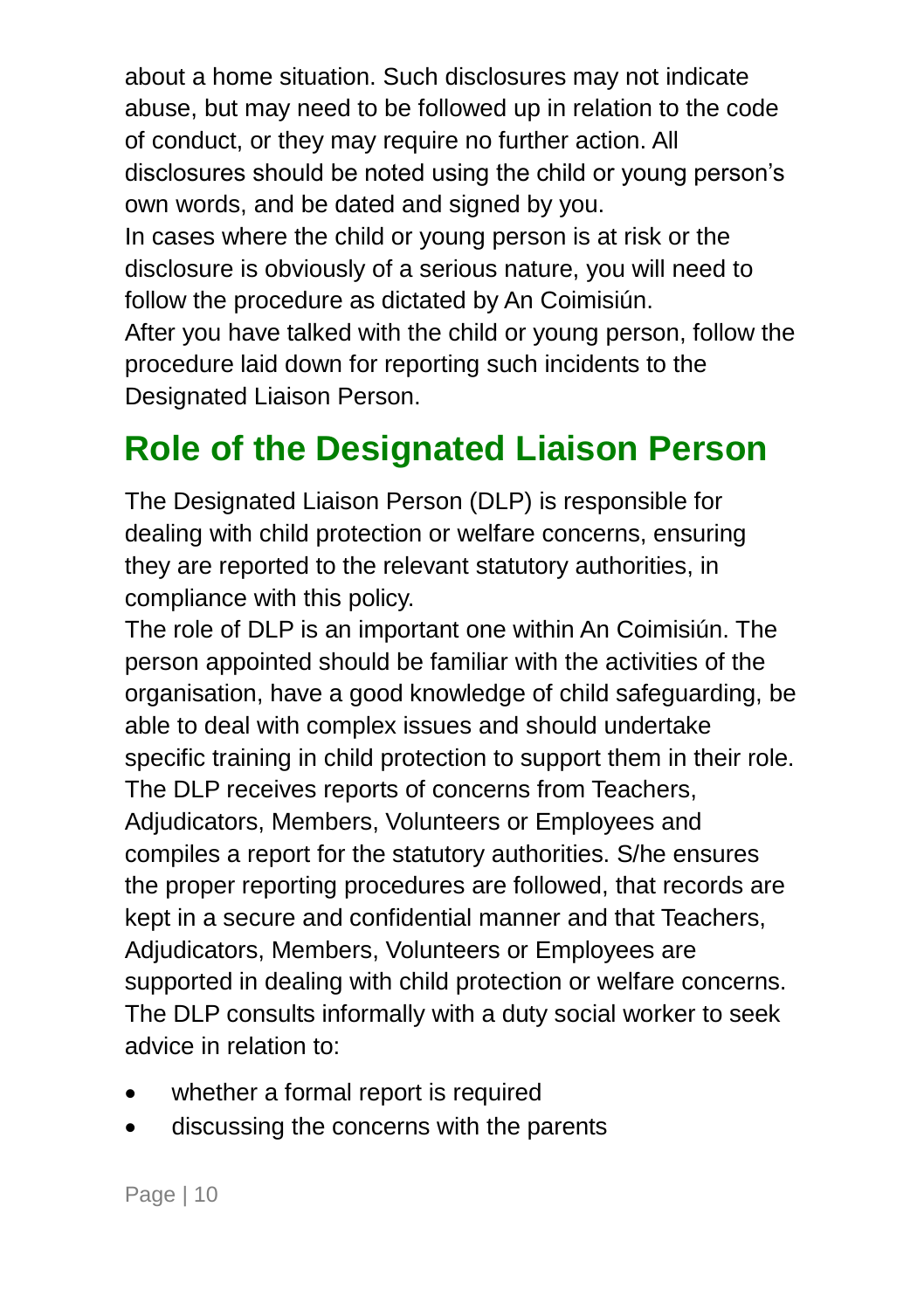<span id="page-14-0"></span>and any other related concern. Any such consultation should be noted and the decision to report or not should be recorded on file.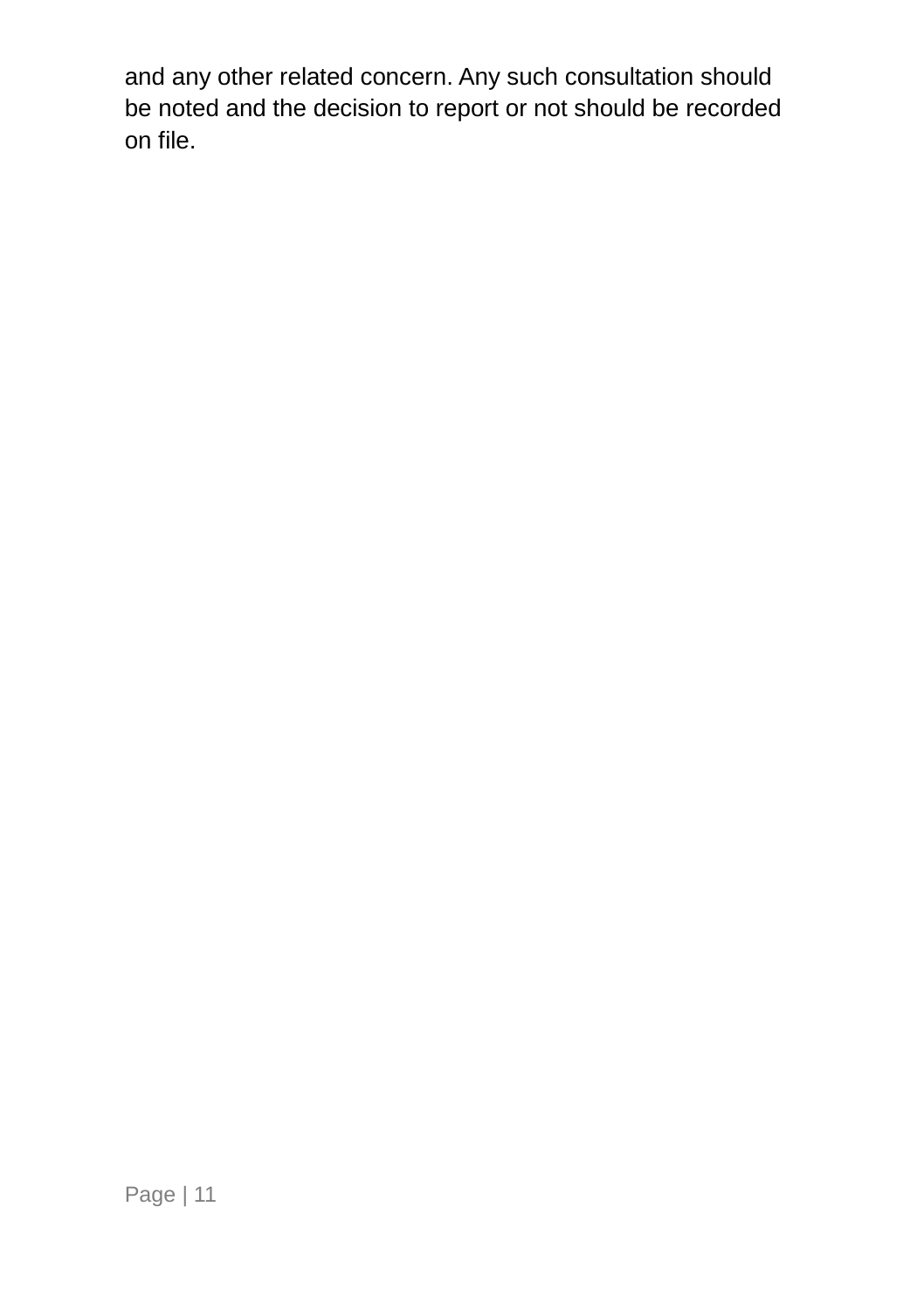### <span id="page-15-0"></span>**What to Do if you are Concerned About a Child or Young Person**

If a Teacher, Adjudicator, Member, Volunteer or Employee has a concern or a query that a child or young person may have experienced abuse or neglect they are obliged to:

• Report these concerns without delay to the DLP in their region or the National DLP<sup>2</sup>. Information provided should include:

> o Child's/young person's name, date of birth and contact details (that is, address and contact numbers).

> o Contact details for parents or carers, if different from child's/young person's.

o The details of and reasons for, the concern (clear, factual descriptions).

o Notes of any disclosure or explanations offered by the child or young person, using their own words.

o Details of the person posing a risk to the child or young person, if known.

o Indicate if parents or carers have been informed (see below) and their response.

 $\circ$  Name and contact details of person reporting<sup>3</sup> and their relationship to the child or young

 $\frac{1}{2}$ The Regional DLP responds to concerns in their region. The National DLP responds to concerns that are reported to them by Teachers, Adjudicators, Members, Volunteers or Employees where the Regional DLP is unavailable.

Where the person raising the concern wishes to remain anonymous, the Child and Family Agency endeavours to respect this; however, total anonymity cannot be guaranteed. Persons reporting to statutory authorities 'reasonably and in good faith' are protected from personal liability.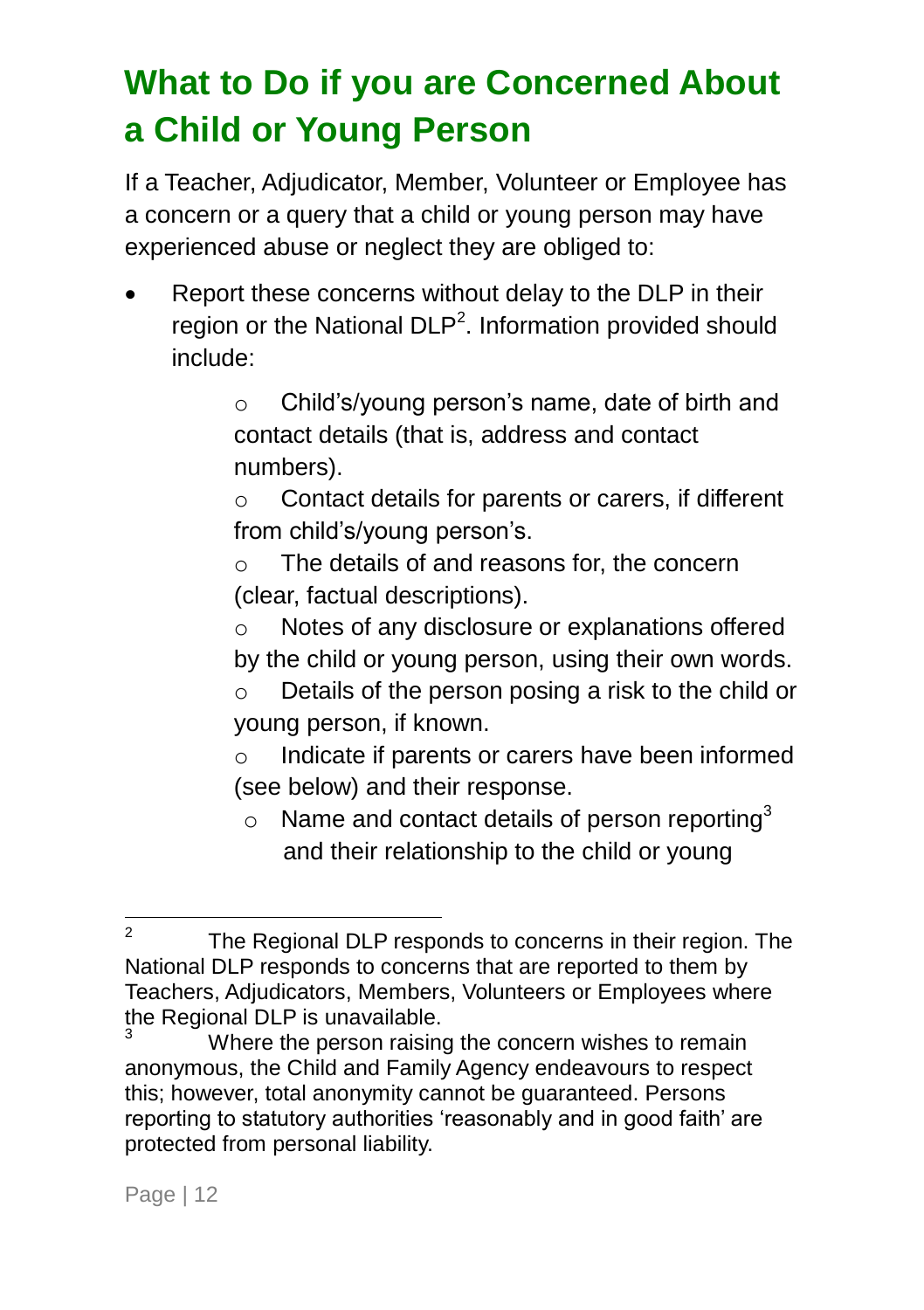person (for example, Teacher, Adjudicator, supervising adult, etc.).

- o Any other relevant information known (for example, other services or professionals involved; other children who may be at risk; any previous incidents or concerns which may have occurred but not been considered significant or serious at the time).
- Record their concerns. As detailed above, include the exact words used by the child/young person or parent, the nature of their concern and any evidence to support this concern, sign and date the record.
- This confidential record must be stored securely in a locked place.
- This information and discussions relating to it are confidential and information should be shared on a 'need to know' basis only.
- Where the DLP decides that the concern must be reported to the social work department of the Child and Family Agency, it is good practice to inform the parent of the child or young person, unless it is considered that this might place the child or young person in danger.
- If the DLP is unsure whether telling the parent might endanger the child or young person, they should have an 'informal consultation' with the social work department. When speaking to the social worker they should outline that they are making an informal consultation and go over their concerns and query about whether telling the parent might endanger the child or young person. The Social Worker will advise on this and will assist the DLP to consider how best to talk to the parent about the concern.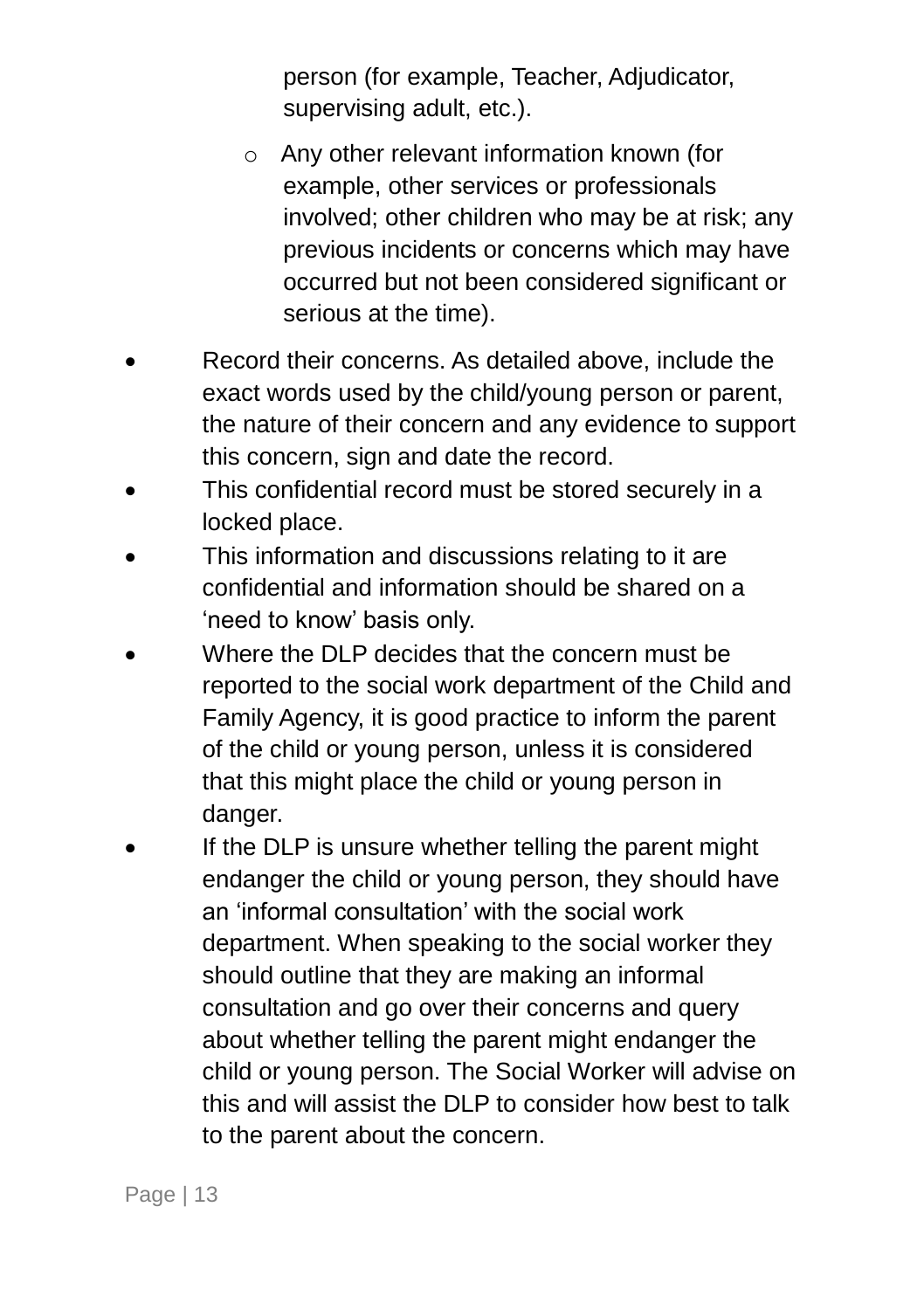- The DLP will record this conversation, the advice given, the name of the Social Worker, and will date and sign the record and store securely, as outlined earlier.
- The DLP will advise the Teacher, Adjudicator, Member, Volunteer or Employee who raised the concern about the advice and direction given by the social work service. The person who knows the child/young person or parent should inform the parent of the concern and that, in compliance with the child protection policy, a referral is being made to the social work department.
- This information and discussions relating to it are confidential and information should be shared on a 'need to know' basis only.

### <span id="page-17-0"></span>**What Actions Does the DLP take**

 When the DLP is made aware that there is a concern that a child or young person has experienced abuse or neglect they should, without delay:

> o Consider whether these concerns meet the criteria for reporting as outlined in *Reasonable Grounds for Concern* (see page [8\)](#page-11-0).

o Where the DLP believes that they **meet** the criteria they should report the concerns immediately to the social work department of the Child and Family Agency using the Standard Report Form (see Appendix G: The Standard Report Form), completing it as fully as possible.

 $\circ$  Where the DLP believes that the situation is urgent they should call the social work office and make their referral by phone. They will be required to submit this referral in writing using a Standard Report Form.

o Fax or hand deliver the Standard Report Form to the relevant social work office. (For a full list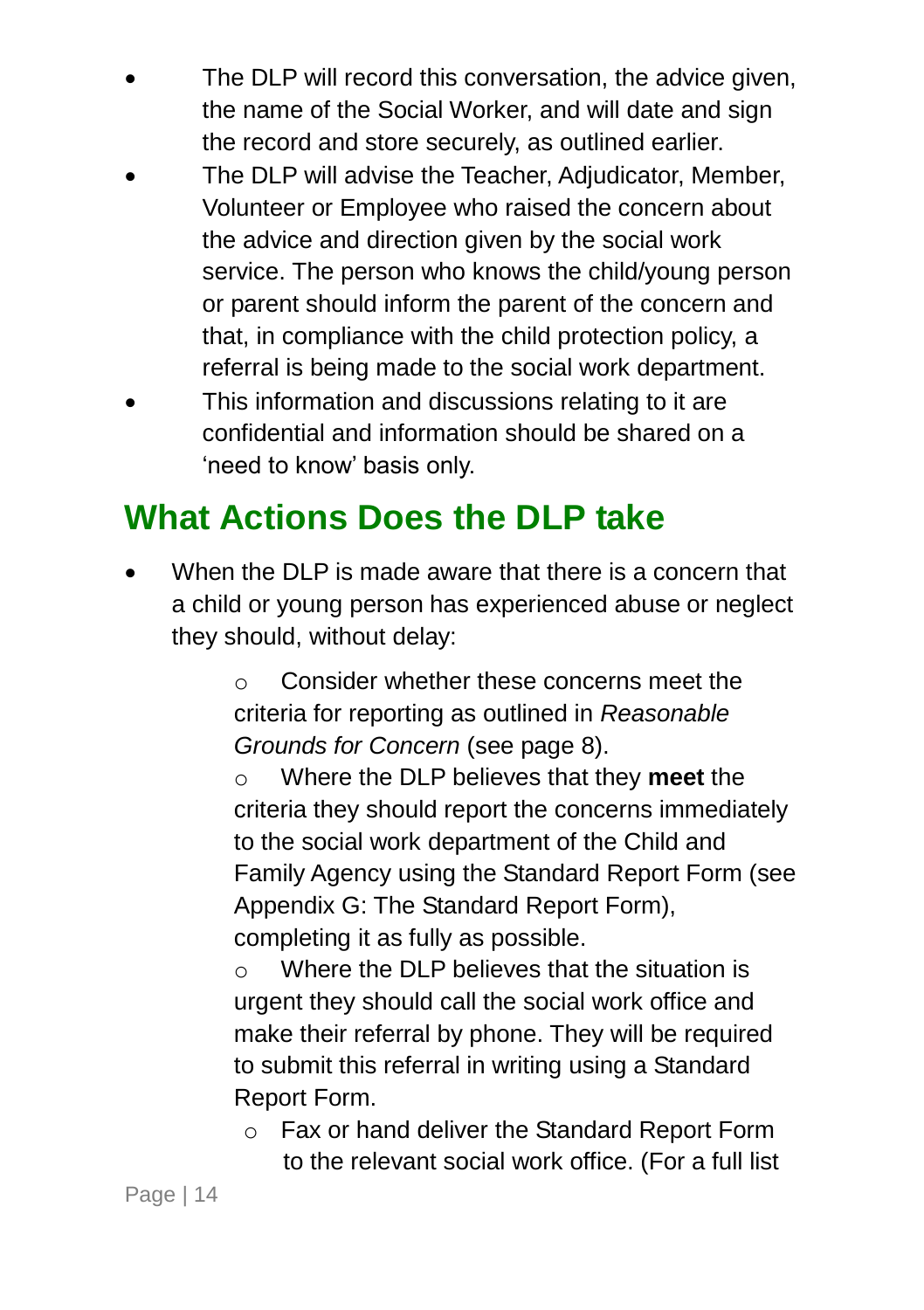of contact details for social workers please see the following website: [http://www.tusla.ie/get-in](http://www.tusla.ie/get-in-touch/duty-social-work-teams)[touch/duty-social-work-teams](http://www.tusla.ie/get-in-touch/duty-social-work-teams) and click on your county.

- o This confidential record must be stored securely in a locked place.
- o This information, and discussions relating to it, is confidential and information should be shared on a 'need to know' basis only.
- Where the DLP is **unsure** whether the concern meets the criteria for referral to the social work department they will have an informal consultation by phone with the Duty Social Worker. As outlined earlier, they will state that they wish to have an informal consultation and they will outline the concerns without disclosing the identity or address of the child or young person. If the Duty Social Worker states that it appears there are reasonable grounds for concern, the DLP must submit a written report.
- As outlined earlier, informal consultation with the Duty Social Worker may also be used by the DLP to discuss how to talk to parents about a concern, as well as to discuss whether to inform parents of the concern.
- The National DLP will provide support and guidance about processes to the Regional DLPs as required.

### <span id="page-18-0"></span>**Emergency or Out-of-Hours Referrals**

In the event of an emergency out-of-office-hours or where a child or young person is in immediate danger, the Gardaí (police) should be contacted.

This can be done through any Garda Station or by making a '112' or '999' call.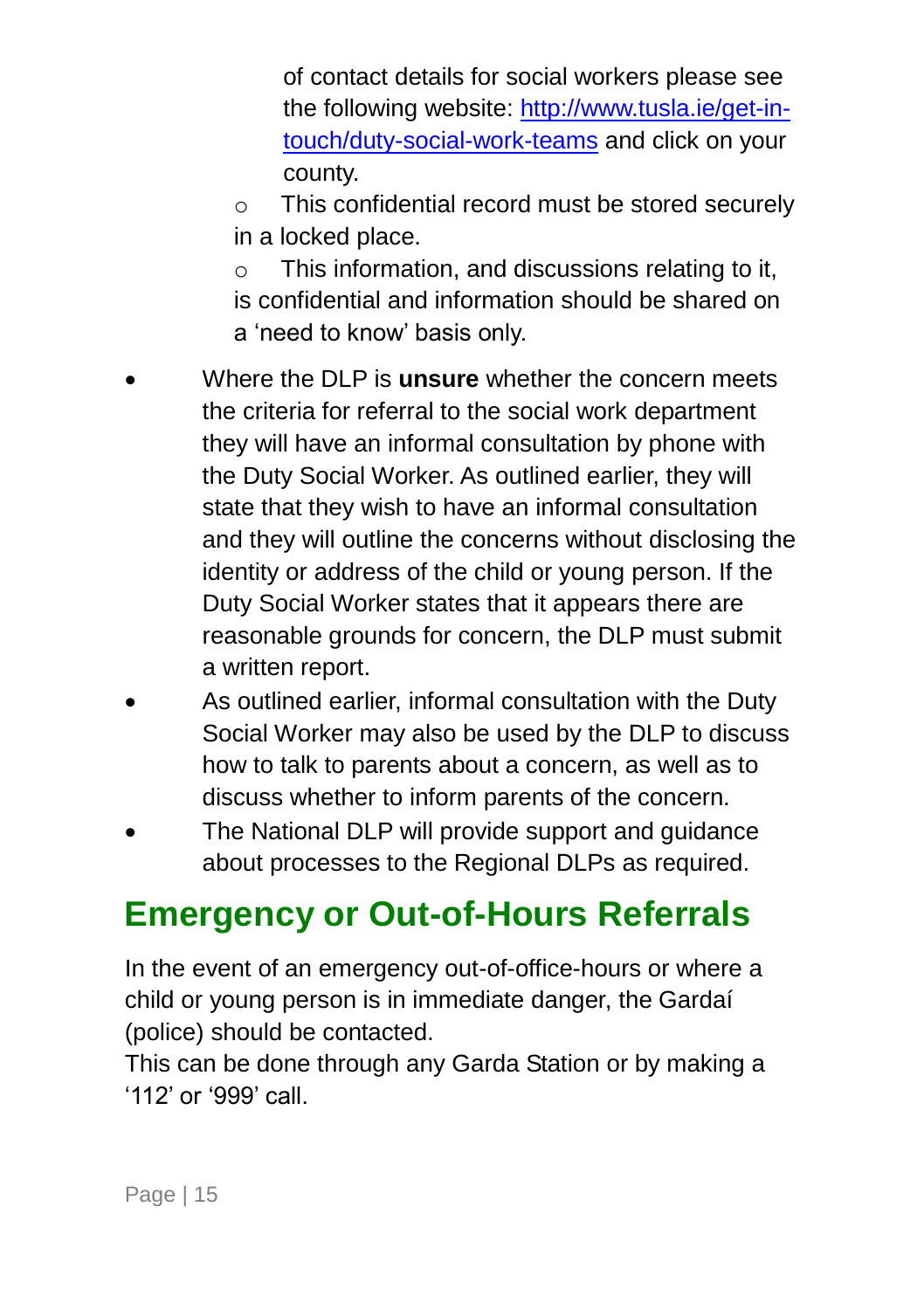It should be stated that you wish to make an emergency child protection referral and state your name, organisation and the location of the child or young person.

The reason for the referral should be given in clear, factual manner (for example, it is unsafe for the child to return home, or a parent has failed to collect the child and cannot be contacted).

No child or young person should be left in a situation of immediate danger, in this instance contact the appropriate authorities.

### <span id="page-19-0"></span>**Record Keeping**

Keeping accurate and reliable records is essential to safeguarding children and young people. Records should  $include<sup>4</sup>$ :

- Registers of all children/young people participating in activities including names, contact details and dates of birth.
- Parents names, and contact details if different from the child's.
- Details of persons (if any) authorised to collect or care for the child, other than the parents/carers, including contact details.
- Emergency contact details.
- Registers of attendance.
- Records of incident or accidents which should be clear, factual, accurate, objective and legible.
- <span id="page-19-1"></span> Parental consent for activities, including travel, trips or residential.

See Appendices for sample forms

 $\frac{1}{4}$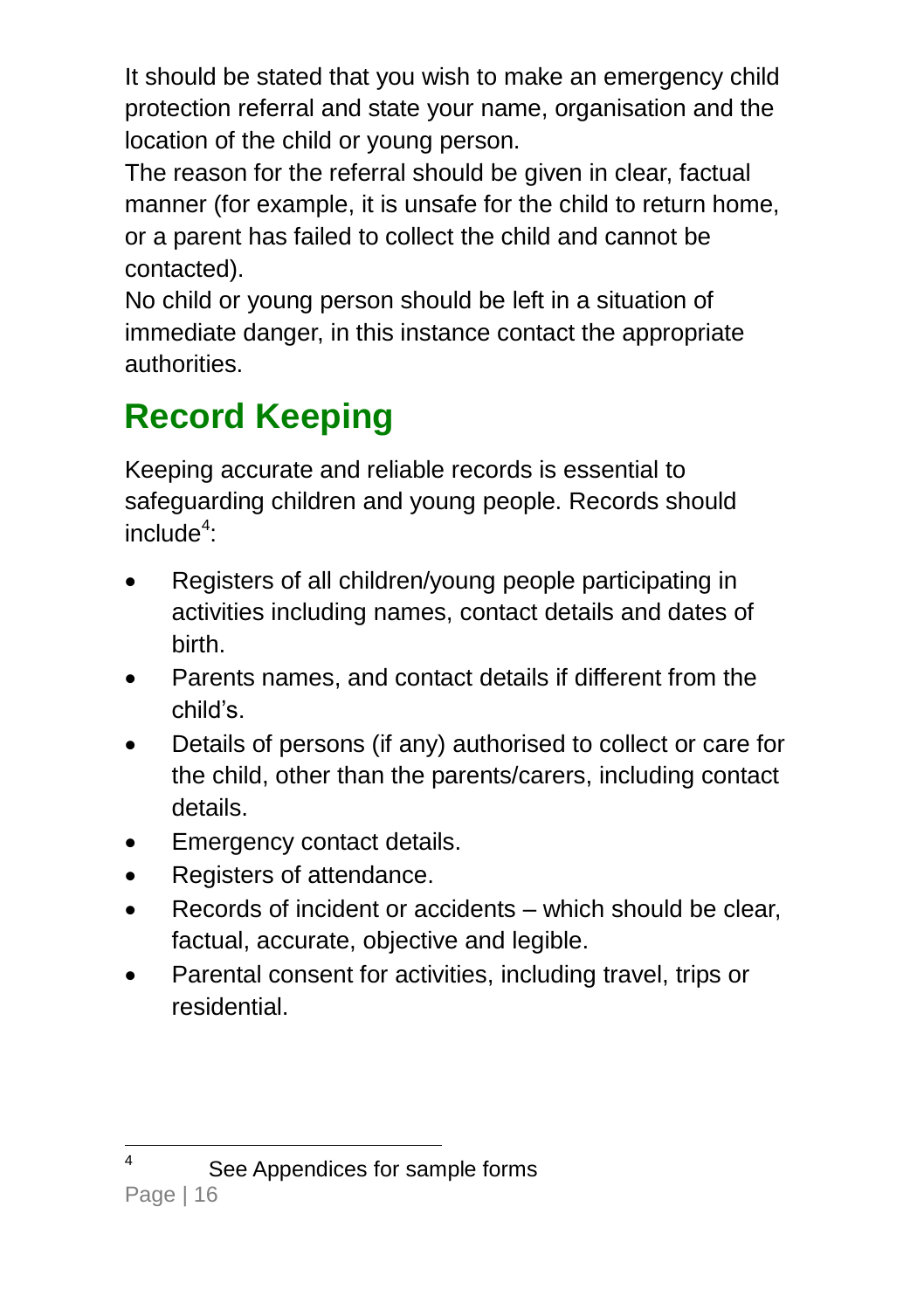### **Recording Child Protection and Welfare Concerns**

Reports of concerns in relation to children rely on the quality of the information recorded.

Records in relation to child protection and welfare concerns should be kept securely in locked cabinets with access restricted to the DLP and named Employees and/or Board Members. Electronic records should be password protected and have restricted access, as above. Records are confidential and should only be shared on a 'need to know' basis and with relevant statutory authorities.

## <span id="page-20-0"></span>**Confidentiality**

When dealing with a conversation regarding a child protection and welfare concern, Teachers, Adjudicators, Members, Volunteers and Employees should clarify that there are limits to confidentiality at the beginning of the conversation. They should reassure the individual that the limits are to ensure the child or young person's safety and well-being. The individual should be informed that someone else must be informed to ensure the child's/young person's safety or well-being, and they should be told who will be informed.

An Coimisiún will never promise to keep secrets. However, information of a confidential nature will be shared on a 'need to know' basis and with the statutory authorities as required where there are concerns about the welfare or safety of child/young person. Sharing of information in this regard is not a breach of confidentiality or data protection.

**Considerations of confidentiality will not be allowed to override the rights of children or young people to be protected from any form of abuse.**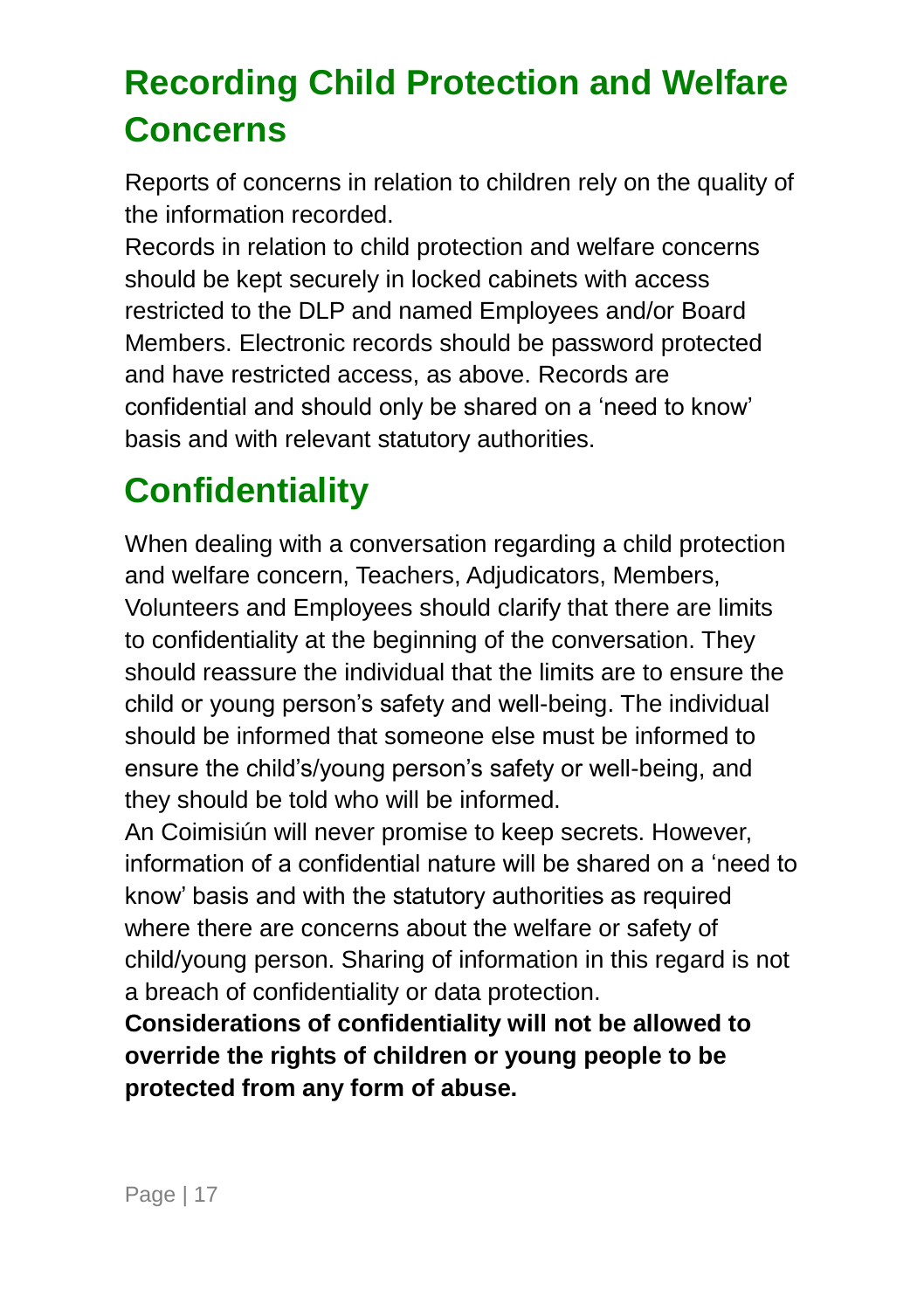## <span id="page-21-0"></span>**Recruitment and Management of Employees, Volunteers or Contractors**

Ensuring the suitability of persons who work, or have contact with, children and young people is a core element of safeguarding children and young people.

All roles within An Coimisiún (Employees, including Adjudicators directly employed by An Coimisiún, Members and Volunteers) should have a role description which clearly states their obligation to adhere to this policy and procedures.

A clear recruitment and selection process will be implemented:

- A clear role description will be provided for each role in An Coimisiún.
- Each applicant will be provided with information about the organisation and its activities.
- Applicants will be required to complete an application form and to provide proof of identity.
- All applicants working or having contact with children or young people will be subject to Garda (police) vetting.
- Where relevant, applicants will be short-listed on the basis of agreed criteria for the role.
- Interviews will be carried out by at least two representatives of An Coimisiún.
- A minimum of two recent references will be sought in writing and confirmed by phone.
- All contracts will stipulate that holders will comply with the An Coimisiún child protection and welfare policy and procedures, including its code of conduct.

Teachers and Adjudicators who register with An Coimisiún are required to:

- Be Garda vetted
- Attend child protection training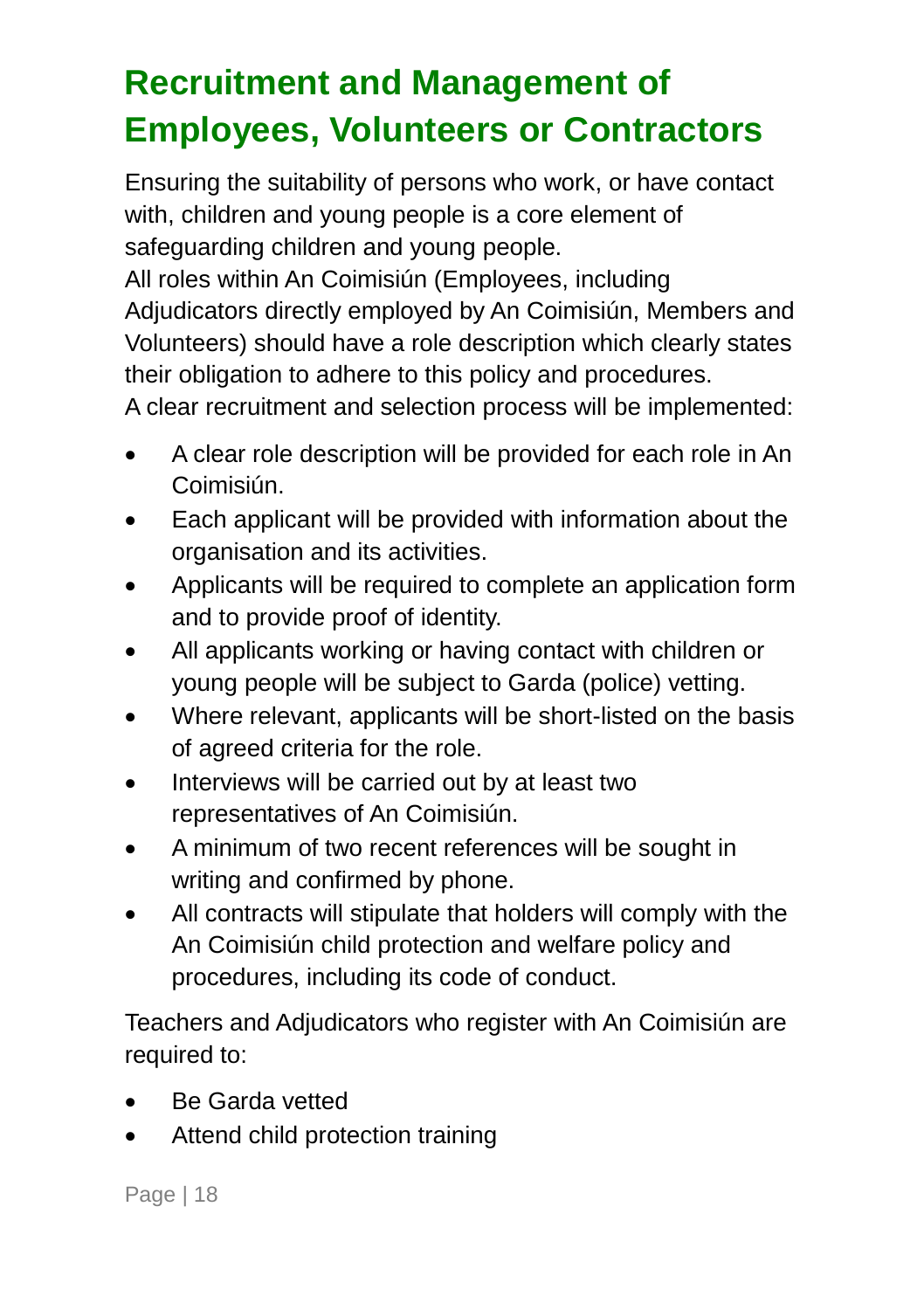Uphold An Coimisiún's child protection and welfare policy and code of conduct

## <span id="page-22-0"></span>**Responding to Allegations of Abuse against An Coimisiún Employees or Volunteers**

Where an allegation is made that a child or young person has been neglected or physically, sexually or emotionally abused by an Employee or Volunteer, the reporting procedures and child protection and welfare policy as outlined on pages [11](#page-14-0) to [14](#page-18-0) will be followed.

Where the alleged abuse occurred within the context of An Coimisiún activities or events, a dual process will be put in place.

#### **The welfare of the child/ren or young person will be of paramount concern and any protective measures required**<sup>5</sup> **, will be implemented without delay.**

A named person (other than the DLP) will be appointed to deal with the person against whom the allegations have been made.

The principles of natural justice will be applied in relation to the person against whom the allegations are made. The person must be informed that the allegation has been made against him or her and the nature of the allegation. They should be afforded the opportunity to respond. The response should be noted and included in the formal report to the statutory authorities. All stages of the process should be accurately recorded, signed and dated.

An Coimisiún will liaise closely and cooperate fully with any investigation undertaken by the statutory authorities.

<sup>—&</sup>lt;br>5 For example, in the case of an Employee this may be up to, and including, suspension on full pay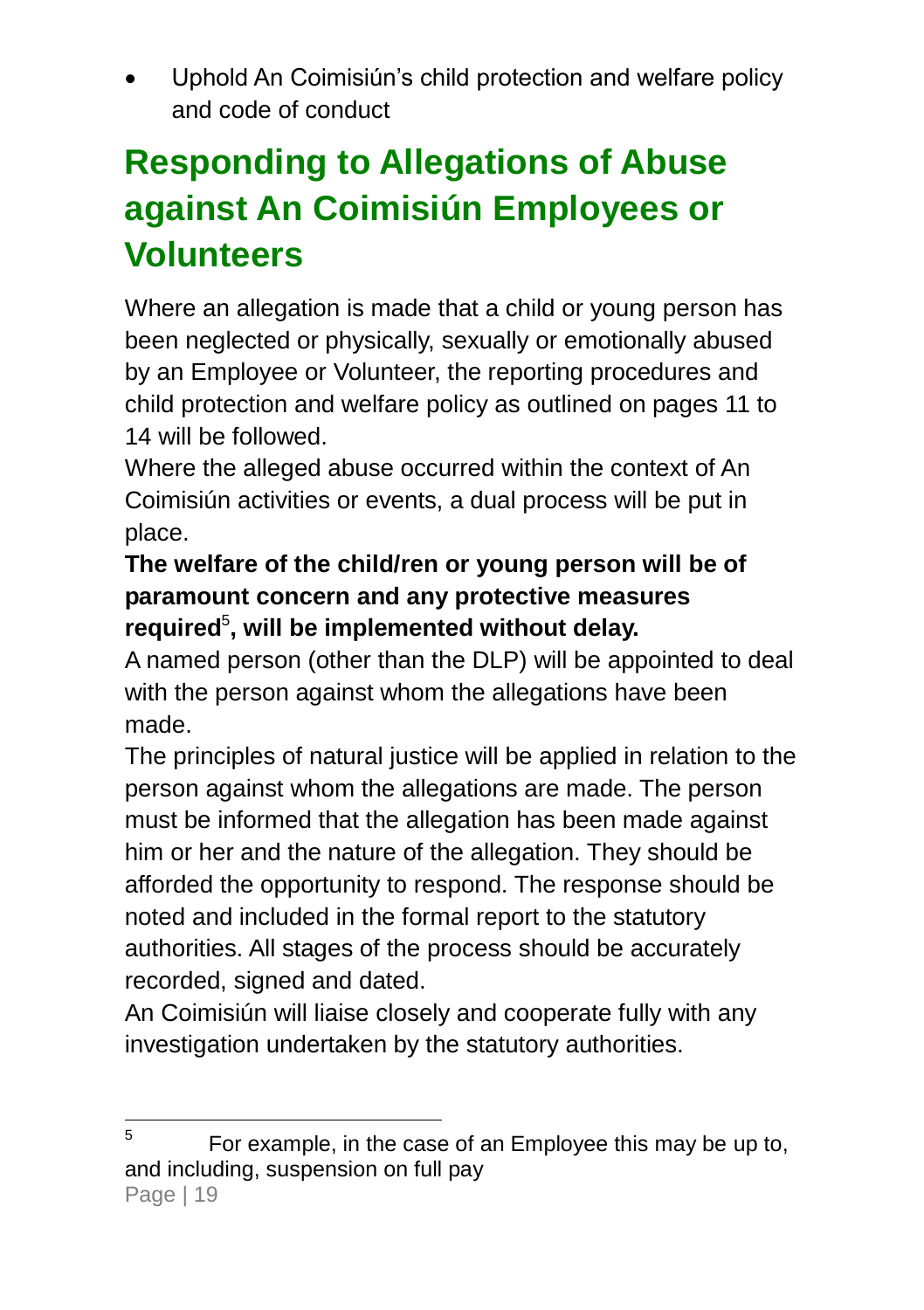Where an allegation is made against an Employee or Volunteer with An Coimisiún, this should be reported without delay to the Chairperson of the Coiste Faire or the Chairperson of An Coimisiún.

### **The National and Regional Designated Liaison Persons:**

- 1. The National DLP will be responsible to, and report to, the Chairperson and An Buancoiste of An Coimisiún.
- 2. The DLPs are responsible for ensuring that accurate and timely reports are made to the authorities in relation to child protection and welfare concerns.
- The Regional DLPs will be responsible to An Coimisiún and report to the National DLP. They will inform the National DLP when a report has been made to the Child and Family Agency.
- The National DLP and the Regional DLPs have responsibility to ensure that the policy and procedures in relation to child protection and welfare concerns are adhered to.
- 5. The National DLP has responsibility for updating information in relation to child protection and welfare, and monitoring (via the Chairperson) the effectiveness of the child protection and welfare policy for children and young people.
- The Chairperson of An Coimisiún has responsibility for ensuring that the DLPs are provided with confidential support and debriefing opportunities in relation to their duties.

## <span id="page-23-0"></span>**Complaints Procedure**

Page | 20 An Coimisiún recognises that from time to time people (adults or children) may be dissatisfied with some aspect of our work or feel that their expectations have not been met. We are committed to treating all complaints in an open, transparent and fair manner, and we value feedback which will inform how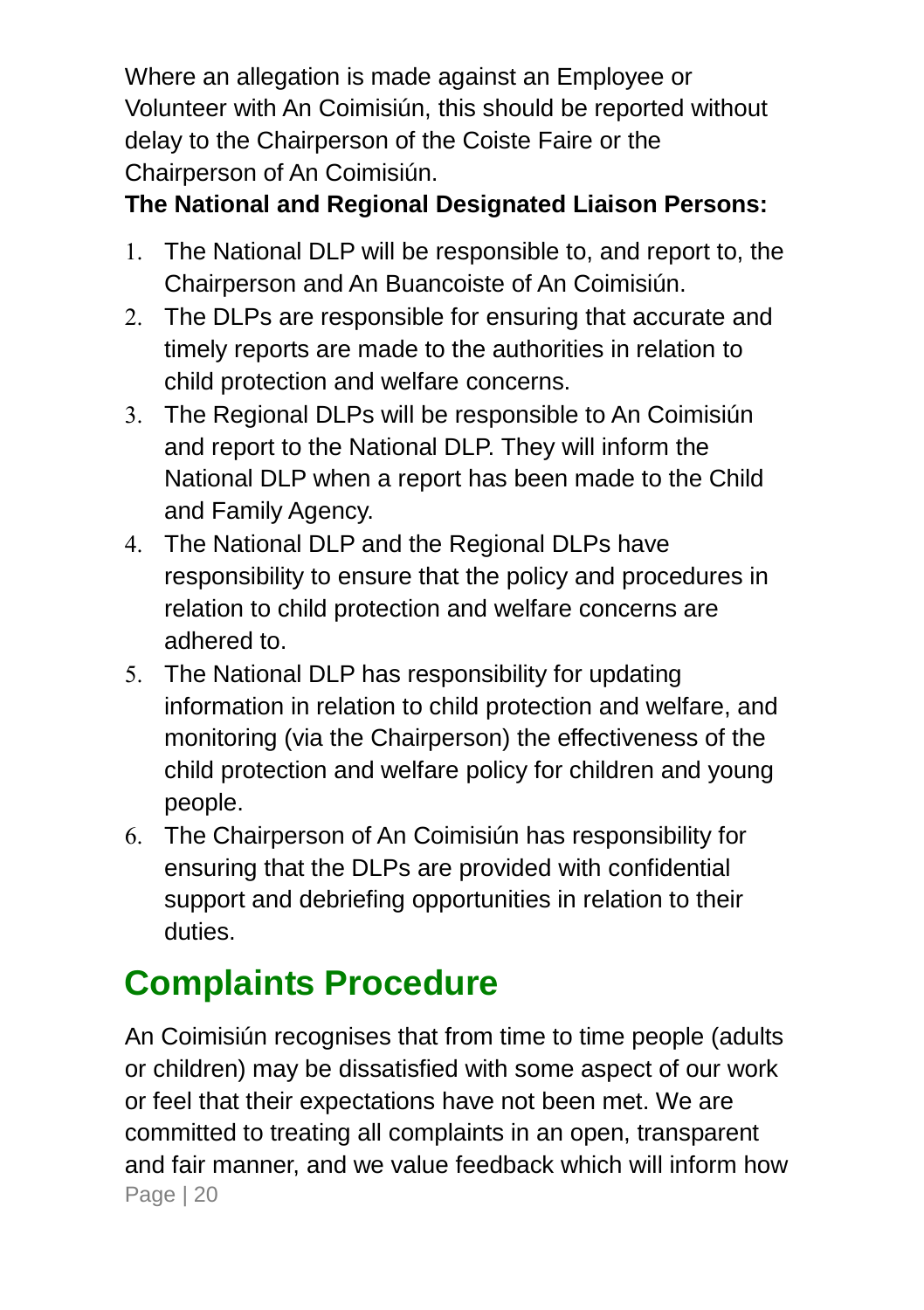we engage with children, young people and their parents, and which will enable us to make improvements where necessary. Most complaints can be resolved informally through respectfully speaking to the person/people involved, listening and providing additional information, explanations or an apology where warranted.

Formal complaints must be made in writing to the Chairperson of An Coiste Faire. All written complaints will be acknowledged in writing and an outline of steps to be taken will be explained, along with a timescale – usually around 20 working days. Persons against whom complaints are made have a right to know a complaint has been made, the substance of the complaint, and to be provided with an opportunity to respond. This will be recorded and stored securely.

Following investigation, feedback will be provided to the complainant on the findings of the investigation and any actions to be taken as a result.

### <span id="page-24-0"></span>**Guidelines for Teachers**

- 1. Teachers will treat children and young people with courtesy, respect and dignity. They will value each child and young person and recognise their individuality.
- 2. Teachers will help children and young people develop. using methods appropriate to their age and stage of development, and will maximise their contribution to the group.
- Teachers will encourage children and young people to treat others with dignity and respect.
- Teachers will use appropriate language with children and young people, and encourage them to speak to each other in ways which build up dignity and mutual respect. They will avoid and discourage put-downs and disparaging remarks.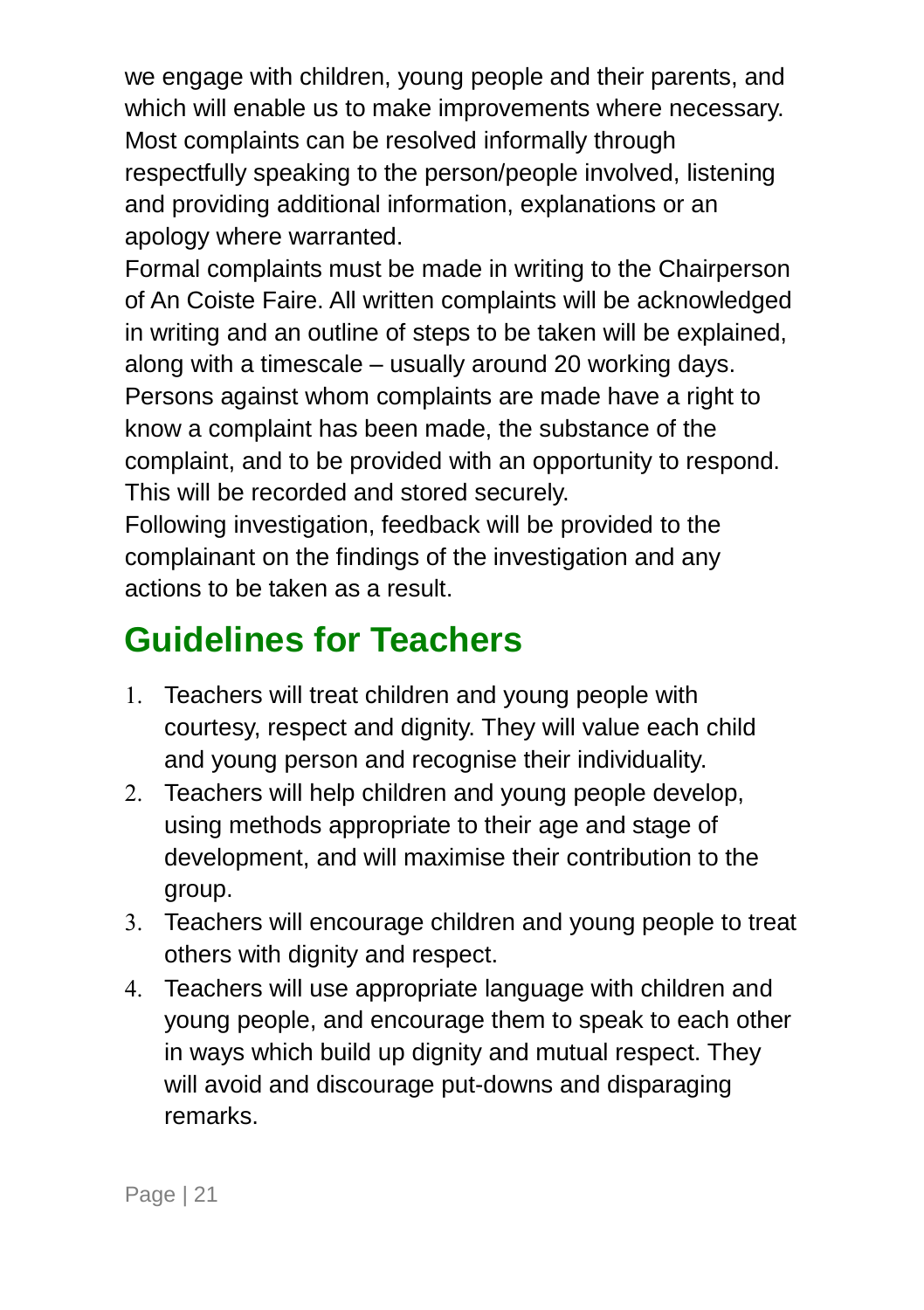- Teachers will be sensitive to the needs of the children and young people with whom they work and will demonstrate their ability to regulate their own personal responses.
- Teachers will recognise the issues of power and responsibility. They will avoid appearing to favour a particular child or young person.
- Teachers will be aware of the parents/guardians arrangements for the delivering and collecting of children/young people from An Coimisiún activities, and generally will maintain good communication with parents.
- When a 'class' consists of both males and females, the staffing should, where possible, reflect the composition of the participants.
- Teachers will ensure that any person who assists in the running or management of their class has been vetted.

### <span id="page-25-0"></span>**Code of Conduct for Teachers**

In order to ensure that classes run smoothly and children and young people enjoy and benefit from their participation, the following code of conduct is suggested:

- 1. Teachers will arrive at least 10 minutes before their first class.
- 2. Each class must begin and end on time.
- 3. The class must not be left unattended at any time.
- 4. Attendance records are the Teacher's responsibility and must be completed before each class begins.
- 5. Teachers will avoid being on their own with a child or young person.
- 6. Teachers will avoid taking children or young people alone on car journeys, however short. Where this is unavoidable, the child or young person will sit in the back seat. Parents will be advised and give consent before departure.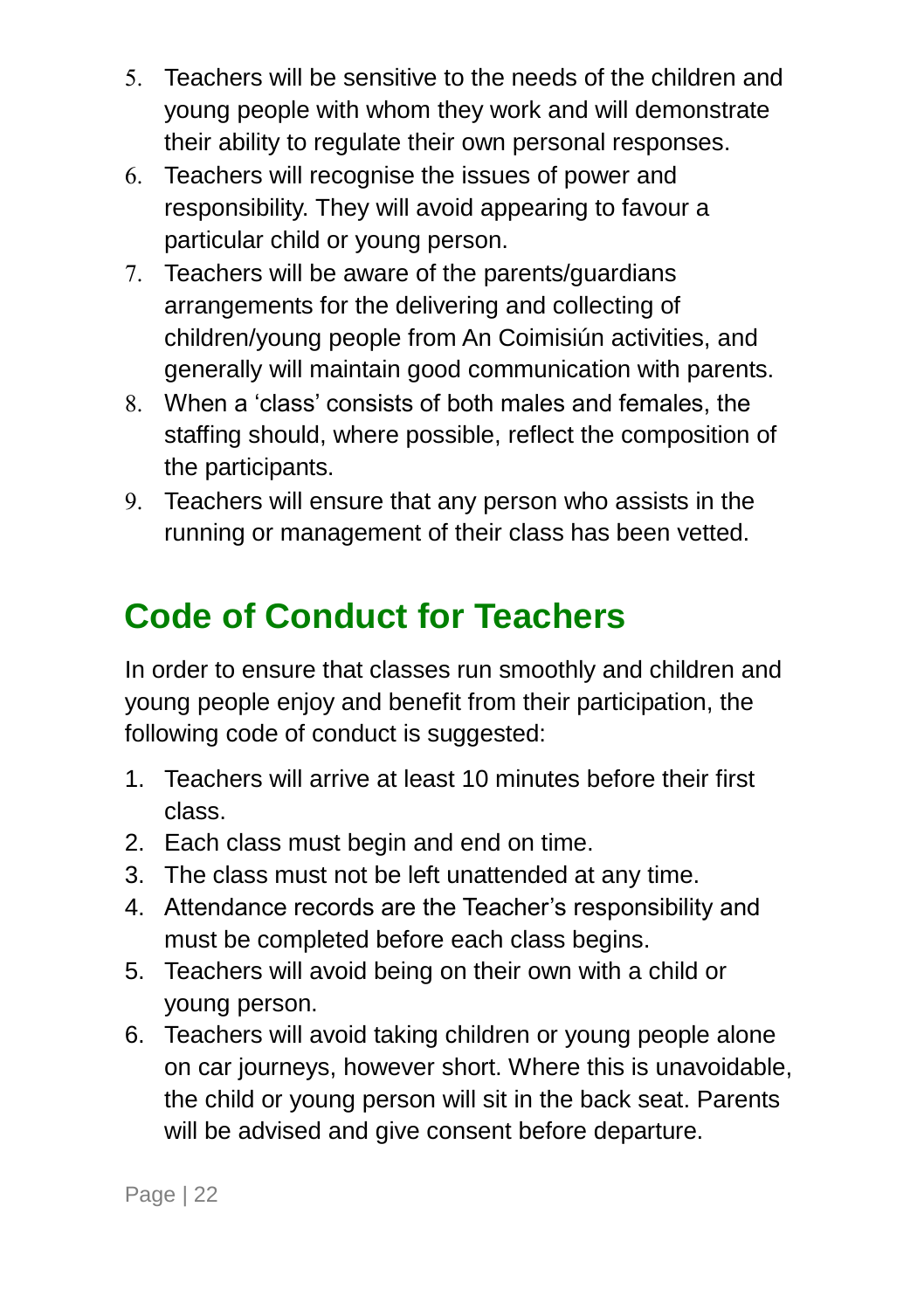- 7. Teachers will avoid taking children or young people to a Teacher's home.
- 8. Teachers will ensure that their use of touch with children and young people respects the dignity of the individual child or young person e.g. when using touch to demonstrate correct posture or move they will first explain this to the child or young person and seek their permission to move their foot or arm.
- 9. Bullying and any form of abuse of children/young people by teachers working with them will not be tolerated.
- 10. Teachers will not tolerate bullying of children/young people by their peers.
- 11. Discrimination of any kind is unacceptable within An Coimisiún.

### **Teachers should never:**

- 1. Allow an allegation made by a child to go unrecorded and/or unreported to the DLP.
- 2. Make sexually suggestive comments about or to a child or engage in sexually suggestive discussions, contact or behaviour.
- Provide personal care for a child or young person where they can do it for themselves.
- Sleep in a room with children without at least one other adult being present.
- 5. Friend a child or young person on social media.

### <span id="page-26-0"></span>**Guidelines and Code of Conduct for Adjudicators**

- 1. Adjudicators will treat children and young people with courtesy, respect and dignity. They will value each child and young person and recognise their individuality.
- 2. Adjudicators will use appropriate language with children and young people, and encourage them to speak to each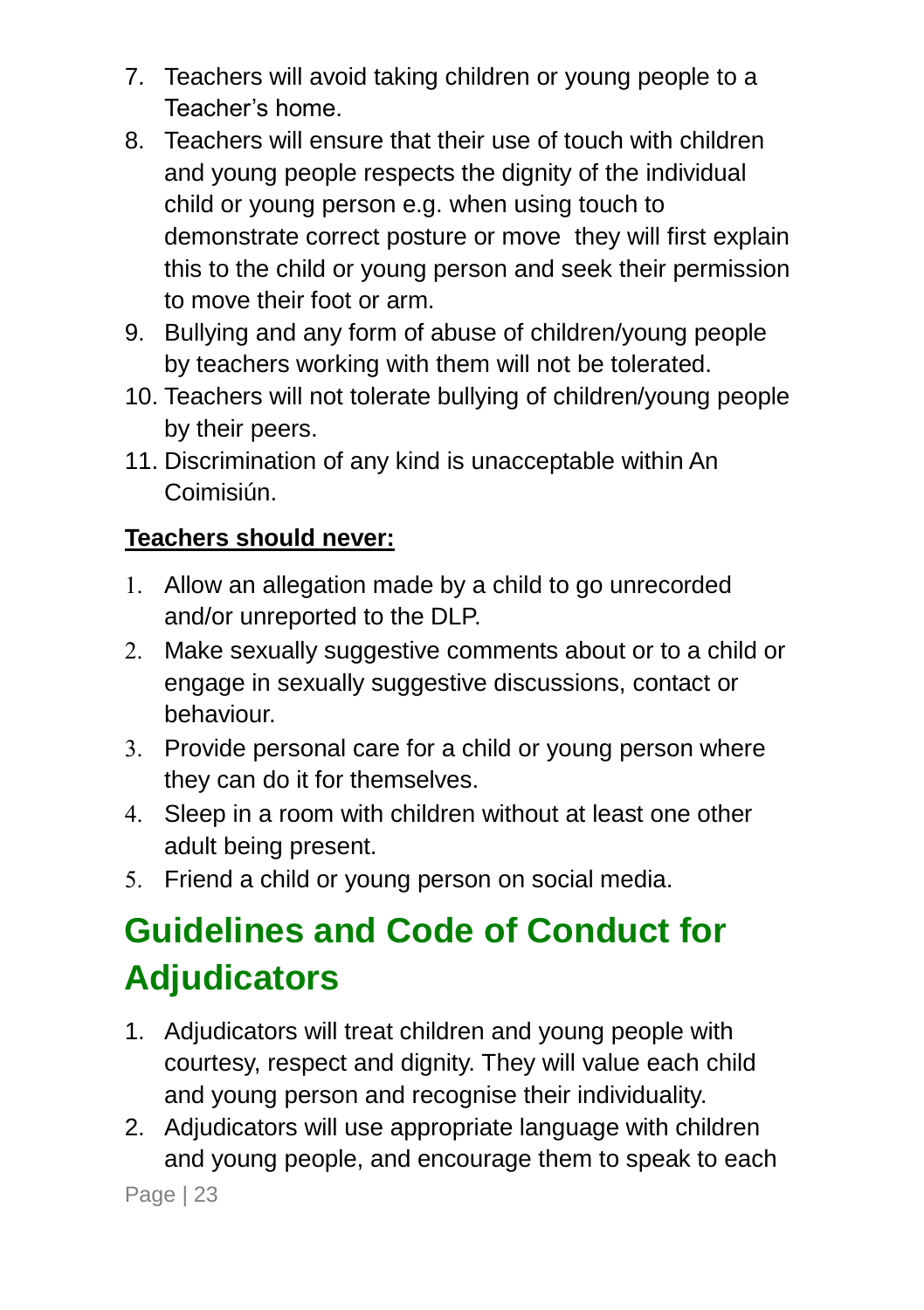other in ways which build up dignity and mutual respect. They will avoid and discourage put-downs and disparaging remarks.

- 3. Adjudicators will be sensitive to the needs of the children and young people with whom they work and will demonstrate their ability to regulate their own personal responses.
- 4. Adjudicators will recognise the issues of power and responsibility. They will avoid appearing to favour a particular child or young person other than through impartial adjudication at a competitive event.
- 5. Discrimination of any kind is unacceptable within An Coimisiún.
- 6. An Coimisiún is committed to ensuring that children and young people who participate in events organised, or in association with, An Coimisiún are treated fairly and that decisions made in relation to scoring are clear and unbiased. Adjudicators must demonstrate that decisions about how children and young people's dancing is scored are objective and transparent. Where one child is moved two or three places up without objective reasoning, another dancer moves two or three places down. The consequence of this is that the child who is moved down may perceive that they are being punished for something they had no control over and this has the effect of demeaning them and reducing their feelings of self-worth.

#### **Adjudicators should never:**

- 1. Allow an allegation made by a child to go unrecorded and/or unreported to the DLP.
- 2. Make sexually suggestive comments about or to a child or engage in sexually suggestive discussions, contact or behaviour.
- Provide personal care for a child or young person where they can do it for themselves.

Page | 24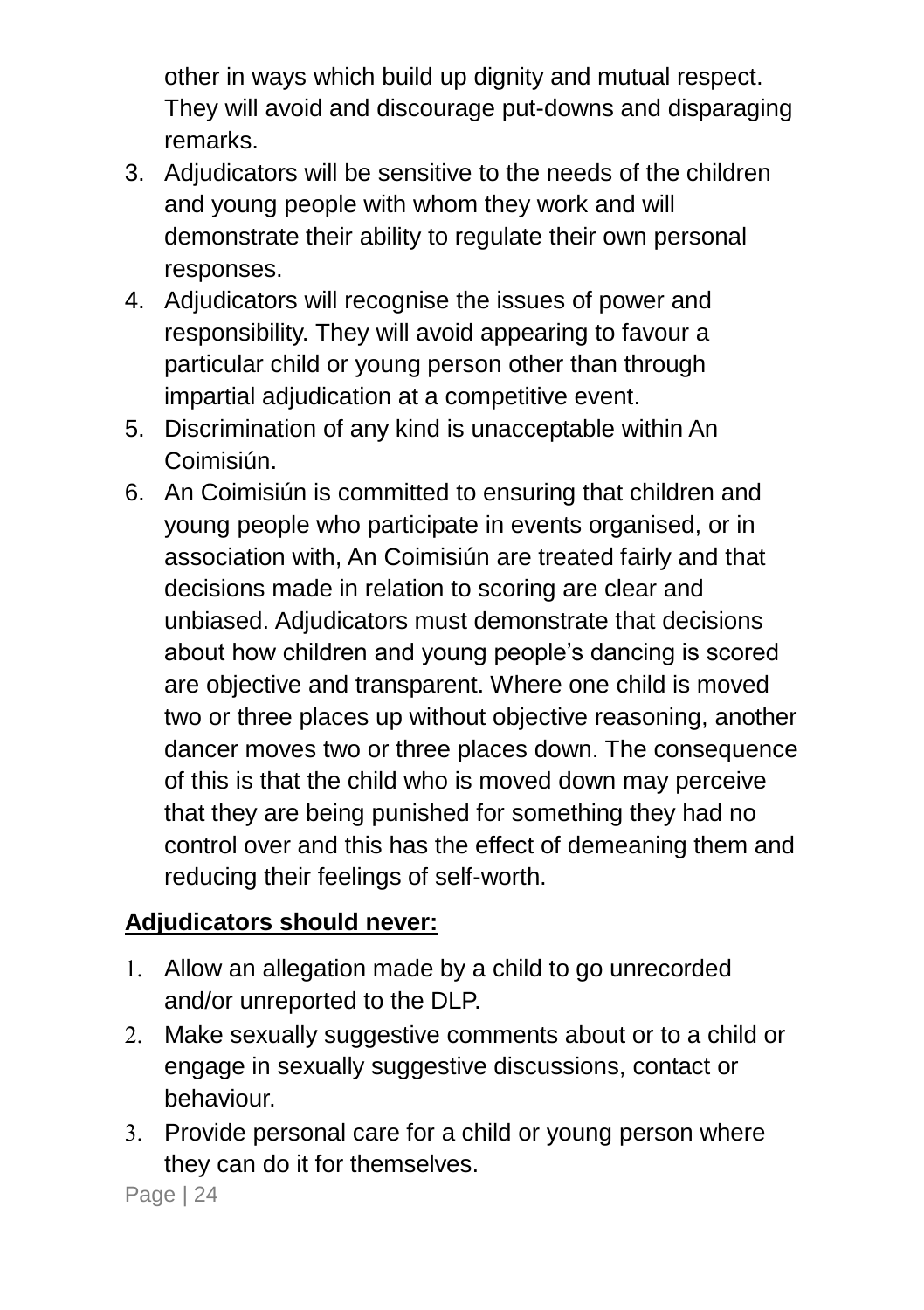- Sleep in a room with children without at least one other adult being present.
- 5. Friend a child or young person on social media.

### <span id="page-28-0"></span>**Code of Conduct for Parents**

An Coimisiún adopts a child-centred approach and philosophy in the running of classes to ensure children and young people are at all times provided with a high standard of dancing tuition. It does this by requiring Teachers and Adjudicators who are registered with An Coimisiún to agree to uphold the organisations philosophy and standards. Enforcement of this conduct is the responsibility of every Member and any queries about this code should be referred to the Chairperson of An Coiste Faire..

Parents/Guardians have an influential role to play in encouraging their children to adopt positive attitudes to maintain the ethos of An Coimisiún.

It is required that Parents/Guardians agree to the following:

- Know the start and finish times of your child's class/classes. It is the Parents/Guardians responsibility to ensure the child arrives promptly and safely to each lesson.
- In the instance of a child having more than one lesson per day, it is the Parents/Guardians responsibility to supervise the child/children between lessons.
- Parents/Guardians must collect their child immediately after class finishes from the main building. Children are not permitted outside the main building.
- Teachers are not responsible for children/young people before, between or after their class/classes.
- Respect the Teacher's opinion and encourage your child to do likewise.

Page | 25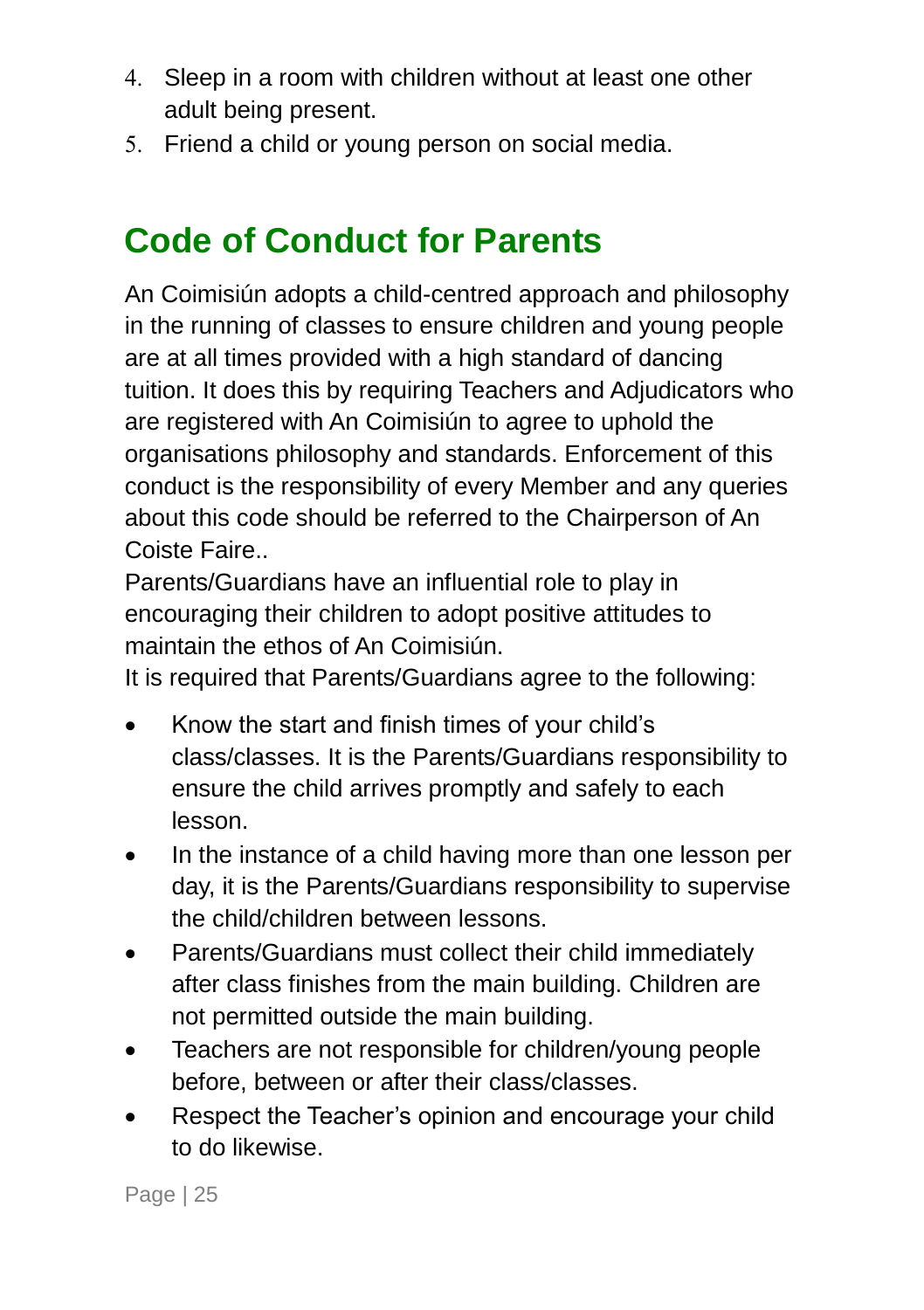- Show appreciation for the Teachers/Volunteers.
- Praise good performance and effort from all individuals and groups.
- Congratulate all participants regardless of the outcome.
- Use correct and appropriate language at all times.
- Support your child's involvement and help them to enjoy their dancing experience.
- Respect the rights, dignity, diversity and worth of every child/young person regardless of their gender, ability, ethnic and cultural background or religion.
- Be prepared to attend/support events organised by the class for your child.
- It is the Parents/Guardians responsibility to inform the Teachers/Volunteers of any conditions, medical or otherwise, regarding their child.
- It is the responsibility of Parents/Guardians to ensure their child's understanding and cooperation of the Code of Conduct for Child/Young Persons.
- It is the responsibility of Parents/Guardians to check each week regarding forthcoming events or unexpected changes in classes.

### <span id="page-29-0"></span>**Code of Conduct for Children / Young Persons**

All children/young people are encouraged to be open with their Teacher and share any concerns or complaints.

It is required that all children/young people agree to the following:

- Respect the rights, dignity and worth of everyone equally.
- Show respect to your Teacher during your dancing lesson.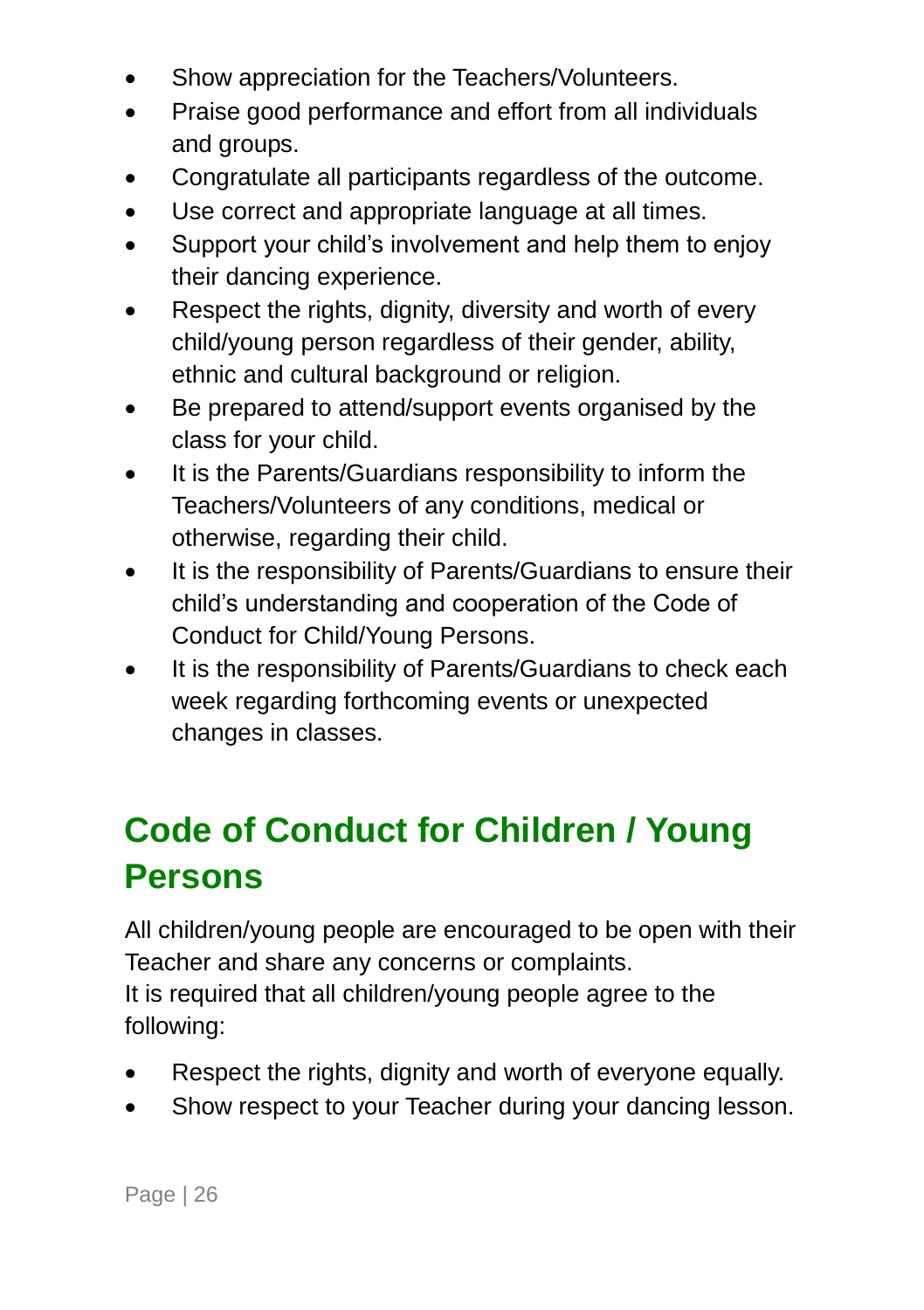- Bullying of children/young people by their peers will not be tolerated.
- Discrimination of any kind is unacceptable within An Coimisiún.
- Good behaviour is expected at all times, especially during class.
- No running around the building, no running on the stairs.
- Children/young people are not permitted outside the building.
- On entering and exiting the building, the main door must be used at all times.
- Be on time for lessons, so as not to disrupt the smooth running of the lesson.
- Food or chewing gum is not permitted during lessons.
- All mobile phones must be switched off during lessons.
- Work hard at your dancing in your own time at home.
- <span id="page-30-0"></span>• Enjoy your dancing.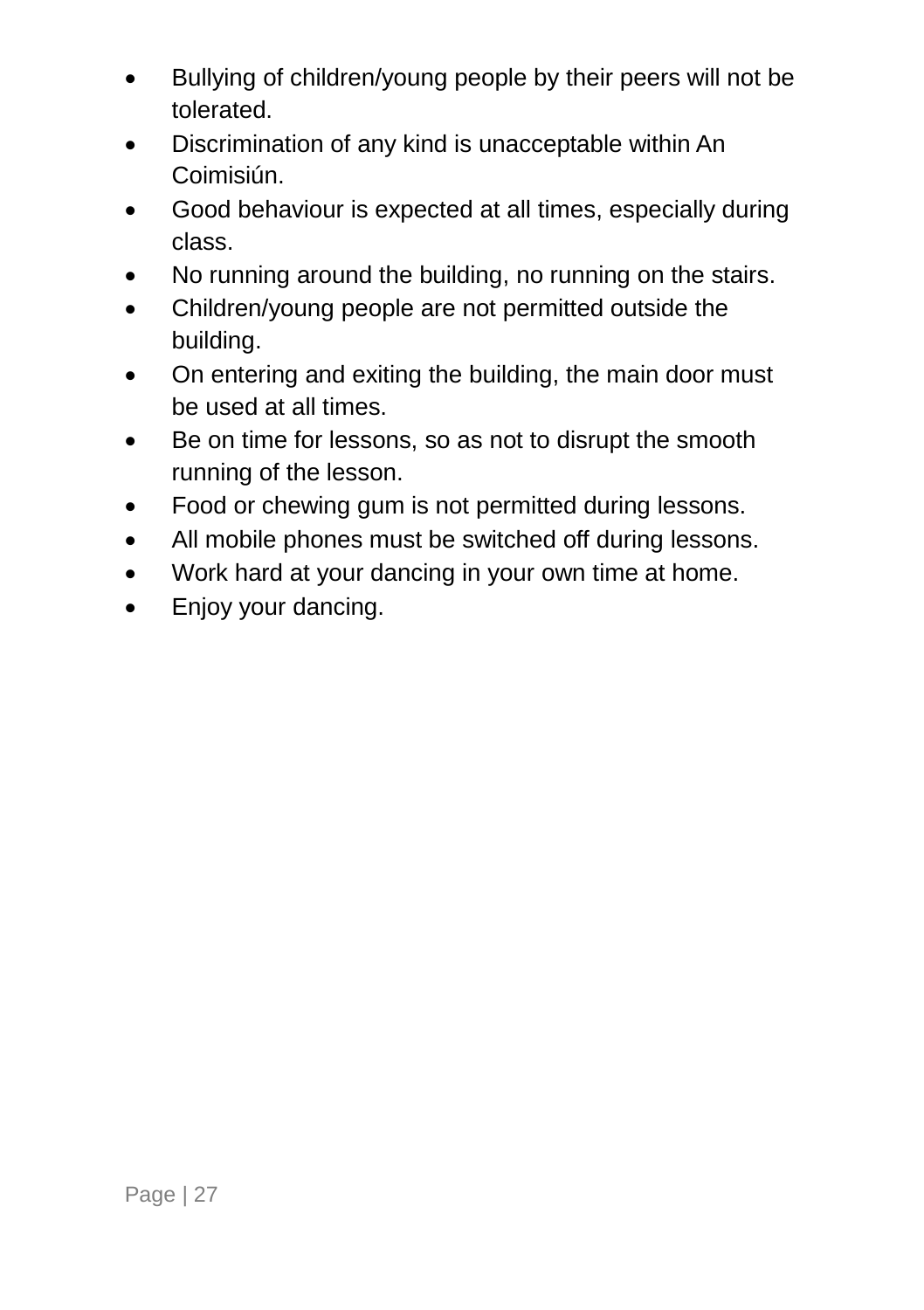## <span id="page-31-0"></span>**Appendix A: Indicators of Child Abuse as Defined in Children First 2011**

The term child abuse is used to describe ways in which children are harmed by someone in a position of power. There are many different ways in which children can be harmed.

### **Neglect**

Possible signs and symptoms:

- Abandonment or desertion
- Children persistently being left alone without adequate care and supervision
- Malnourishment, lack of food, inappropriate food or erratic feeling
- Lack of warmth
- Lack of adequate clothing
- Inattention to basic hygiene
- Lack of protection and exposure to danger, including moral danger or lack of supervision appropriate to the child's/young person's age
- Non-organic failure to thrive (that is, a child not gaining weight due only to malnutrition but also to emotional deprivation)
- Failure to provide adequate care for the child's or young person's medical and developmental problems
- Exploited, overworked

#### **Emotional Abuse**

Emotional neglect and abuse is found typically in a home or relationship lacking in emotional warmth. It is not necessarily associated with physical deprivation.

Possible signs and symptoms:

- Rejection
- Lack of comfort and love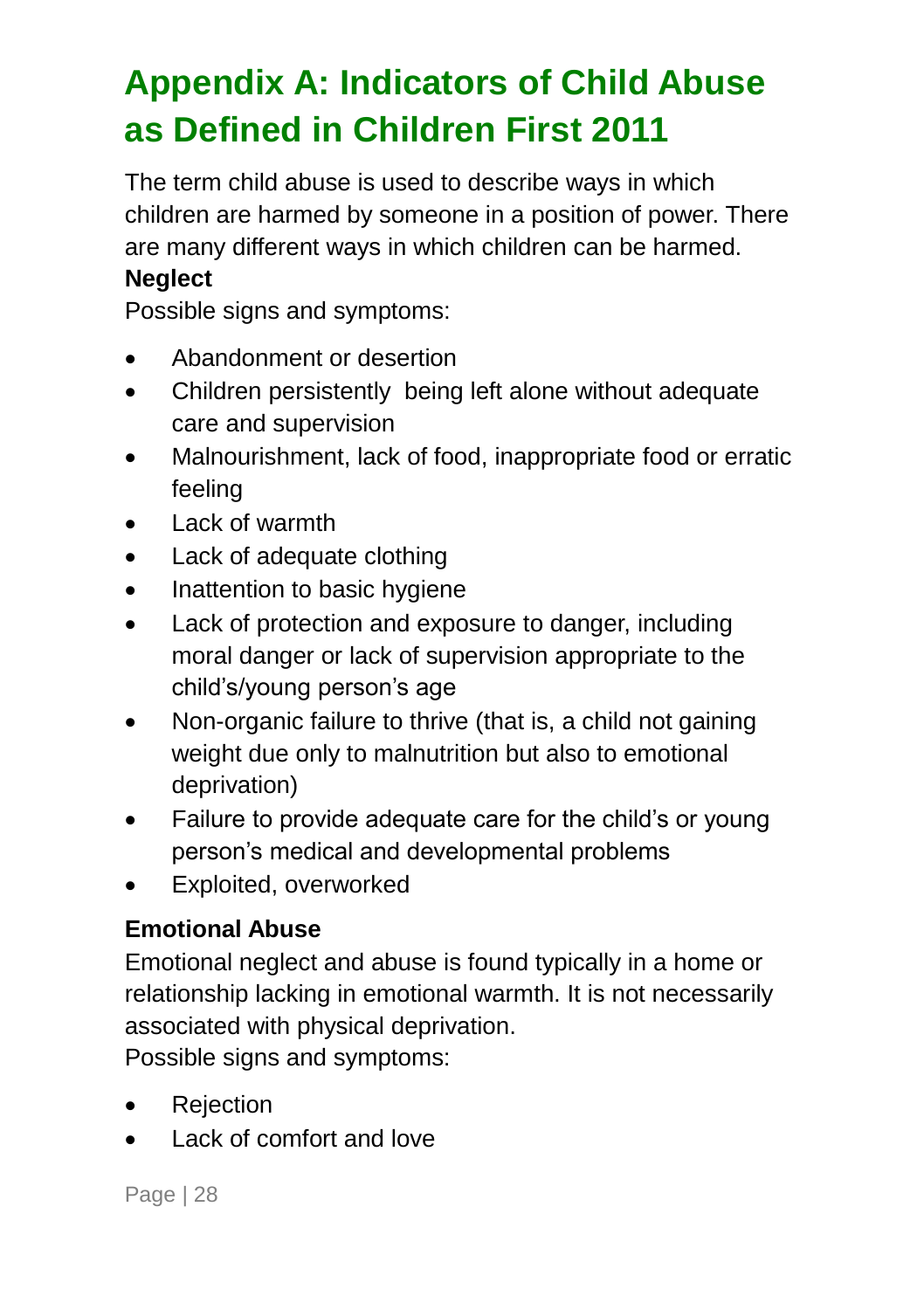- Lack of attachment
- Lack of proper stimulation (for example, play and fun)
- Lack of continuity of care (frequent moves, particularly unplanned)
- Continuous lack of praise and encouragement
- Serious over-protectiveness
- Inappropriate non-physical punishment (for example, locking in bedrooms)
- Family conflicts and/or violence
- Every child who is sexually or physically abused or neglected is also emotionally abused
- Inappropriate expectations of a child relative to his/her age and stage of development

#### **Physical Abuse**

Possible signs and symptoms:

- Bruises (non-accidental bruises are likely to occur on soft tissue; for example, cheek, buttocks, lower back, back, thighs, calves, neck)
- Fractures
- Swollen joints
- Burns/scalds (with explanations that are not consistent with the injury)
- Abrasions/lacerations
- Haemorrhages (retinal, subdural)
- Damage to body organs
- Poisonings repeated (alcohol, drugs)
- Failure to thrive
- Coma/unconsciousness
- Death

### **Sexual Abuse**

Child sexual abuse or adult sexual violence covers a wide spectrum of abusive activities. It rarely involves a single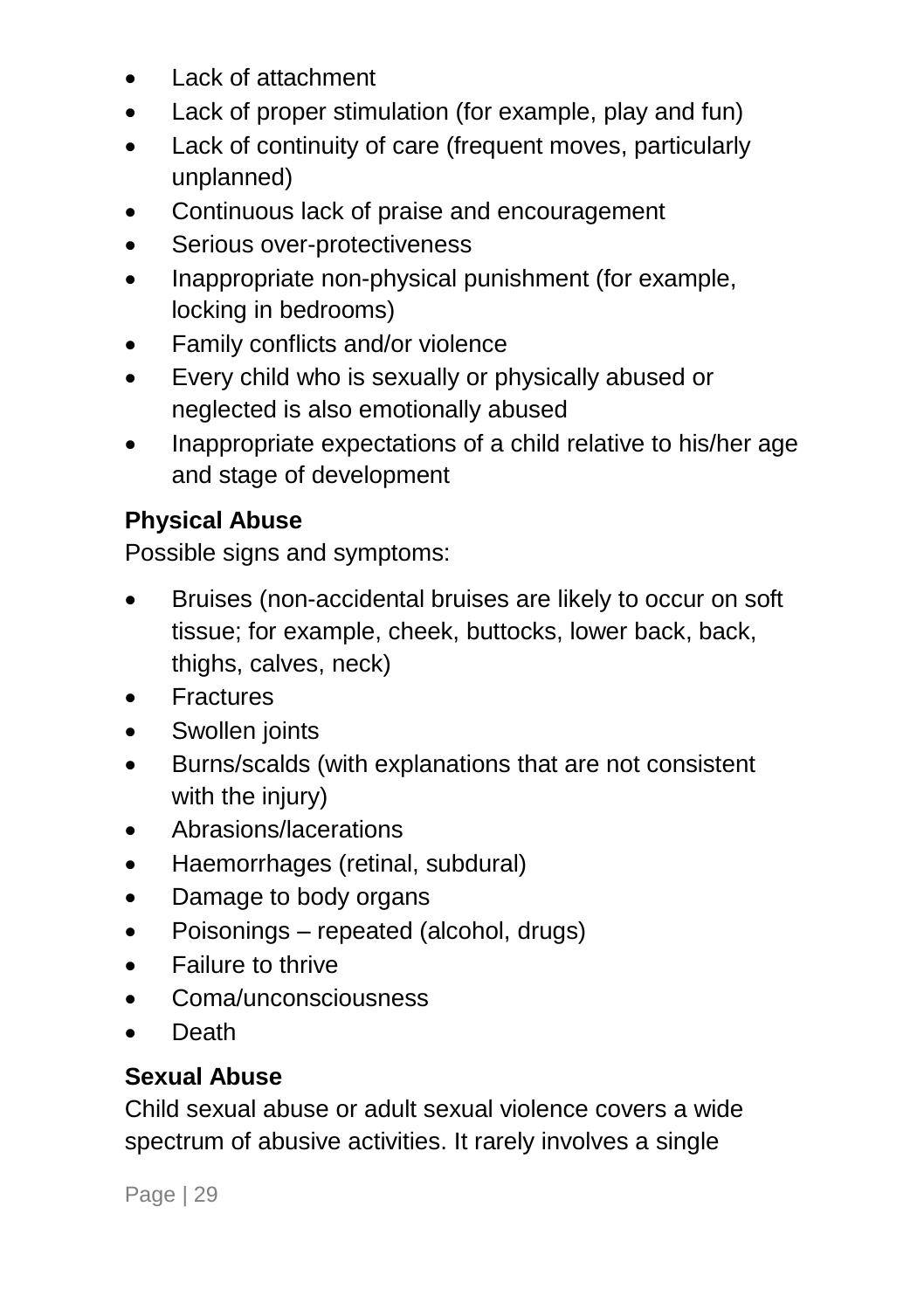incident and often occurs over an extended period of time. Physical signs may be not evident due to the nature of abuse and/or the fact that disclosure may be made some time after the abuse took place.

Possible physical indicators:

- Bleeding from vagina/anus
- Difficulty in passing urine/faeces
- An infection may occur secondary to sexual abuse (medical assessment required)
- Noticeable and uncharacteristic change in behaviour
- Hints about sexual activity
- Age-inappropriate understanding of sexual behaviour
- Inappropriate seductive behaviour
- Sexually aggressive behaviour with others
- Uncharacteristic sexual play with peers/toys
- Unusual reluctance to join in normal activities that involve undressing

In younger children:

- Mood change where child becomes withdrawn, fearful, acting out
- Lack of concentration, especially in education setting
- Bedwetting, soiling
- Pains, tummy aches, headaches with no evident physical cause
- Skin disorders
- Reluctance to go to bed, nightmares, changes in sleep patterns
- School refusal
- Separation anxiety
- Loss of appetite, overeating, hiding food

In older children:

Depression, isolation, anger

Page | 30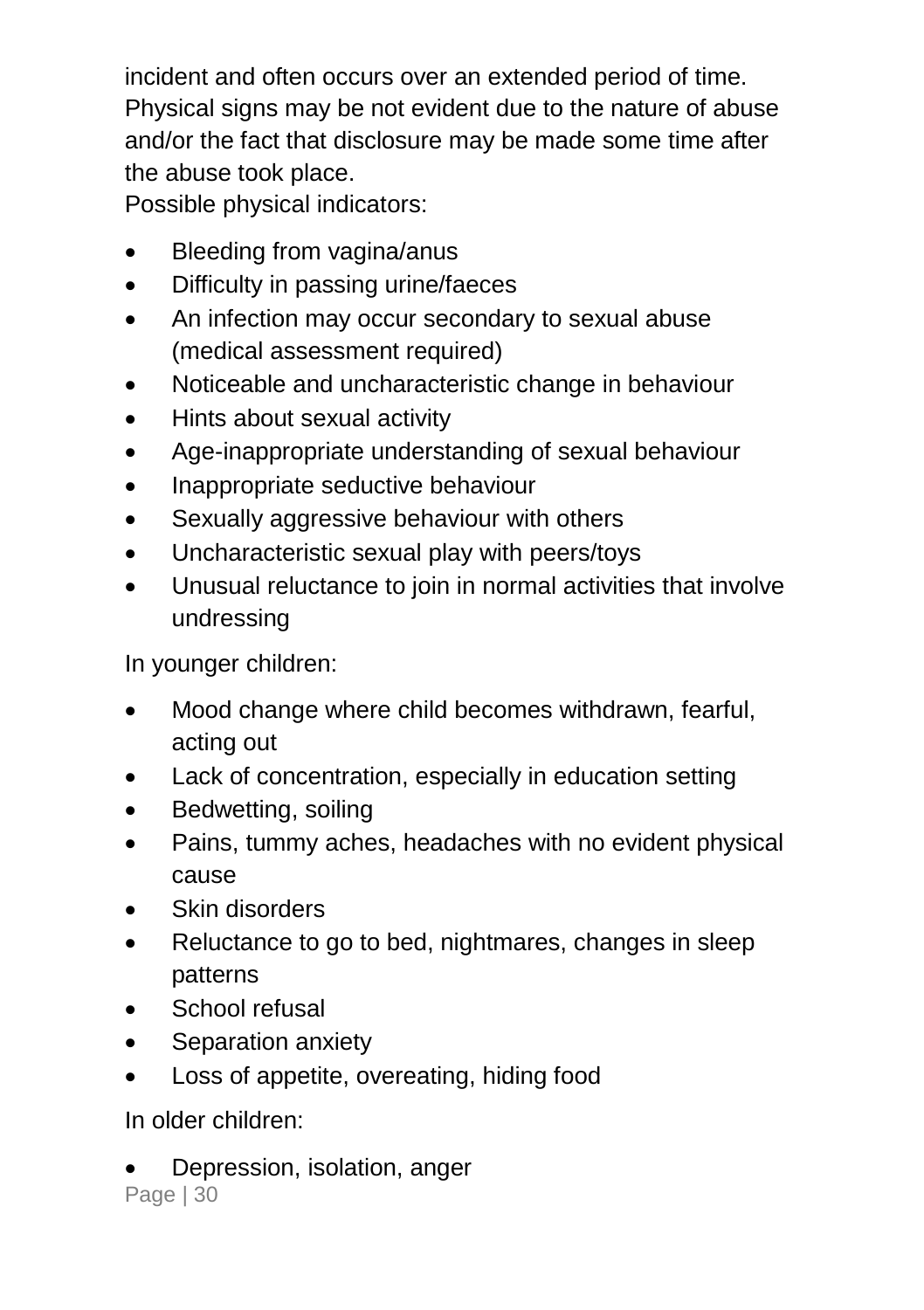- Running away
- Drug, alcohol, solvent abuse
- Self-harm
- Suicide attempts
- Missing school or early school leaving
- Eating disorders

#### **Remember**

- Look for a cluster of signs and symptoms.
- Record and date in a dairy or notebook all observations of worrying marks/behaviour and keep these observations safe. They are confidential material as well as possible evidence.
- Seek advice about what you see and hear from the Regional Designated Liaison Person.
- Some of these signs, even in combination, are not necessarily proof in themselves that abuse has taken place.
- All signs/indicators need careful assessment relative to the child's circumstances.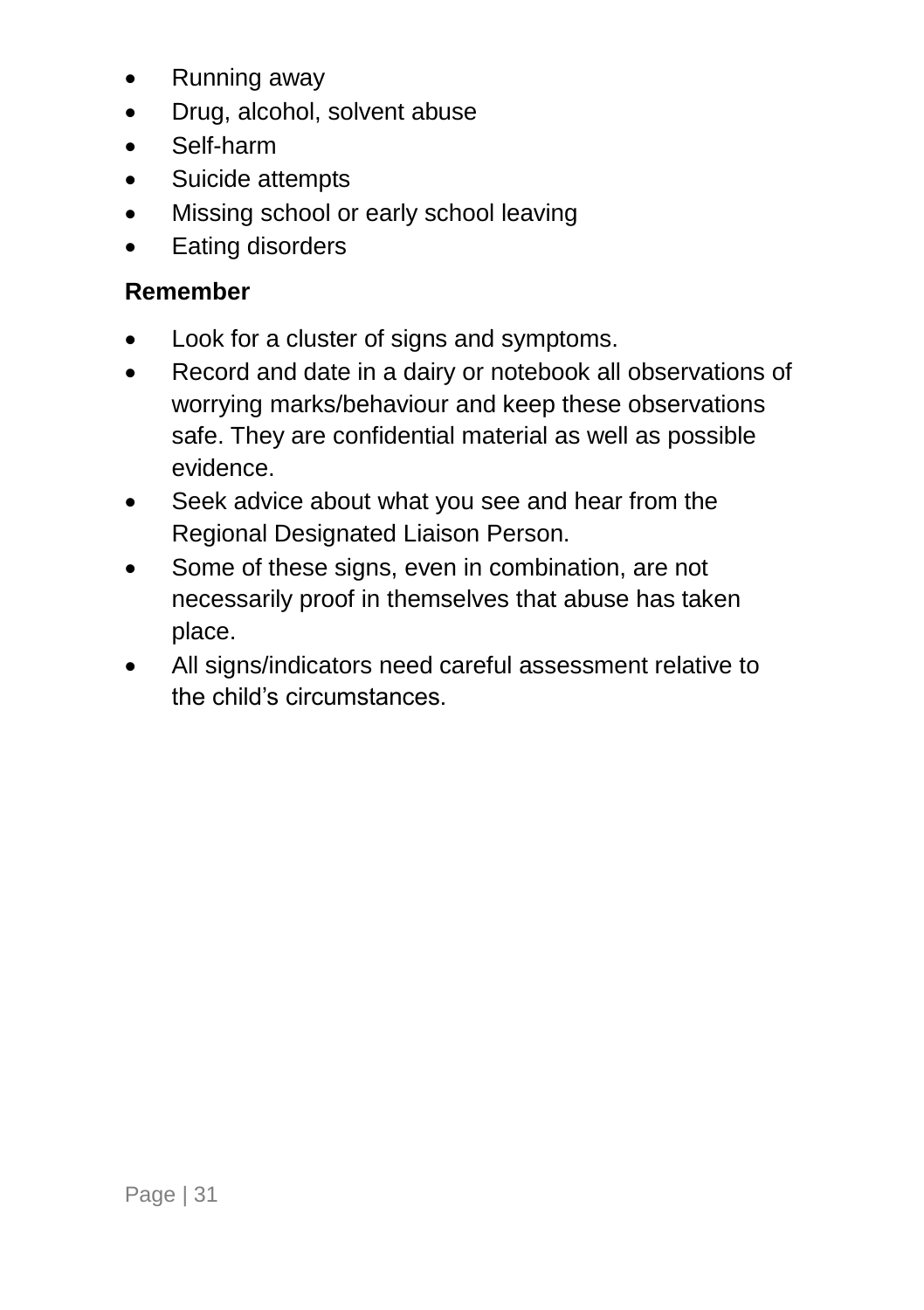### <span id="page-35-0"></span>**Appendix B: Bullying**

Bullying is defined by the Department of Education and Skills' guidelines as repeated physical, verbal or psychological aggression directed by an individual or group against others. Bullying can occur at any age, in any environment, and can be long or short-term.

#### **Cyber bullying**

Cyber bullying is bullying through the internet, mobile phone or social networking sites used by children and young people.

#### **Effects of bullying**

Many children who are being bullied are afraid to speak out. They are scared of reprisals if they tell someone. Reports have shown that as young people grow older, they are less likely to tell someone. They become more and more isolated, experience depression and in extreme cases, can harm themselves or attempt suicide.

#### **Signs of bullying**

A child may indicate by signs or behaviour that he/she is being bullied. Adults should be aware of these possible signs and should investigate if a child or young person, for example, displays:

- Fear of attending a class or group
- Poor concentration or inability to concentrate
- Withdrawn behaviour
- Depression
- Loss of confidence
- Reluctance to go out
- Shortage of money may ask for money or steal (to pay bully)
- Torn clothes, broken glasses, missing clothes, money or other possessions
- Repeated signs of bruising and injuries
- Fear of using the internet or mobile phone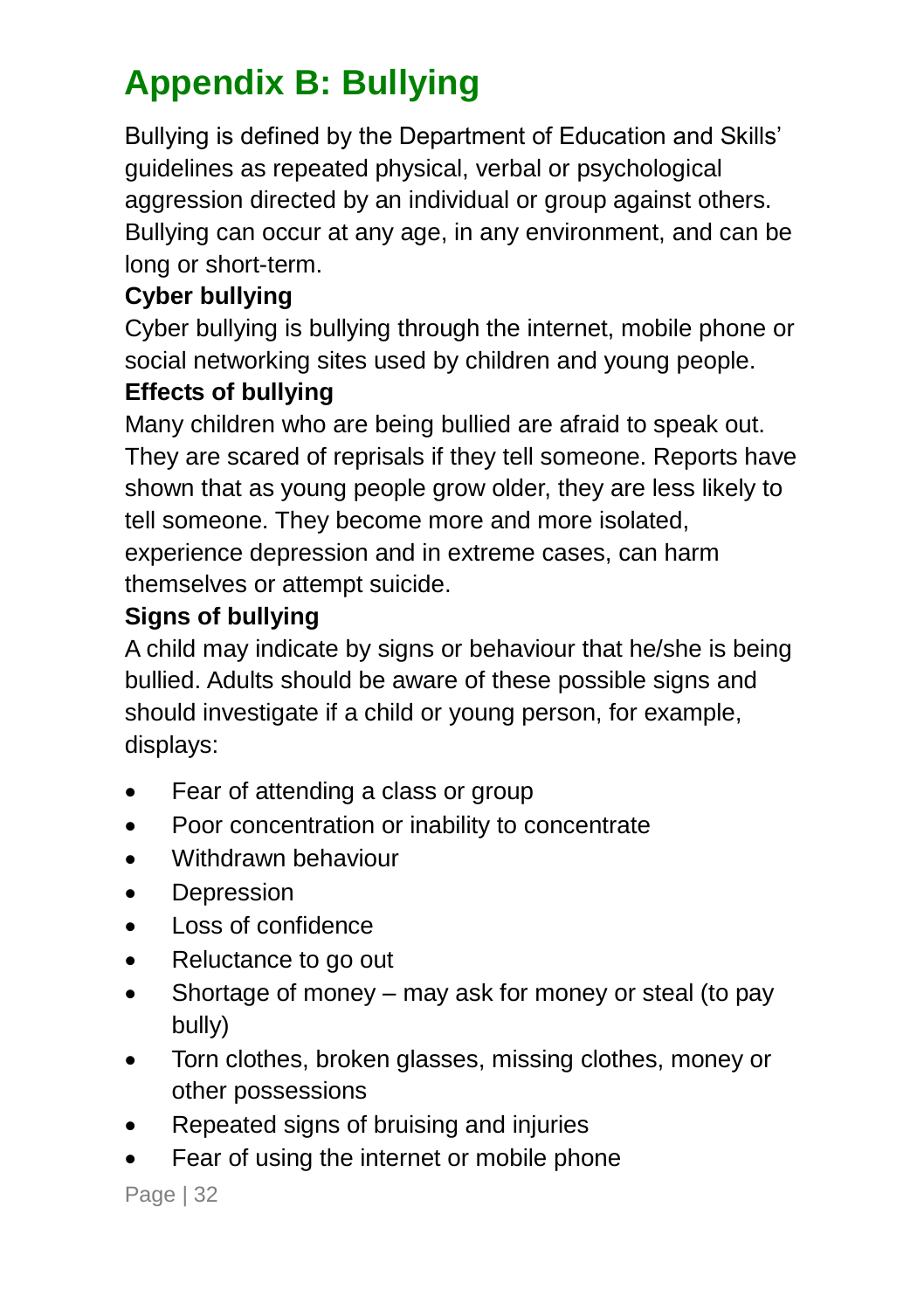Nervousness and jumpiness when a cyber message is received

These signs and behaviours could indicate other problems, but bullying should be considered a possibility and should be investigated.

Where a Teacher, Adjudicator, Member, Volunteer or Employee is concerned about the incident or impact of bullying on a child or young person they should follow the procedures in relation to child protection and report their concerns to the DLP. The DLP should consult with the duty social worker as outlined earlier.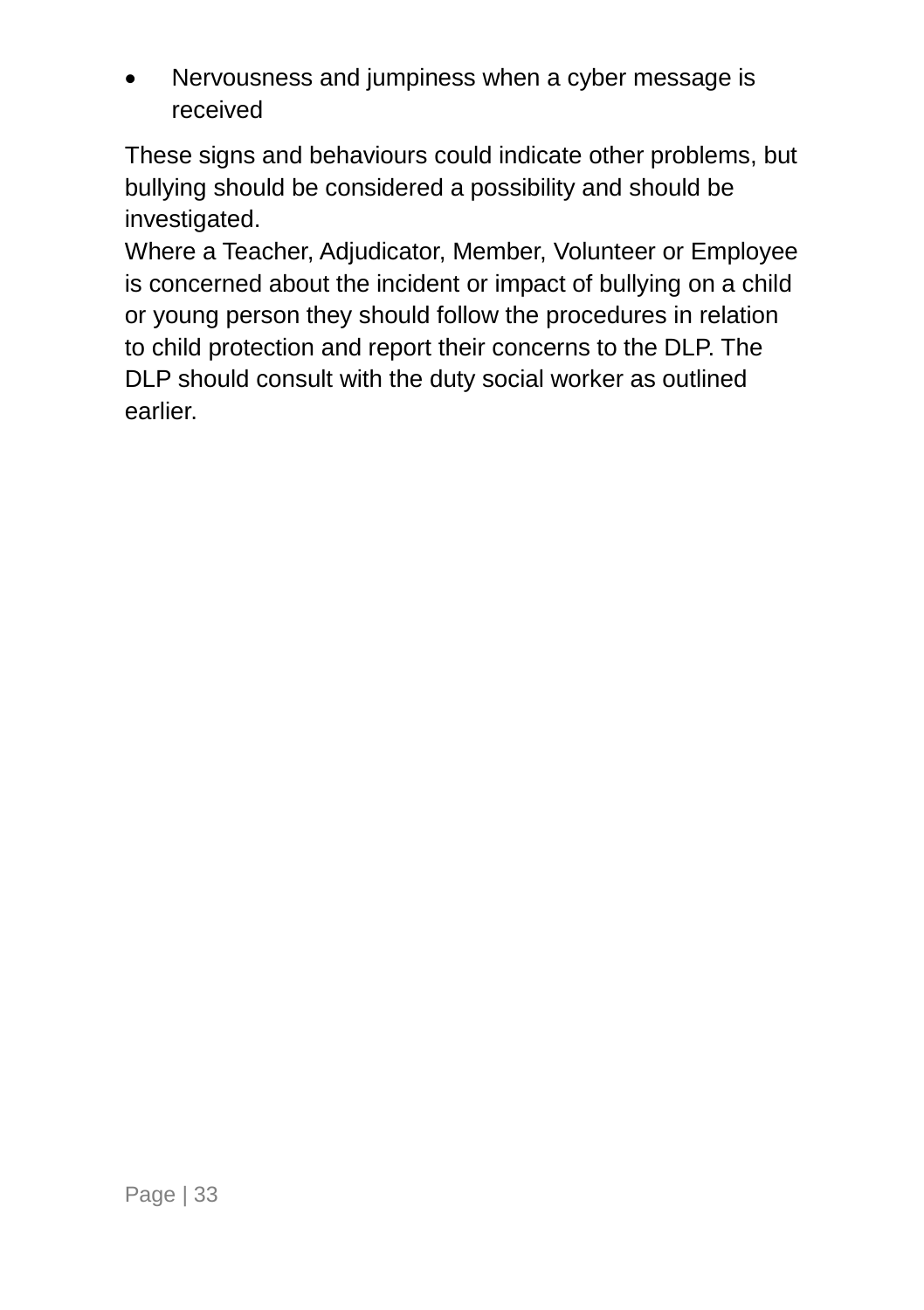### <span id="page-37-0"></span>**Appendix C: Guidelines for Away/ Residential Trips**

- 1. Provide full information on the trip and itinerary well in advance to parents/carers, children and young people.
- 2. Obtain any relevant information in relation to health, medication or care needs, allergies, etc.
- 3. Ensure you have emergency contact details for parents/carers.
- 4. Ensure accommodation is appropriate to the needs of those travelling (for example, separate accommodation for children and adults, gender, disability access etc.)
- 5. On journeys, ensure there is always another adult present.
- 6. If it is an overnight trip or residential, always check the rooms in pairs.
- 7. Do not place yourself in a situation where you are spending excessive amounts of time alone with one young person, away from other people. If you are speaking oneto-one, ensure that the door to the room is kept open at all times.
- 8. If you are in a hotel / residential setting never, under any circumstances, take a child or young person into your bedroom.
- 9. Where a child requires intimate personal care, ensure it is carried out under guidance from parents or carers, with the permission of the child or young person and in an open and transparent manner.
- 10. Do not go into the toilet alone with children or young people.
- 11. Be mindful of how and where you touch children or young people. In general avoid breasts, buttocks or groin area.

.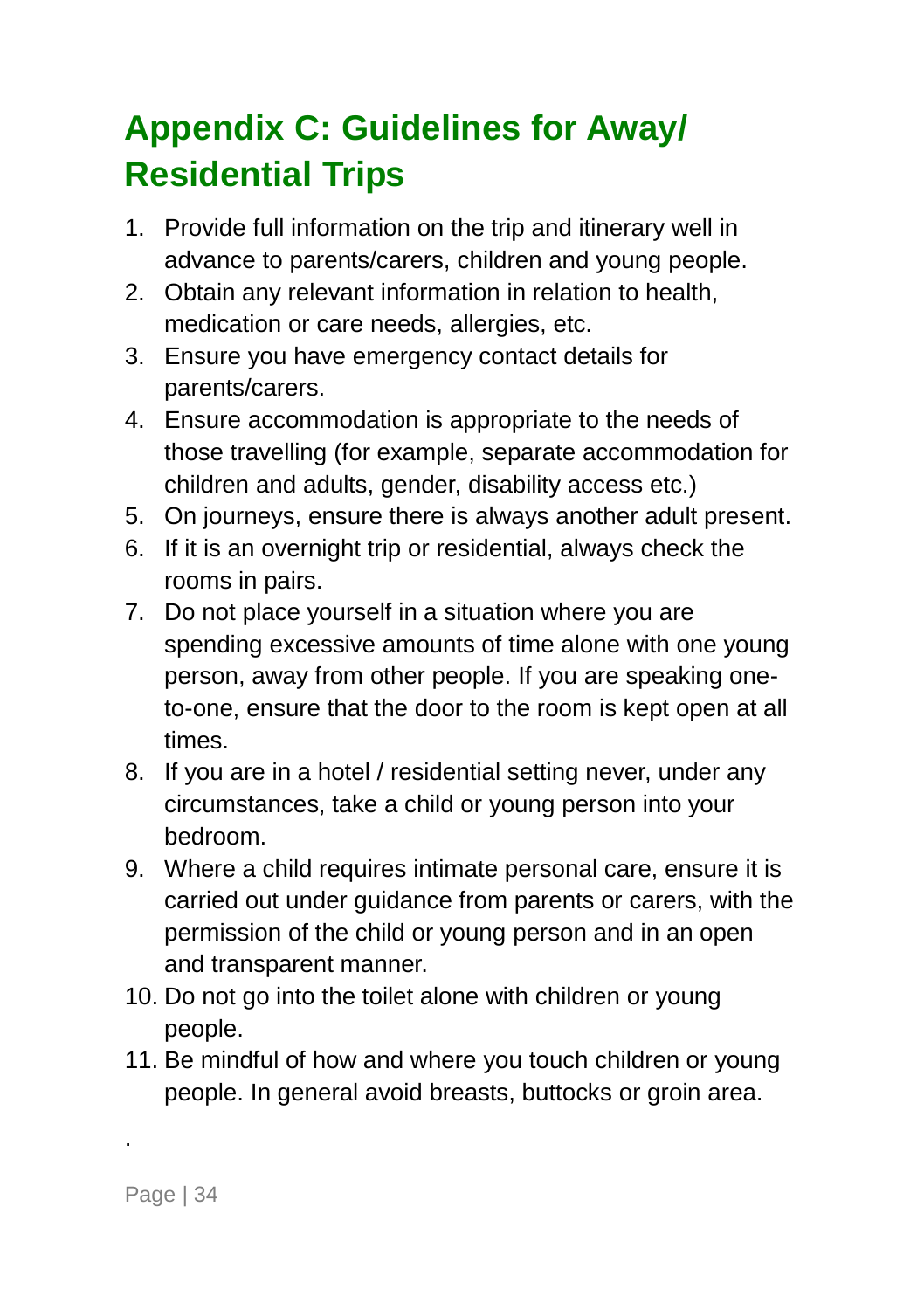### <span id="page-38-0"></span>**Appendix D: Child Protection Statement**

#### **TO BE AVAILABLE AT ALL CLASSES**

An Coimisiún is committed to taking every appropriate step to ensure the safety and well-being of the children and young people with whom it works, regardless of class, gender, race, creed, age or ability. An Coimisiún has a 'zero tolerance' policy with regard to abuse, intimidation, bullying (physical or emotional), racism and sexist behaviour directed towards children. All An Coimisiún Teachers, Adjudicators, Members and Volunteers must be aware of this policy and it is their duty to guarantee its implementation.

#### **The policy states:**

*"All children and young people should enjoy classes taught by Teachers registered with An Coimisiún and competitions registered with or organised by An Coimisiún and all their relevant facilities and activities in an environment free of physical, sexual, emotional abuse or neglect."*

### **DESIGNATED LIAISON PERSON**

The Designated Liaison Person for **The Designated** 

| N۵<br>$-$<br>. |  |  |
|----------------|--|--|
|                |  |  |

Address \_\_\_\_\_\_\_\_\_\_\_\_\_\_\_\_\_\_\_\_\_\_\_\_\_\_\_\_\_\_\_\_\_\_\_\_\_\_\_\_\_\_\_\_\_\_\_\_\_\_\_\_\_\_\_\_\_\_\_\_

Tel \_\_\_\_\_\_\_\_\_\_\_\_\_\_\_\_\_\_\_\_\_\_\_\_\_\_\_\_\_\_\_\_\_\_\_\_\_\_\_\_\_\_\_\_\_\_\_\_\_\_\_\_\_\_\_\_\_\_\_\_\_\_\_\_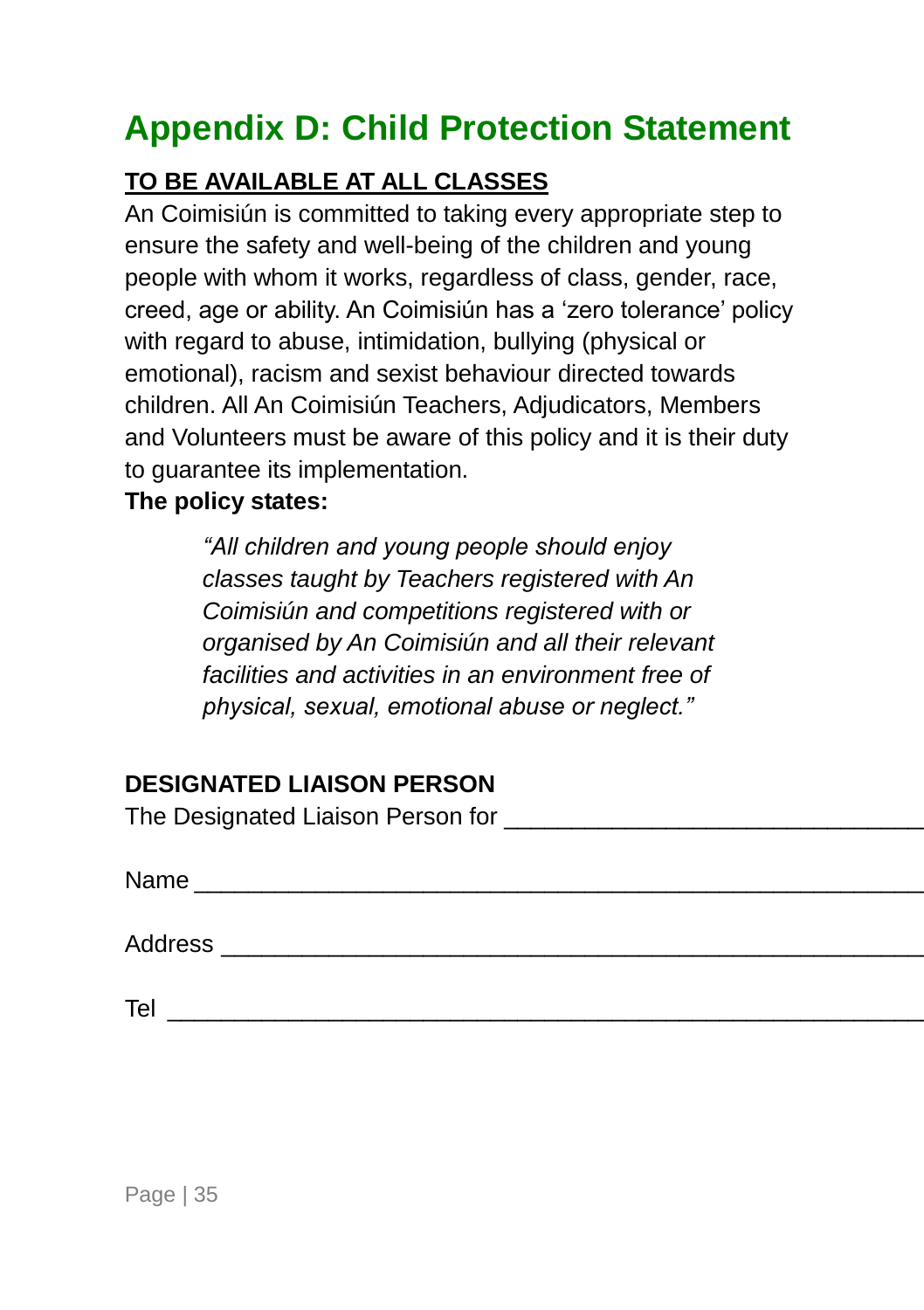### <span id="page-39-0"></span>**Appendix E: Guidelines for Reporting Accidents**

### **TO BE AVAILABLE AT ALL CLASSES**

PROTOCOL TO BE FOLLOWED IN THE EVENT OF AN ACCIDENT/INCIDENT

- In the event of an accident a copy of the relevant form must be filled in immediately.
- In the case of a child or young person, Teacher/Adjudicator makes contact with parents / guardians informing them of the nature of the accident and what action was taken.
- This form must be signed and dated by the Teacher/Adjudicator and any witnesses.
- The completed accident form must be stored securely, in a locked drawer.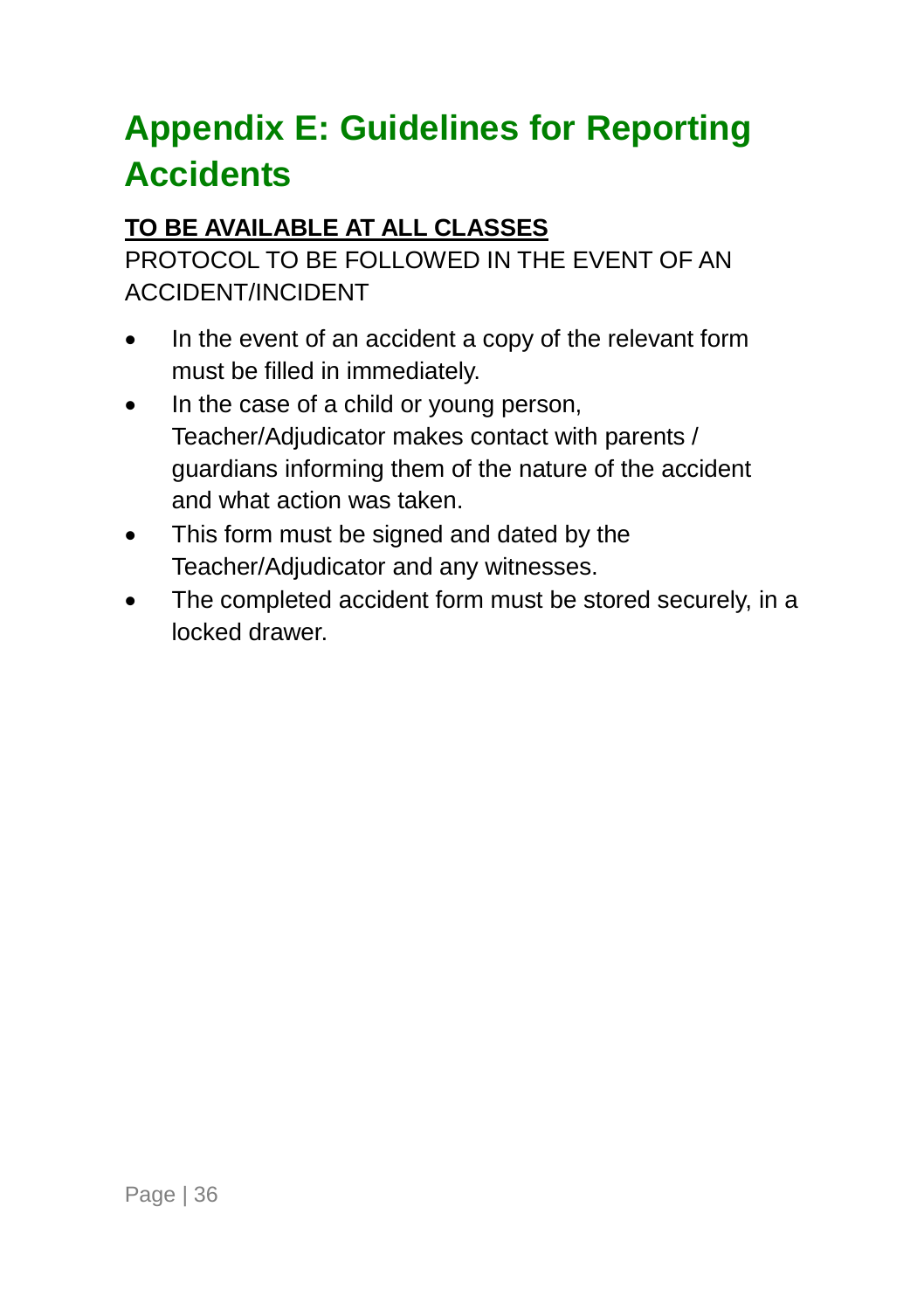## <span id="page-40-0"></span>**Appendix F: The Legislative Context**

Key legislation and guidance in Ireland which underpins child protection practice includes:

- **The Child Care Act 1991** amended by the **Child and Family Agency Act 2013** (which established Tusla The Child and Family Agency) imposes a statutory duty to promote the welfare of children who are not receiving adequate care and protection.
- **Children First: National Guidance for the Protection and Welfare of Children (2011)** establishes that the welfare of child is of paramount consideration. It provides direction to social workers, Gardaí and other professionals in relation to responding to child protection concerns. It outlines the responsibilities of people working with children to ensure their welfare and protection.
- **National Vetting Bureau (Children and Vulnerable Persons) Act 2012** (due to be commenced 2014) provides a statutory basis for vetting of persons working with or having contact with children and vulnerable adults.
- **The Criminal Justice (withholding of information on offences against children and vulnerable persons)**  Act 2012 introduced mandatory reporting of certain crimes against children and vulnerable persons.
- **The Criminal Justice Act (Reckless Endangerment of Children) 2006** makes it an offence if a person causes or permits any child to be placed or left in a situation which creates a substantial risk to the child or fails to take reasonable steps to protect the child.
- **The Protection of Persons Reporting Child Abuse Act 1998** provides protection from civil liability and

Page | 37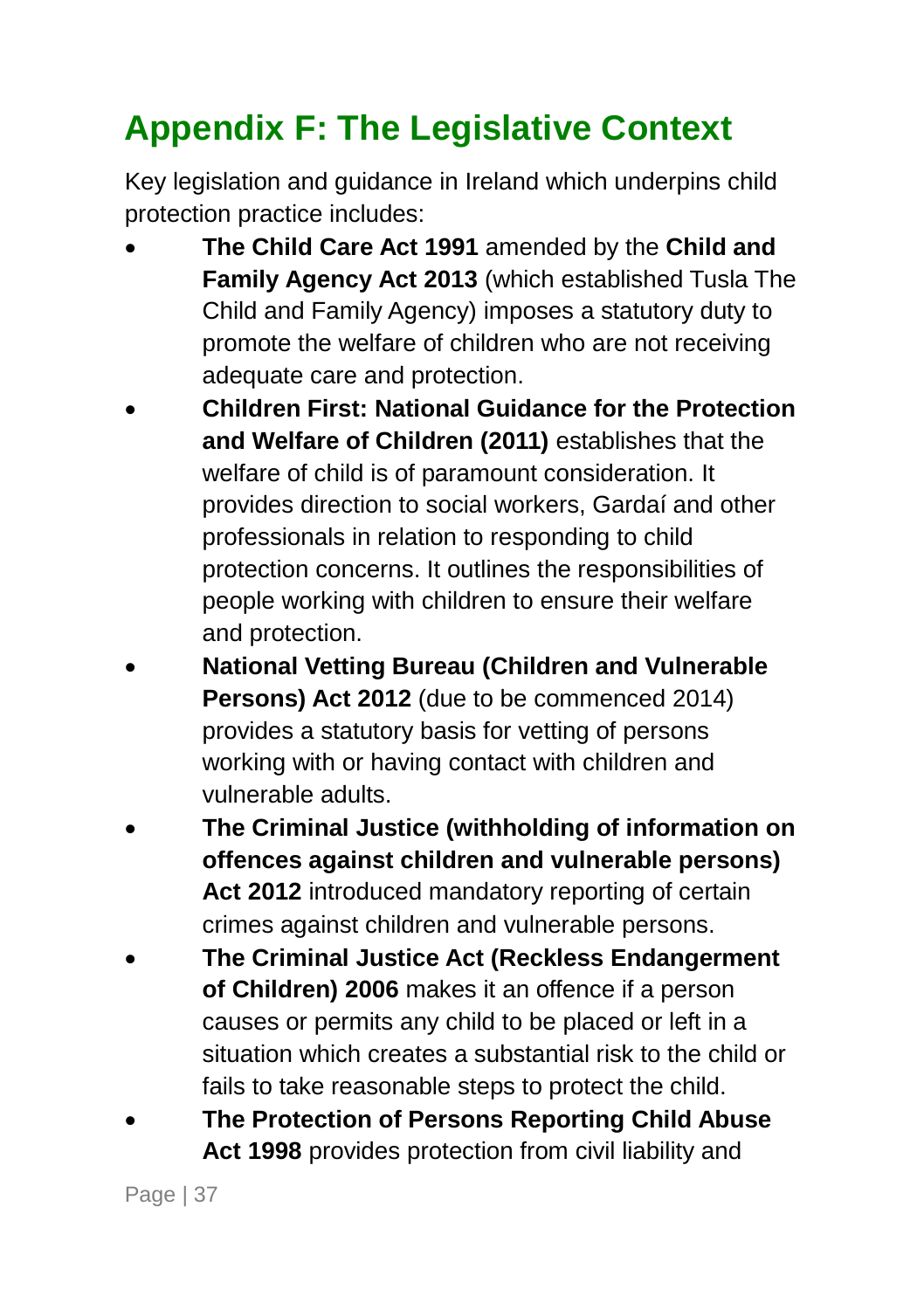protection of employment for persons reporting suspicions or allegations of child abuse 'reasonably and in good faith'. It offers protection to Employees from discrimination and dismissal who report abuse. It creates a criminal offence of knowingly reporting false allegations of abuse.

- **The Children First Bill 2014** (not yet enacted) places **Children First (2011)** on a statutory footing and provides for certain professionals and other persons working with children to have statutory reporting obligations.
	- **Data Protection Acts 1998 and 2003** enable individuals to establish the existence of personal data, to have access to that data and to have inaccurate data rectified or erased. It requires data controllers to make sure that the data they keep is collected fairly, is accurate and up-to-date, is kept for lawful purposes and is not used or disclosed in any manner incompatible with those purposes.
- **Freedom of Information Acts 1997 and 2003** enable the public to obtain access to information in the possession of public bodies and to have corrected any personal information relating to them in the possession of such bodies.

**TUSLA Standard Report Forms**

Original of these forms can be downloaded at [www.tusla.ie/up;loads/content/Children\\_First\\_SRF.pdf](http://www.tusla.ie/up;loads/content/Children_First_SRF.pdf)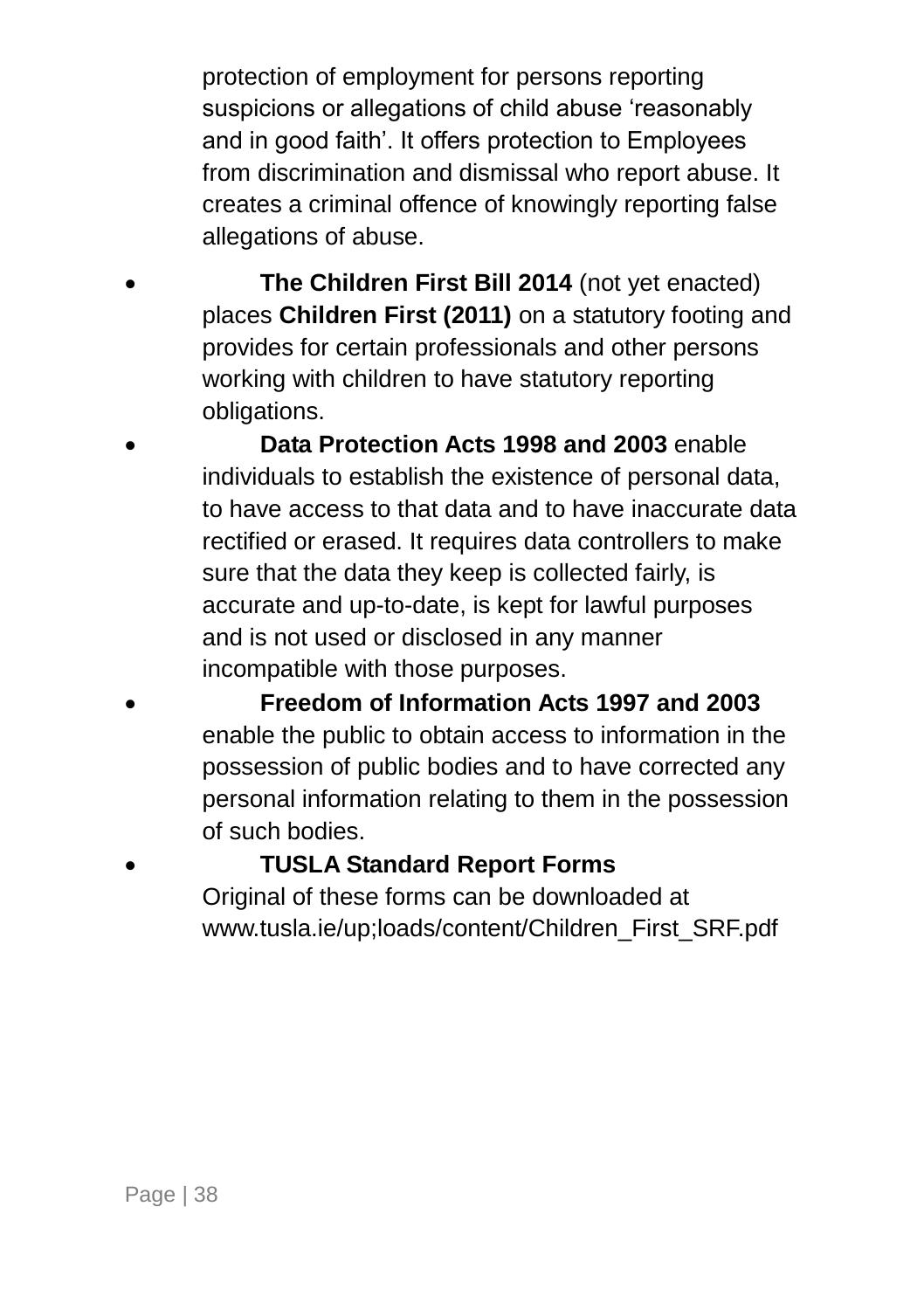### <span id="page-42-0"></span>**Appendix G: The Standard Report Form (Sample)**

| 1. Date of Report    | A. To Principal Social Worker/Designate:                        |                                                                                                        |
|----------------------|-----------------------------------------------------------------|--------------------------------------------------------------------------------------------------------|
| 2. Details of Child  |                                                                 |                                                                                                        |
| Name:                |                                                                 | <b>Male</b><br>Female                                                                                  |
| Address:             |                                                                 | <b>DOB</b><br>Age<br>School                                                                            |
| <b>Alias</b>         |                                                                 | Correspondence<br>address<br>(if different)                                                            |
| <b>Telephone</b>     |                                                                 | <b>Telephone</b>                                                                                       |
|                      | 3. Details of Persons Reporting Concern(s)                      |                                                                                                        |
| Name:<br>Address:    |                                                                 | <b>Telephone No.</b>                                                                                   |
|                      |                                                                 | Occupation<br><b>Relationship to</b>                                                                   |
|                      |                                                                 | client                                                                                                 |
|                      | Reporter wishes to remain anonymous                             | Reporter discussed with parents/guardians                                                              |
|                      | observed injuries, parent's view(s), child's view(s) if known.) | (Details of concern(s), allegation(s) or incident(s) dates, times, who was present, description of any |
| 5. Details of Report |                                                                 |                                                                                                        |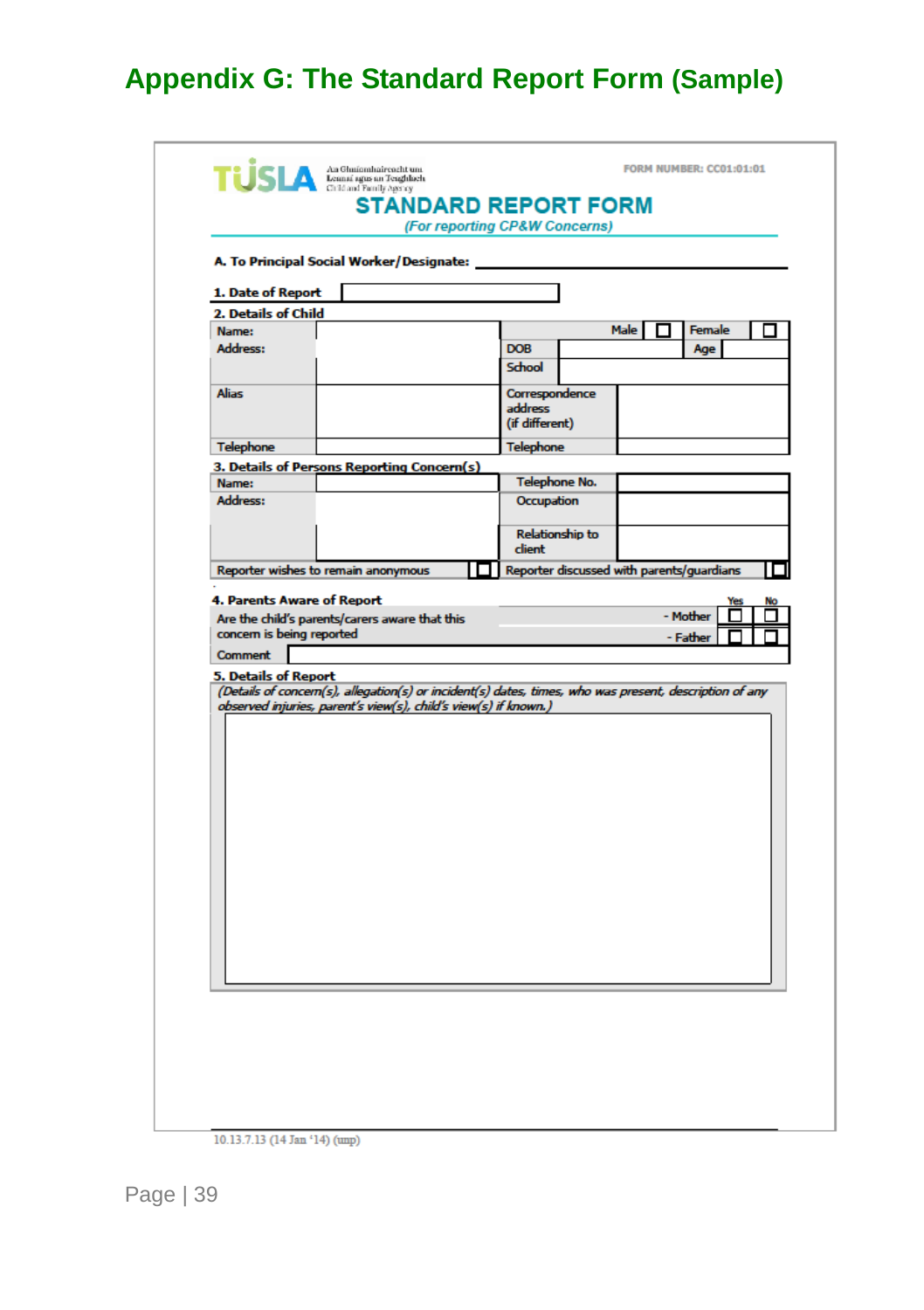### **TUS** An Ghníomhaireacht um<br>
child and Family Agency **STANDARD REPORT FORM**

(For reporting CP&W Concerns)

#### **6. Relationships**

| <b>Details of Mother</b> | <b>Details of Father</b> |  |
|--------------------------|--------------------------|--|
| Name:                    | Name:                    |  |
| Address:                 | Address:                 |  |
| l (if different to       | (if different to         |  |
| child)                   | child)                   |  |
| Telephone No's:          | Telephone No's:          |  |

#### 7. Household composition

| <b>Name</b> | <b>Relationship</b> | <b>DOB</b> | <b>Additional Information e.g.</b><br><b>School/ Occupation/Other:</b> |
|-------------|---------------------|------------|------------------------------------------------------------------------|
|             |                     |            |                                                                        |
|             |                     |            |                                                                        |
|             |                     |            |                                                                        |
|             |                     |            |                                                                        |
|             |                     |            |                                                                        |
|             |                     |            |                                                                        |
|             |                     |            |                                                                        |

#### 8. Name and Address of other personnel or agencies involved with this child

|                      | <b>Name</b> | <b>Address</b> |
|----------------------|-------------|----------------|
| Social Worker        |             |                |
| <b>PHN</b>           |             |                |
| <b>GP</b>            |             |                |
| Hospital             |             |                |
| School               |             |                |
| Gardaí               |             |                |
| Pre-School/Crèche/YG |             |                |
| Other (specify):     |             |                |
|                      |             |                |
|                      |             |                |
|                      |             |                |
|                      |             |                |

#### 9. Details of person(s) allegedly causing concern in relation to the child

| Relationship to child: | Age | Male       | Female |
|------------------------|-----|------------|--------|
| Name:                  |     | Occupation |        |
| Address:               |     |            |        |

#### 10. Details of person completing form

| Name:    | Occupation: |  |
|----------|-------------|--|
| Address: | Telephone   |  |
|          | No's:       |  |
| Signed   | Date:       |  |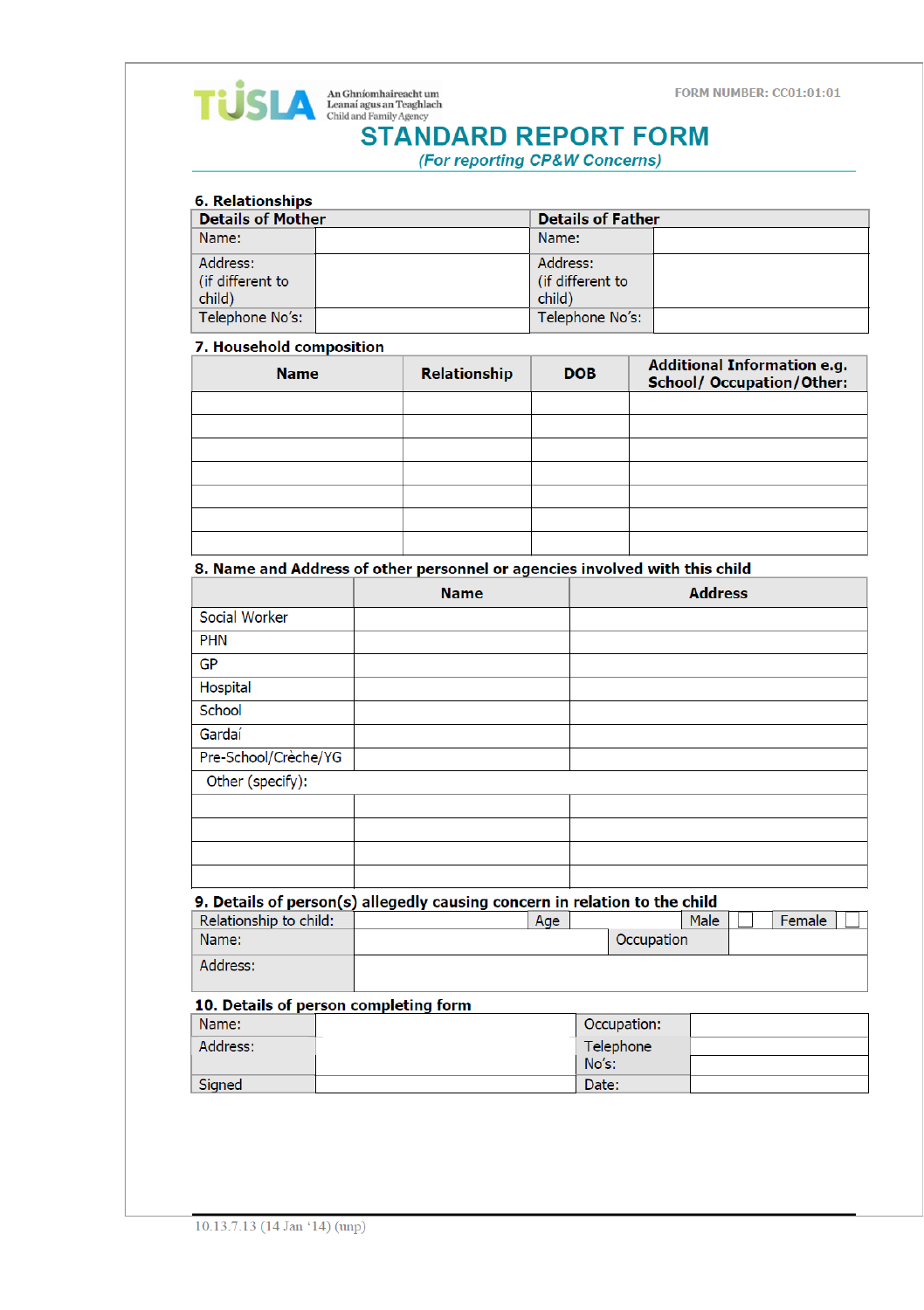### <span id="page-44-0"></span>**Appendix H: Forms and Records**

A leaflet informing parents, children and young people about the group (including the day, time, place, leader in charge, aims and objectives) should be accompanied by a form that captures information necessary for the enrolment of the child/young person.

The information on all of the forms is confidential and should be stored securely.

#### **Trip Information Form**

Additional information and a consent form will be required whenever children will be away from their parent/guardian for overnights or residential weeks or weekends.

An information sheet containing all relevant details should be sent three weeks in advance to the parent/guardian for any trip or outing where the children are taken away from their usual meeting place, even if only for a few hours, or if they are to be involved in a special event (for example, day long programme or overnight). It should include a detailed itinerary of the time away.

The consent form should be completed by the child or young person's parent/guardian and returned to the Teacher in advance of the event, otherwise the child should not be permitted to attend the event.

The Teacher should ensure that when the forms are returned for each child, that a note is made of all relevant information (particularly in relation to medical or other needs) and that they are brought away with the group.

A copy of the forms should also be left with a responsible person.

A Teacher (preferably with some first aid or medical training) should be made responsible for seeing that the various instructions are carried out (for example, that medicines are taken at required times).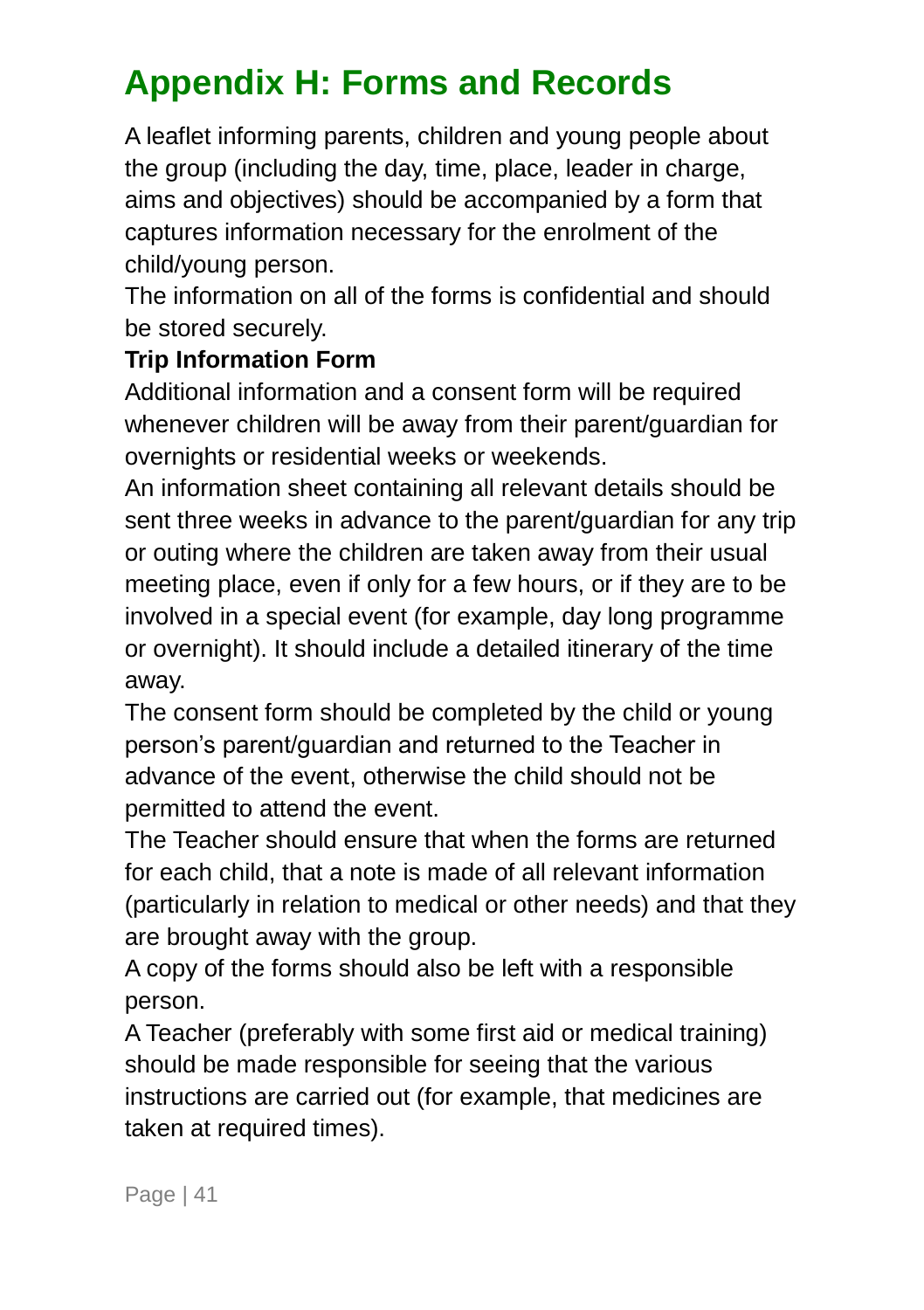When taking groups of younger children away, it is usually best for medicines (other than asthma inhalers) to be taken into the care of a leader. This will avoid them becoming lost or experimented with by other children.

Remember that Teachers should not dispense any medication without written parental permission.

#### **Accident/Incident Report Form**

To be completed by Teacher, Adjudicator, Member, Volunteer or Employee and witnesses in the event of any accident or incident. If an accident occurs where emergency treatment is necessary, take the individual to the nearest casualty department (make sure you know in advance where that is) or local surgery. Contact the parents/next of kin as soon as possible and take the child or young person's health form to the hospital or doctors with you.

Aim to have a Teacher with a first aid qualification on every residential trip. Complete the accident/incident report form as soon as possible.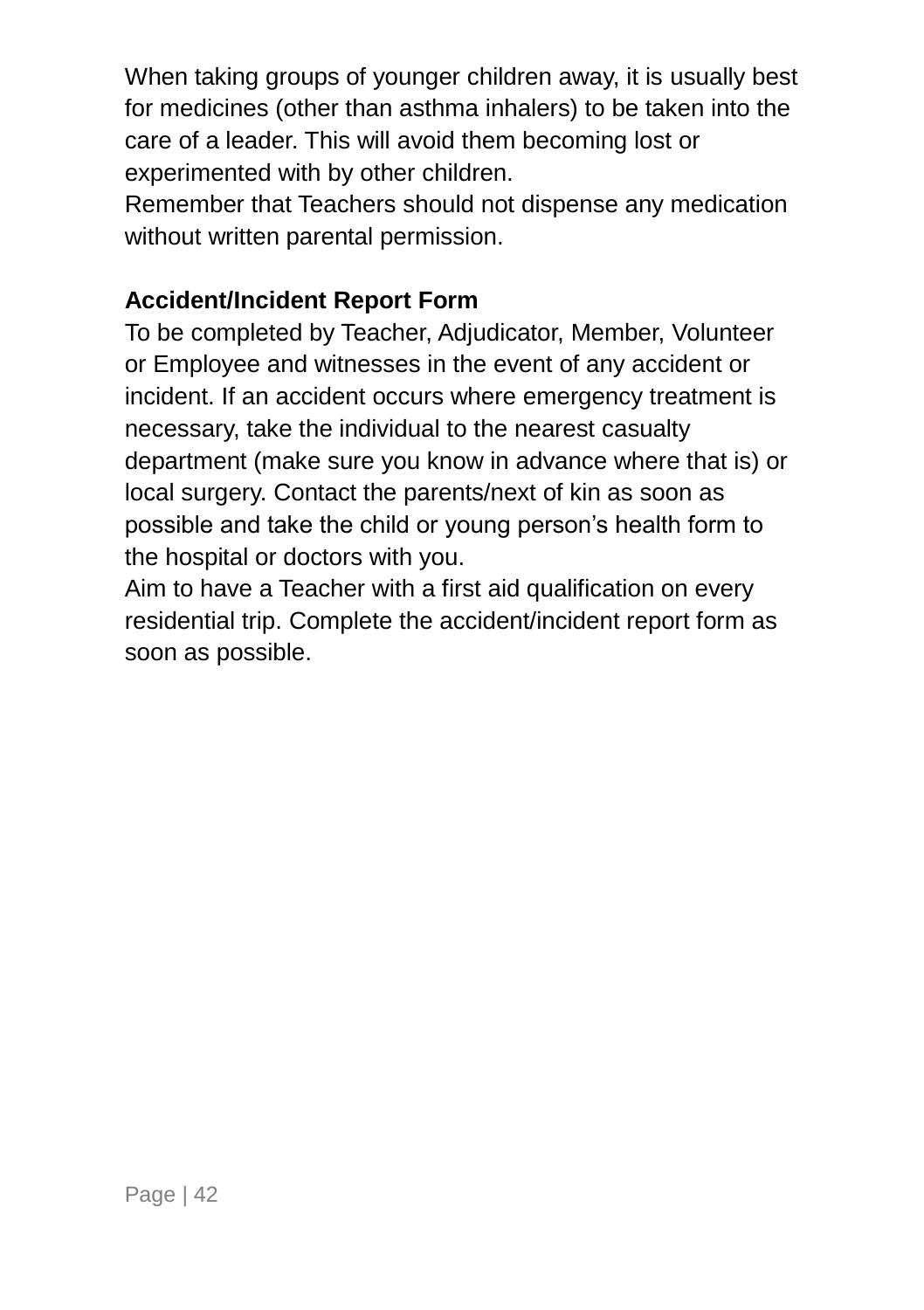### <span id="page-46-0"></span>**Appendix I: Parental Consent Form**

Please complete this form in full as it is necessary for your child's safety and protection.

Read carefully the note below to ensure you are in a position to give consent. Please inform us of any changes to this information as soon as possible. Information concerning programmes will be displayed in the class and every attempt will be made to provide advanced notice of out of class activities. Occasionally this notice may be limited to take advantage of transport or other offers.

| Child's Name   |  |  |  |  |  |
|----------------|--|--|--|--|--|
| <b>Address</b> |  |  |  |  |  |
|                |  |  |  |  |  |

\_\_\_\_\_\_\_\_\_\_\_\_\_\_\_\_\_\_\_\_\_\_\_\_\_\_\_\_\_\_\_\_\_\_\_\_\_\_\_\_\_

| Telephone       |  |
|-----------------|--|
| Date of Birth:- |  |

| <b>Emergency Contact Name</b> |  |
|-------------------------------|--|
| and Number                    |  |

\_\_\_\_\_\_\_\_\_\_\_\_\_\_\_\_\_\_\_\_\_\_\_\_\_\_\_\_\_\_\_\_\_\_\_\_\_\_\_\_\_

My son/daughter is participating in (Please give name of programme/activity (if regular dance classes state REGULAR CLASS)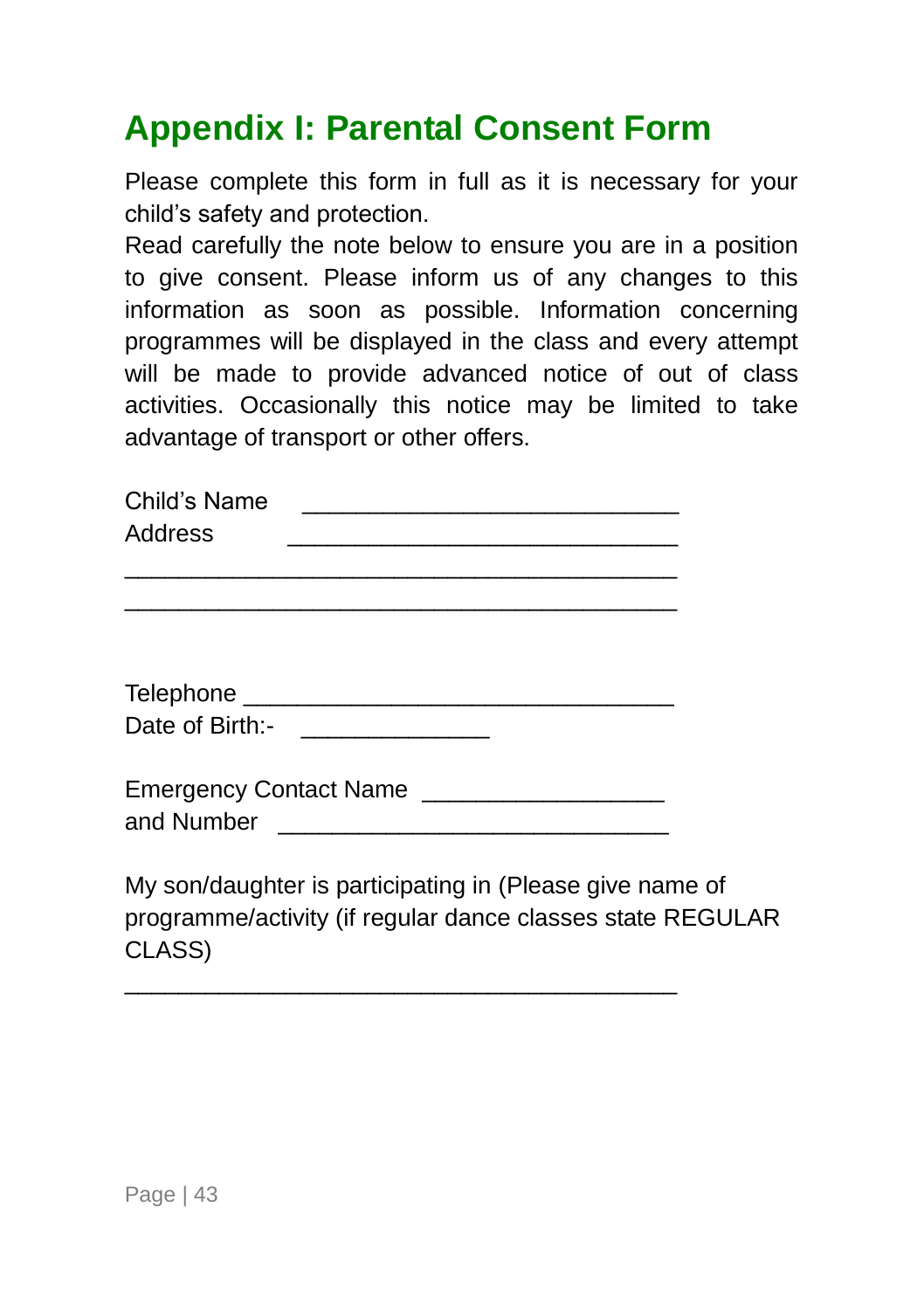PLEASE IDENTIFY BELOW ANY ILLNESSES, CONDITIONS, ALLERGIES OR DISABILITIES OF WHICH WE SHOULD BE AWARE (i.e., asthma, diabetes, epilepsy, heart trouble or any allergy to a particular food or drink).

\_\_\_\_\_\_\_\_\_\_\_\_\_\_\_\_\_\_\_\_\_\_\_\_\_\_\_\_\_\_\_\_\_\_\_\_\_\_\_\_\_\_\_\_\_\_\_\_

| IS HE/SHE CURRENTLY TAKING ANY FORM OF                                                                               |           |            |           |
|----------------------------------------------------------------------------------------------------------------------|-----------|------------|-----------|
| $MEDICATION?$ $\Box$ Yes                                                                                             | $\Box$ No |            |           |
| If yes, please give details:                                                                                         |           |            |           |
| DOES S/HE NEED TO BE IN POSSESSION OF OR NEED<br>TO BE ABLE TO ADMINISTER MEDICATION DURING<br>PROGRAMME ACTIVITIES? |           |            |           |
|                                                                                                                      |           | $\Box$ Yes | $\Box$ No |
| CAN S/HE ADMINISTER THIS MEDICATION WITHOUT                                                                          |           |            |           |
| <b>ASSISTANCE?</b>                                                                                                   | ר Yes     | ∩ No       |           |
| PLEASE DETAIL ANY OTHER INFORMATION YOU FEEL<br>MAY BE USEFUL TO US IN CARING FOR YOUR CHILD                         |           |            |           |
| Can your child walk home alone?<br>My child can be collected by:                                                     |           | $\Box$ Yes | ∃ No      |
| Or.                                                                                                                  |           |            |           |
| Ph Number 2008 2009 2009 2010 2020 2020 2021 2021 2022 2021 2021 2021 2022 2022 2022 2022 2023 2024 2022 2023        |           |            |           |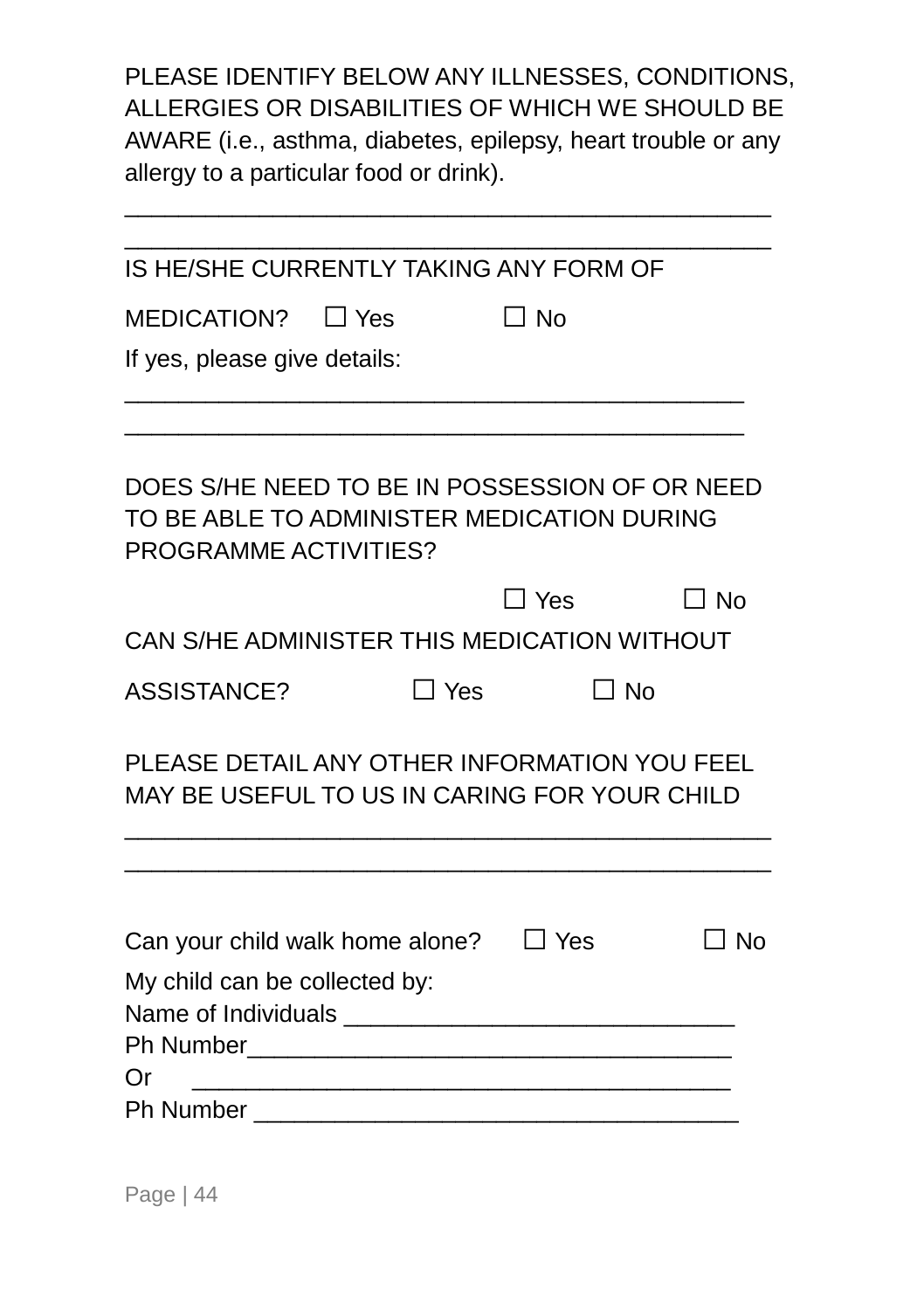A child will not be permitted to attend an activity without a completed parental consent form. A hand written note will not be accepted.

| Signed (legal guardian) |  |
|-------------------------|--|
| Date                    |  |

**NOTE: The Teacher should ensure that the person giving this consent and filling in this form is the legal guardian of the child in question.** 

Programmes that include a residential experience will be notified and will require the completion of a further detailed consent form.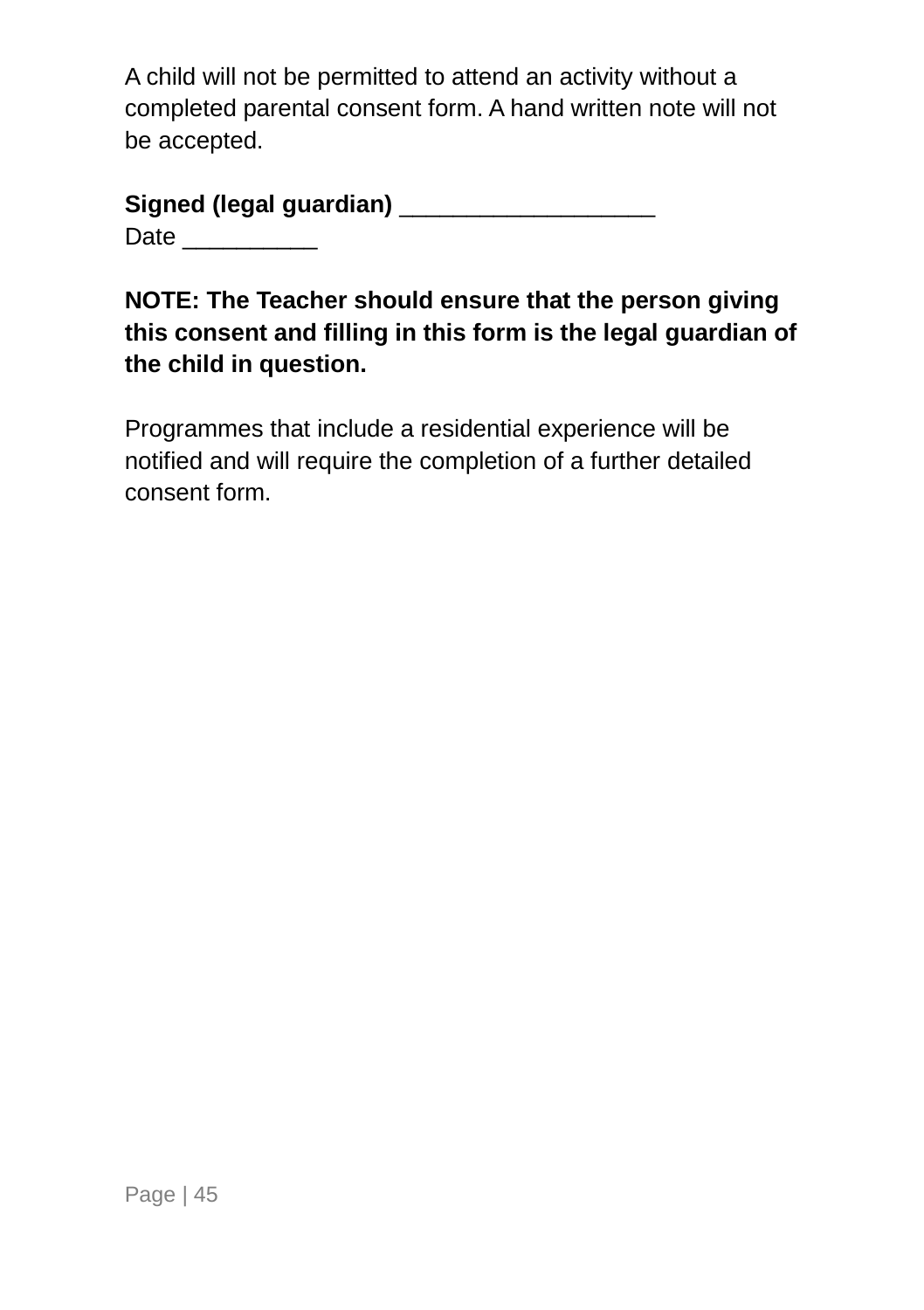### <span id="page-49-0"></span>**Appendix J: Accident/Incident Report Form**

| This form must be completed as soon as possible after an<br>accident/incident and stored safely.<br>Teachers should ensure that they maintain an |  |  |  |  |  |                         |  |  |  |  |
|--------------------------------------------------------------------------------------------------------------------------------------------------|--|--|--|--|--|-------------------------|--|--|--|--|
|                                                                                                                                                  |  |  |  |  |  | Accident/incident Book. |  |  |  |  |
|                                                                                                                                                  |  |  |  |  |  |                         |  |  |  |  |
|                                                                                                                                                  |  |  |  |  |  |                         |  |  |  |  |
|                                                                                                                                                  |  |  |  |  |  |                         |  |  |  |  |
|                                                                                                                                                  |  |  |  |  |  |                         |  |  |  |  |
| Parent<br><u> 2000 - 2000 - 2000 - 2000 - 2000 - 2000 - 2000 - 2000 - 2000 - 2000 - 2000 - 2000 - 2000 - 2000 - 2000 - 200</u>                   |  |  |  |  |  |                         |  |  |  |  |
|                                                                                                                                                  |  |  |  |  |  |                         |  |  |  |  |
| Address (if different from injured party) __________________                                                                                     |  |  |  |  |  |                         |  |  |  |  |
| <b>Witness 1:</b>                                                                                                                                |  |  |  |  |  |                         |  |  |  |  |
|                                                                                                                                                  |  |  |  |  |  |                         |  |  |  |  |
|                                                                                                                                                  |  |  |  |  |  |                         |  |  |  |  |
|                                                                                                                                                  |  |  |  |  |  |                         |  |  |  |  |
|                                                                                                                                                  |  |  |  |  |  |                         |  |  |  |  |
| <b>Witness 2:</b>                                                                                                                                |  |  |  |  |  |                         |  |  |  |  |
|                                                                                                                                                  |  |  |  |  |  |                         |  |  |  |  |
|                                                                                                                                                  |  |  |  |  |  |                         |  |  |  |  |
|                                                                                                                                                  |  |  |  |  |  |                         |  |  |  |  |
|                                                                                                                                                  |  |  |  |  |  |                         |  |  |  |  |
| <b>Location of Accident/Incident:</b>                                                                                                            |  |  |  |  |  |                         |  |  |  |  |
|                                                                                                                                                  |  |  |  |  |  |                         |  |  |  |  |
|                                                                                                                                                  |  |  |  |  |  |                         |  |  |  |  |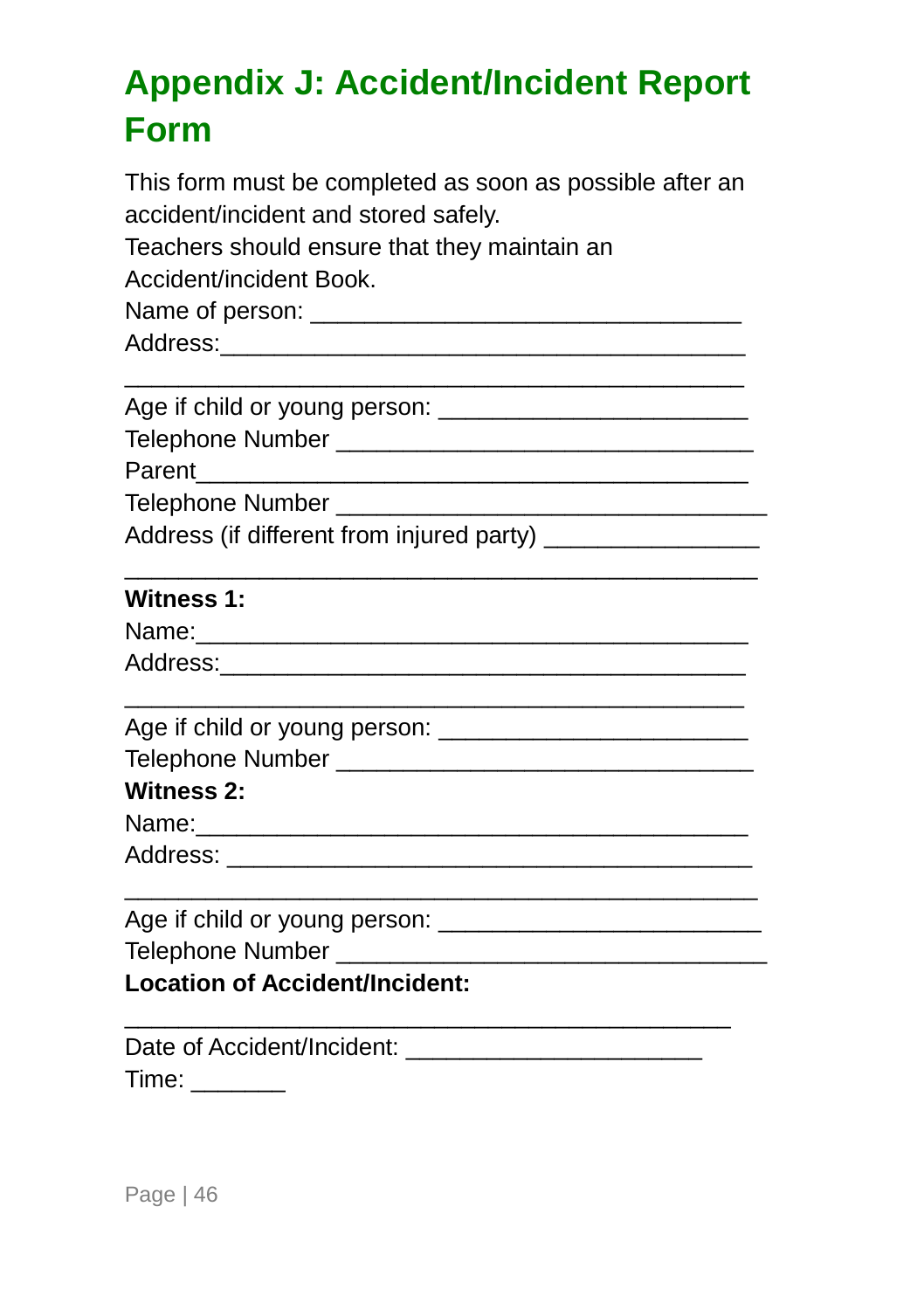| Date____________<br>Date____________                                             |  |  |  |  |
|----------------------------------------------------------------------------------|--|--|--|--|
| Action Taken                                                                     |  |  |  |  |
| ,我们也不会有什么。""我们的人,我们也不会有什么?""我们的人,我们也不会有什么?""我们的人,我们也不会有什么?""我们的人,我们也不会有什么?""我们的人 |  |  |  |  |
| ,我们也不会有什么。""我们的人,我们也不会有什么?""我们的人,我们也不会有什么?""我们的人,我们也不会有什么?""我们的人,我们也不会有什么?""我们的人 |  |  |  |  |
|                                                                                  |  |  |  |  |
|                                                                                  |  |  |  |  |
|                                                                                  |  |  |  |  |
|                                                                                  |  |  |  |  |
|                                                                                  |  |  |  |  |
|                                                                                  |  |  |  |  |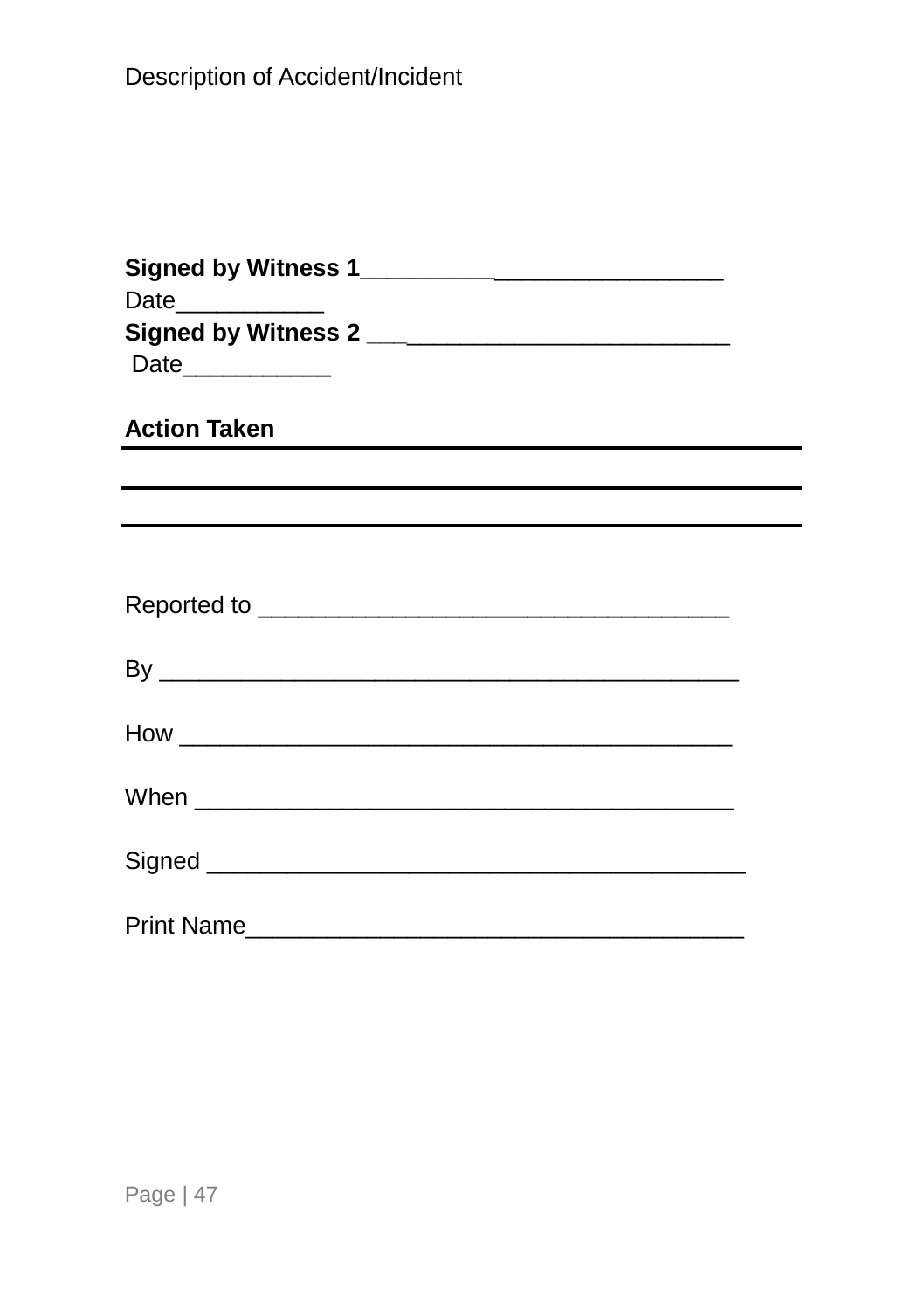## <span id="page-51-0"></span>**Appendix K: Quick Reference Sheet for Receiving a Child Protection Report**

| Step 1<br>Speaking with the person<br>reporting                                                                             | Step 2:<br>Information to make note of                        | Step 3<br><b>Reporting to the Designated</b><br><b>Liaison Person</b>                |
|-----------------------------------------------------------------------------------------------------------------------------|---------------------------------------------------------------|--------------------------------------------------------------------------------------|
| Talk to the child/young person/person reporting                                                                             | Record the disclosure, as closely as possible use their       | Report the concerns without delay to the                                             |
| privately as soon as possible, within sight of                                                                              | words. Information you note should include:                   | Designated Liaison Person (DLP) in your region                                       |
| others.                                                                                                                     | Child's name, date of birth and contact                       | or the National DLP.                                                                 |
|                                                                                                                             | details (address and phone numbers)                           | This information and discussions relating to it                                      |
| Stay calm.<br>Do not promise to keep a secret.                                                                              | Contact details for parents or carers.                        | are confidential and information should be<br>shared on a 'need to know' basis only. |
|                                                                                                                             | The details of, and reasons for, the concern                  |                                                                                      |
| Listen to the child/young person.                                                                                           | - give clear, factual descriptions.                           |                                                                                      |
| Don't press for details or ask leading questions.<br>It is your responsibility to record and report,<br>not to investigate. | Notes any disclosure words used by the<br>child/young person. |                                                                                      |
| Reassure them they were right to tell, that you                                                                             | Who is the risk to the child or young person.                 |                                                                                      |
|                                                                                                                             | Have parents/carers been told and what is<br>their response.  |                                                                                      |
|                                                                                                                             | Name and contact details of person                            |                                                                                      |
|                                                                                                                             | reporting the concern, and their relationship                 |                                                                                      |
|                                                                                                                             | to the child or young person (for example,                    |                                                                                      |
|                                                                                                                             | Teacher, Adjudicator, supervising adult,                      |                                                                                      |
| 48                                                                                                                          | $etc.$ ).                                                     |                                                                                      |